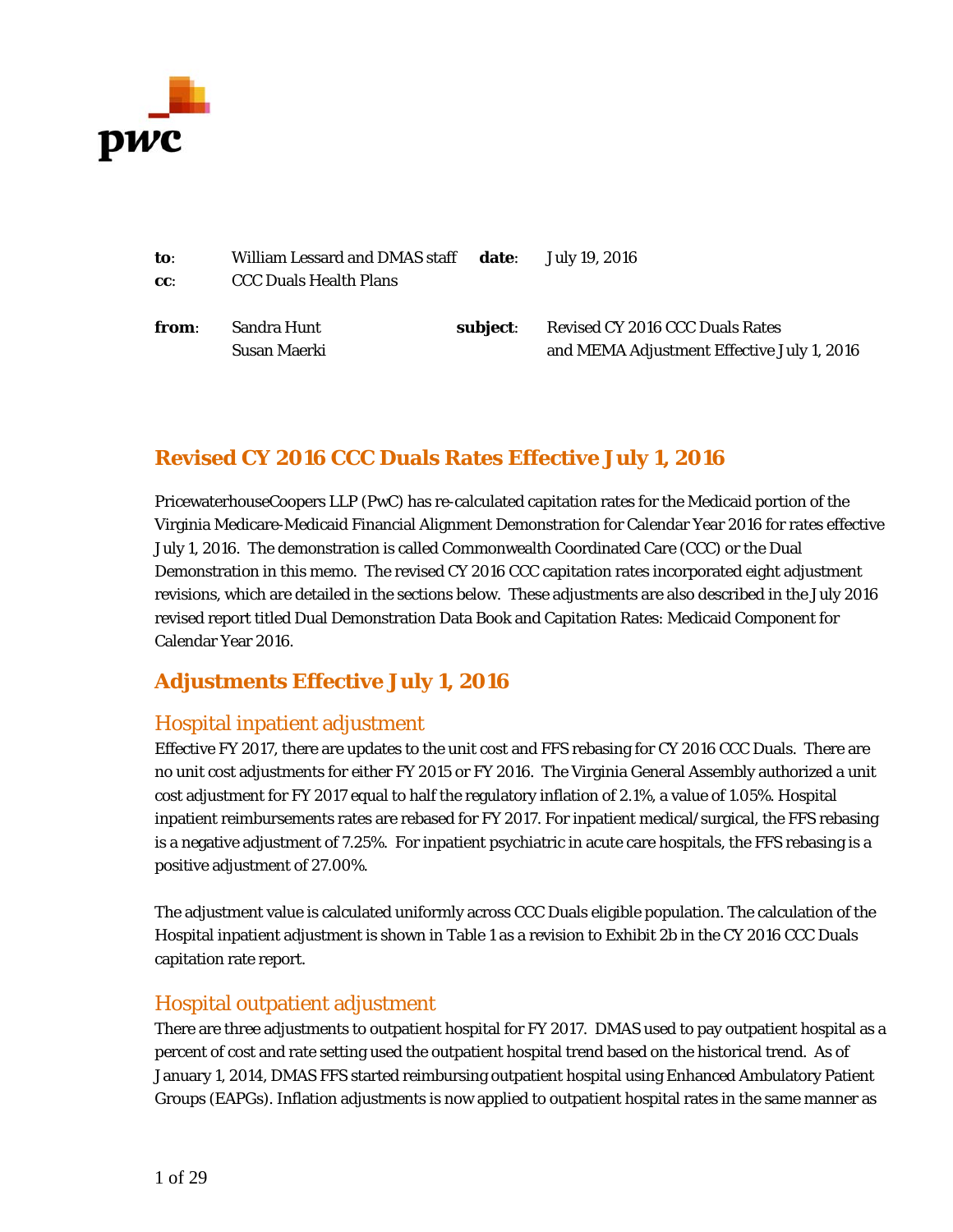

inpatient hospitall. FY 2017 is the first year that outpatient hospital inflation has been modified. Outpatient hospital rates are going to be adjusted by 50% of inflation, a 1.05% unit cost increase. The outpatient hospital adjustment is structured similarly to the inpatient hospital adjustment. There also is a FFS outpatient hospital rebasing adjustment of 0.1%.

The adjustment value is calculated uniformly across CCC Duals eligible population. The calculation of the Hospital outpatient adjustment is shown in Table 2 and as a revision to Exhibit 2c in the CY 2016 CCC Duals capitation rate report.

#### Nursing Facility adjustment

Effective July 1, 2016, there is a 0.9% nursing facility fee increase for FY 2017 that is applied to the full FY 2013 – FY 2014 base period for on non-capital claims.

The adjustment is calculated uniformly across all eligible Dual populations. The calculation of the Nursing Facility adjustment is shown in Table 3 and as a revision to Exhibit 2d in the CY 2016 CCC Duals capitation rate report.

## Personal Care and Respite Care adjustment

The 2015 Virginia Appropriation Act increases personal care and respite care rates by 2% effective July 1, 2015. Under the contract, the plans are required to pay at least the Medicaid personal care and respite care rates. As a result, this FY 2016 effective fee change applies to relevant claims in the following service categories: consumer directed services and personal care services claims. Effective August 1, 2016, there is an additional 2% rates increase to personal care and respite care rates. This is applied as a pro-rated adjustment for the remainder of the contract year.

The adjustment value is calculated separately for Nursing Home Eligible – Institutional (NHE-I), Nursing Home Eligible – Waiver (NHE-W) and Community Well (CW). The calculation of the Personal Care and Respite Care adjustment is shown in Table 4 and as a revision to Exhibit 2f in the CY 2016 CCC Duals capitation rate report.

#### RBRVS rebasing adjustment

Each year DMAS adjusts physician rates consistent with the Medicare RBRVS update in a budget neutral manner based on funding. Up until recently, the update was based solely on DMAS FFS data. Plans reported that the rebasing is not cost neutral to their operations and that the impact on them varies. Therefore, the analysis was revised and the DMAS update now uses both FFS and MCO data. The FY 2017 DMAS analysis used FFS and the MCO data, as repriced to the DMAS physician fee schedule. Claims covered all professional providers, including physicians, nurse practitioners, psychologists, therapists,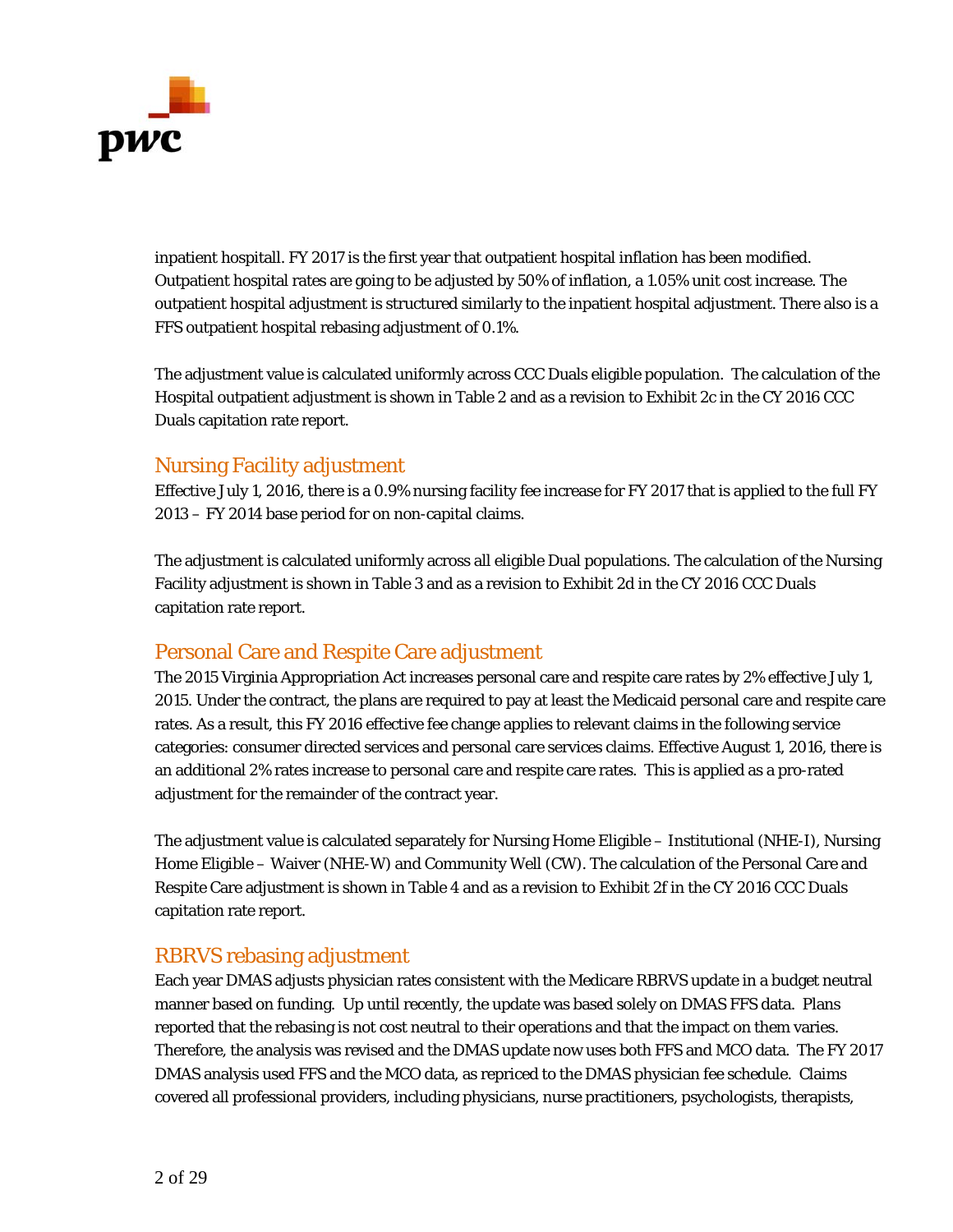

opticians, and federally qualified health centers and the full range of CPT codes from 10000 to 99499. The new physician rates for FY17 result in a -0.2 percent reduction to the MCO experience and a 0.6% increase to the FFS experience. Other codes, such as J codes for drugs administered in an office setting and anesthesia-related codes that are grouped in the professional service categories, are excluded from the adjustment.

The FFS professional fee adjustment is approximately 0.6%. The adjustment value is calculated separately for Nursing Home Eligible – Institutional (NHE-I), Nursing Home Eligible – Waiver (NHE-W) and Community Well (CW). The calculation of the RBRVS adjustment is shown in Table 5 and as a revision to Exhibit 2l in the CY 2016 CCC Duals capitation rate report.

#### Elderly and Disabled with Consumer Direction overtime payment adjustment

Effective July 1, 2016, the Virginia General Assembly adopted language prohibiting EDCD overtime payment. The adjustment value of 0% is shown in Table 6 and as a revision to Exhibit 2m in the CY 2016 CCC Duals capitation rate report.

#### Home Health and Rehab adjustment

Effective July 1, 2016, there is an increase to the fee schedule for home health care and outpatient rehabilitation agencies. The inflation adjustments are a 1.7% increase to home health care and a 2.1% increase to outpatient rehabilitative agency. DMAS provided a list of outpatient rehabilitative procedure codes and provider class subject to the fee schedule inflation adjustment. The identified claims are under the physician – other practitioner service line.

The adjustment value is calculated separately for Nursing Home Eligible – Institutional (NHE-I), Nursing Home Eligible – Waiver (NHE-W) and Community Well (CW). The calculation of the Home Health and Rehab adjustment is shown in Table 7 and as a revision to Exhibit 2n in the CY 2016 CCC Duals capitation rate report.

#### Non-emergency transportation adjustment

Non-emergency transportation (NET) services were contracted to a broker during the historical data period under a capitated payment methodology and services are not captured in the DMAS FFS claims. The non-emergency transportation adjustment is calculated separately for the Nursing Home Eligible (NHE) and Community Well (CW) populations. The adjustment is based on the service cost component (including the administrative cost) of the accepted bid for the ABAD nursing home population (NHE), a statewide rate at \$82.46 PMPM and for the ABAD age over 21 population (CW), a statewide rate at \$31.80 PMPM for FY 2017 effective January 2016. The per member per month value is shown in Table 8 and as a revision to Exhibit 2o in the CY 2016 CCC Duals capitation rate report.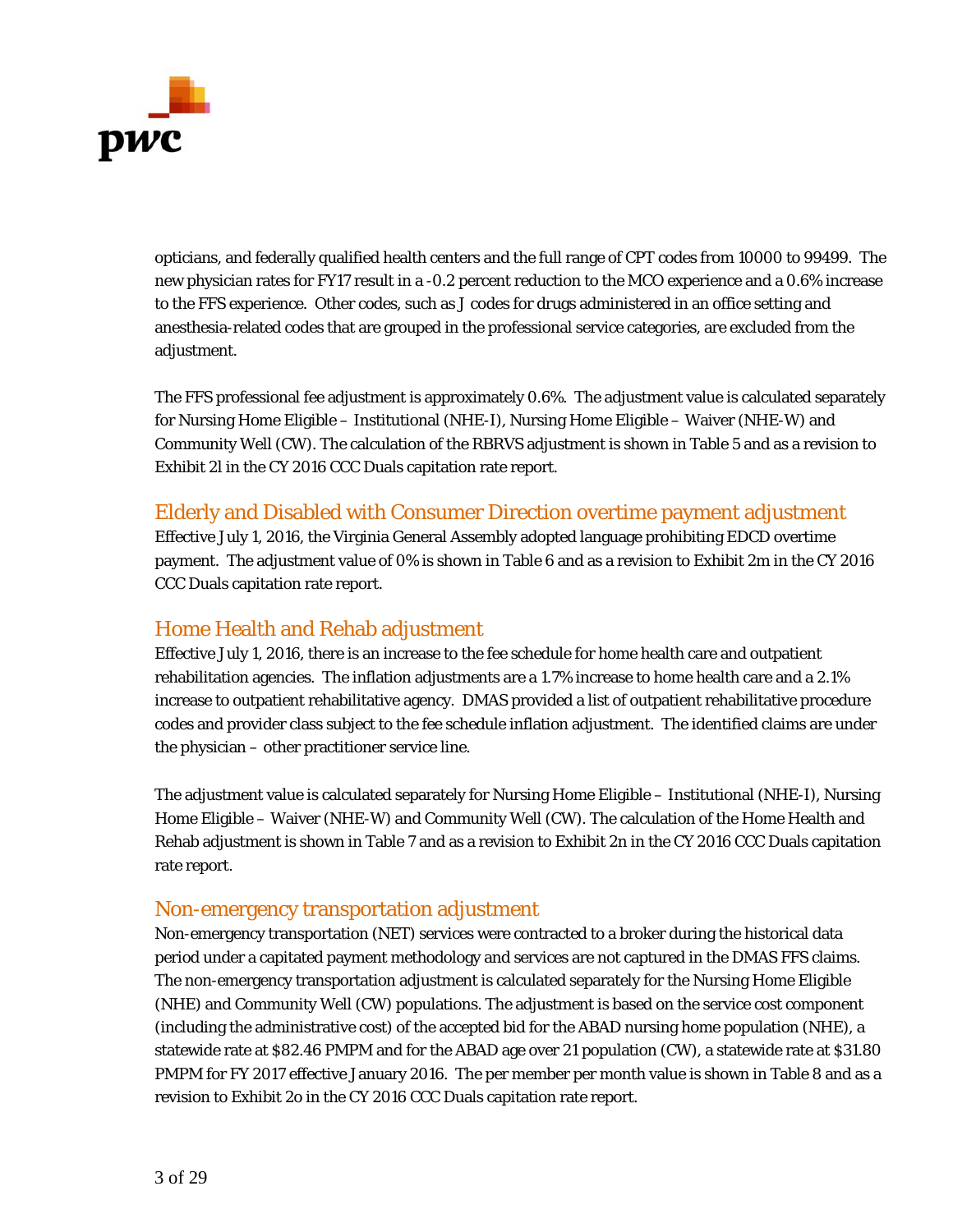

## Revised Summary Capitation Rates

The eight adjustment revisions are applied to the rate cell calculations presented in Exhibits 4a to 4b of the report in addition to the other adjustments under the column labeled "Policy and Program Adjustments." There is no change in Historical Data (Exhibit 1a to 1c) or service-specific Trend and IBNR factors (Exhibit 3a to 3c) from the calculation of CY2016 capitation rates, effective January 1, 2016. For Exhibit 3a to 3c, there are small differences in the weighted average total trend factor due to changes in policy adjustments that modified the proportion of completed and adjusted claims across the service categories.

For comparison purposes, the CY 2016 Dual Demonstration rates effective January 1, 2016 are presented in Table 9 and the CY 2016 Dual Demonstration capitation rates effective July 1, 2016 are presented in Table 10. All weighted averages use the distribution of member months in July 2015.

The revised weighted average CY 2016 CCC Demonstration Medicaid component is \$3,750.20 PMPM for the NHE and \$268.63 for the Community Well population. The total population weighted average is \$1,586.39 PMPM.

The amended CY 2016 rates, effective July 2016 (Table 10) are compared to the CY 2016 rates, effective January 2016 (Table 9) in Table 11. Overall, the amended CY 2016 dual rates are an increase of 0.90%. Compared to the January 1, 2016 rates, NHE-I has 1.45% change and NHE-W has an increase of 0.44%. The blended NHE rate has a 1.02% increase. Community Well has a 0.12% decrease.

Compared to the CY 2015 Dual Demonstration rates effective July 1, 2015, the weighted average NHE-I increases 5.1%, NHE-W increases 6.6% and the blended NHE rate increases 5.7%. The weighted average Community Well rate decreases by 5.5%. The overall weighted average change between CY 2015 and CY 2016 revised base rates is 4.4%.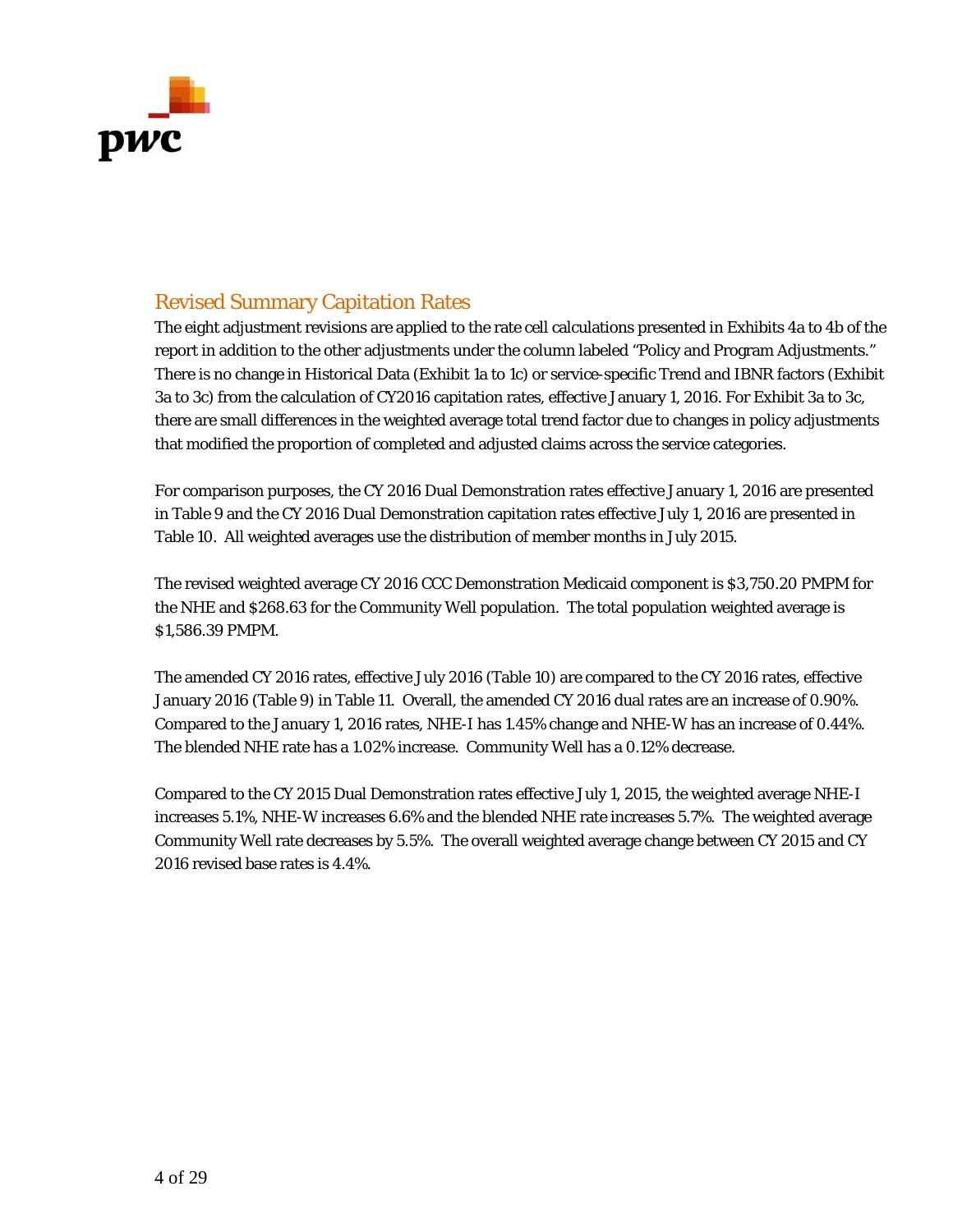

## **Commonwealth Coordinated Care MEMA Adjustment**

As part of the rate development for the Medicaid component of Commonwealth Coordinated Care, the member enrollment mix adjustment (MEMA) provides an update of the rate to reflect the risk mix of enrollees in each Medicaid Medicare Plan (MMP). Specifically, the MEMA addresses the relative risk/cost differences of the sub-populations that make up the combined rate for Nursing Home Eligibles (NHE). The two sub-populations are the Nursing Home Eligible – Institutional (NHE-I) and Nursing Home Eligible – Waiver (NHE-W) populations. The MEMA provides more revenue to health plans that have a greater proportion of high risk/cost individuals residing in an institution at the time of their enrollment into the CCC, while health plans with greater proportion of enrollees who are Nursing Home Eligible but receive waiver services and remain in the community at the time of initial enrollment receive a lower NHE blended capitation rate. The process for further updating the MEMA is described in more detail below.

As stated on page 15 in the final CY 2014 CCC Medicaid rate report dated November 2013:

"The NHE Age 21-64 and Age 65 and Over regional blended rates will be revised prior to the 2014 implementation. DMAS will apply the MEMA as measured closer to the Demonstration voluntary dates, in order to reflect the updated mix of NHE-Institutional and NHE-Waiver eligibles, and at the passive enrollment dates, in order to reflect those who voluntarily enroll and those who initially accept passive enrollment assignment. There will be further adjustments to NHE rate over the course of the Demonstration."

The CCC enrollment in Central Virginia, Northern Virginia, Southwest/Roanoke, Tidewater, and Western /Charlottesville region uses the revised CY 2016 base rates to calculate the health plan specific MEMAs that will be used for MMP rates in effect from July 1, 2016 through December 31, 2016.

Future updates to the health plan regional MEMA will occur twice a year for the remainder of the Duals Demonstration and follow the policy recommendations described in a memo dated September 30, 2013, which is available on the DMAS website at http://www.dmas.virginia.gov/Content\_pgs/altc-enrl.aspx.

## Savings Adjustment and Quality Withhold

The region and health plan specific MEMAs for the NHE population and the regional Community Well base rates are subject to two further adjustments, the savings adjustment and the quality withhold.

DMAS submitted a request to CMS that the CY 2016 savings adjustment remain at -1% rather than increase to -2%, as in the terms of the original MOU. DMAS recently was informed that the request was approved. Therefore, the savings adjustment will remain at -1% during CY16. There is a second payment adjustment for the quality withhold. Up until the July 2015 MEMA update, the MEMA rates reported in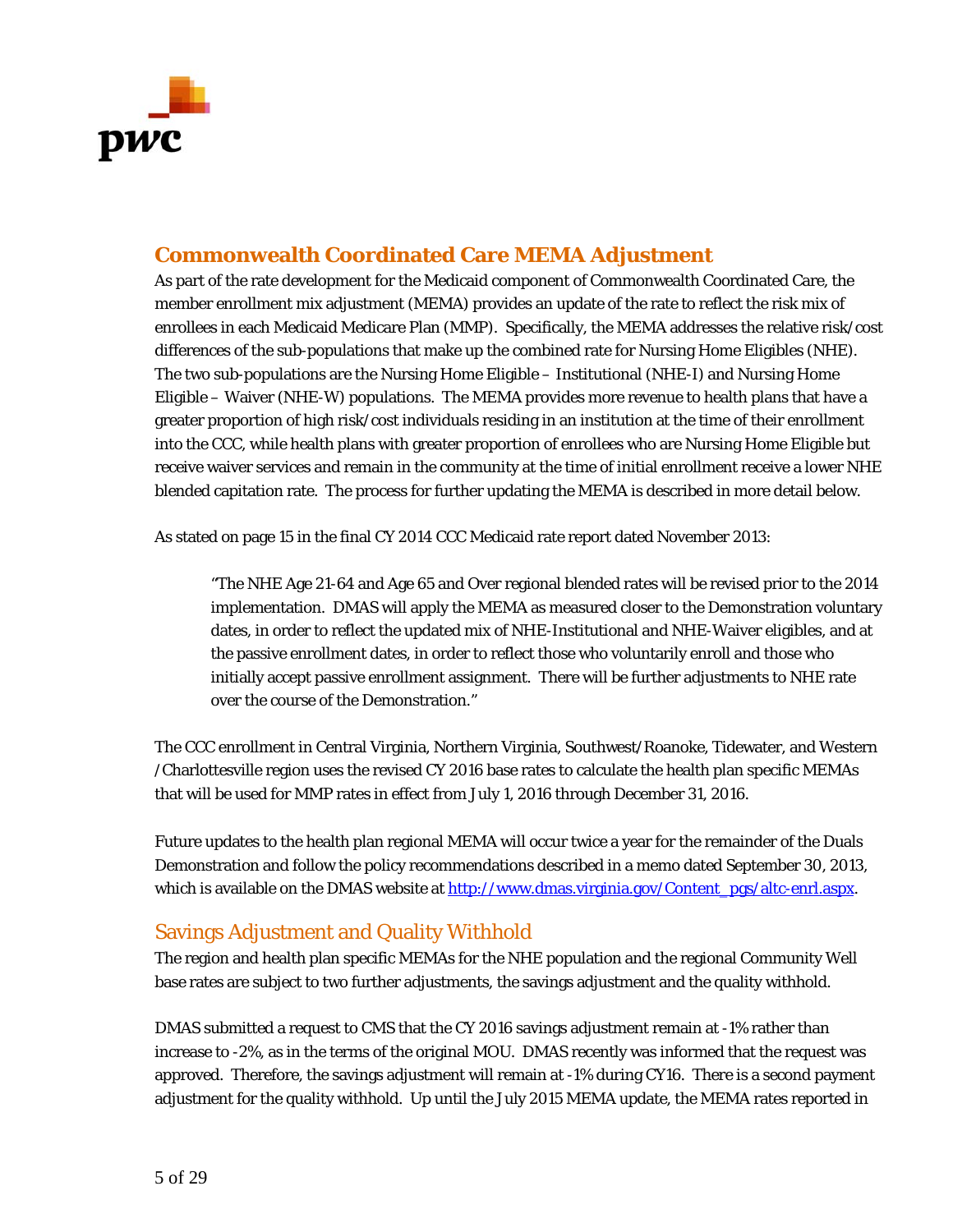

these memos did not include the quality withhold. The CY 2016 actual rates paid to the MMPs will equal the MEMA adjusted final rates with the -1% savings adjustment and the -2% quality withhold. Plans may earn back the "withheld" amount if they fully meet the quality criteria. Both the change to the savings adjustment and the -2% quality withhold are shown in the exhibits to reflect the monthly rates that will actually be paid to the MMPs.

## January 2016 CCC Eligibles: Benchmark for NHE MEMA Adjustment

The NHE population is a combination of the NHE-Institutional and the NHE-Waiver populations. The first MEMA update, January 2014, established a baseline distribution of the NHE-I and the NHE-W eligibles, and represented a snapshot of the risk mix of eligibles at the start of the Duals Demonstration program. As auto enrollment effective dates were phased-in by region, health plan specific NHE MEMA were developed. The at-enrollment risk designation for each NHE eligible individual is held constant for the first two years of the demonstration, until December 31, 2015. Ongoing calculations adjust for NHE members who leave the program voluntarily or because of death. The risk designation of new NHE enrollees is held constant at the point when each is first identified as NHE eligible until there is an update. At the beginning of the third and fourth years, the NHE member risk designation will be updated to the NHE status at the beginning of the previous year or, for a new NHE member during the previous year, the NHE status at the point of NHE eligibility. Holding the risk designation constant for a period of time is intended to incentivize MMPs to keep members in the community (NHE-W) rather than transition them to institutions (NHE-I) and, when feasible, move members from institutions to the community.

Because it is the third year of the Dual Demonstration, the July 1, 2016 update adheres to this policy. All enrollment is categorized as NHE-I, NHE-W or CW starting with their status as of January 1, 2015. All CCC Duals members enrolled between March 1, 2014 and December 31, 2014 were reviewed to determine if each remained in the same sub-population or had moved to a different sub-population. All enrollees after January 1, 2015 are held constant in their original population category.

Throughout the base period used to develop the CCC Duals rates, there has been a decrease in the proportion of the NHE-Institutional eligible population and an increase in the proportion of the NHE-Waiver population. Over the period January 2011 to June 2014, the final month used to set the CY 2016 CCC Duals rates, the NHE-I population increased 1.0% and the NHE-Waiver population increased 24.9%. As of June 2014, the NHE-I was 44.4% and the NHE-W was 55.6% of the NHE eligibles. By July 2015, the eligible member month distribution applied to the CY 2016 rates, the NHE-I subpopulation was 42.6% and the NHE-W was 57.4% of the NHE eligibles.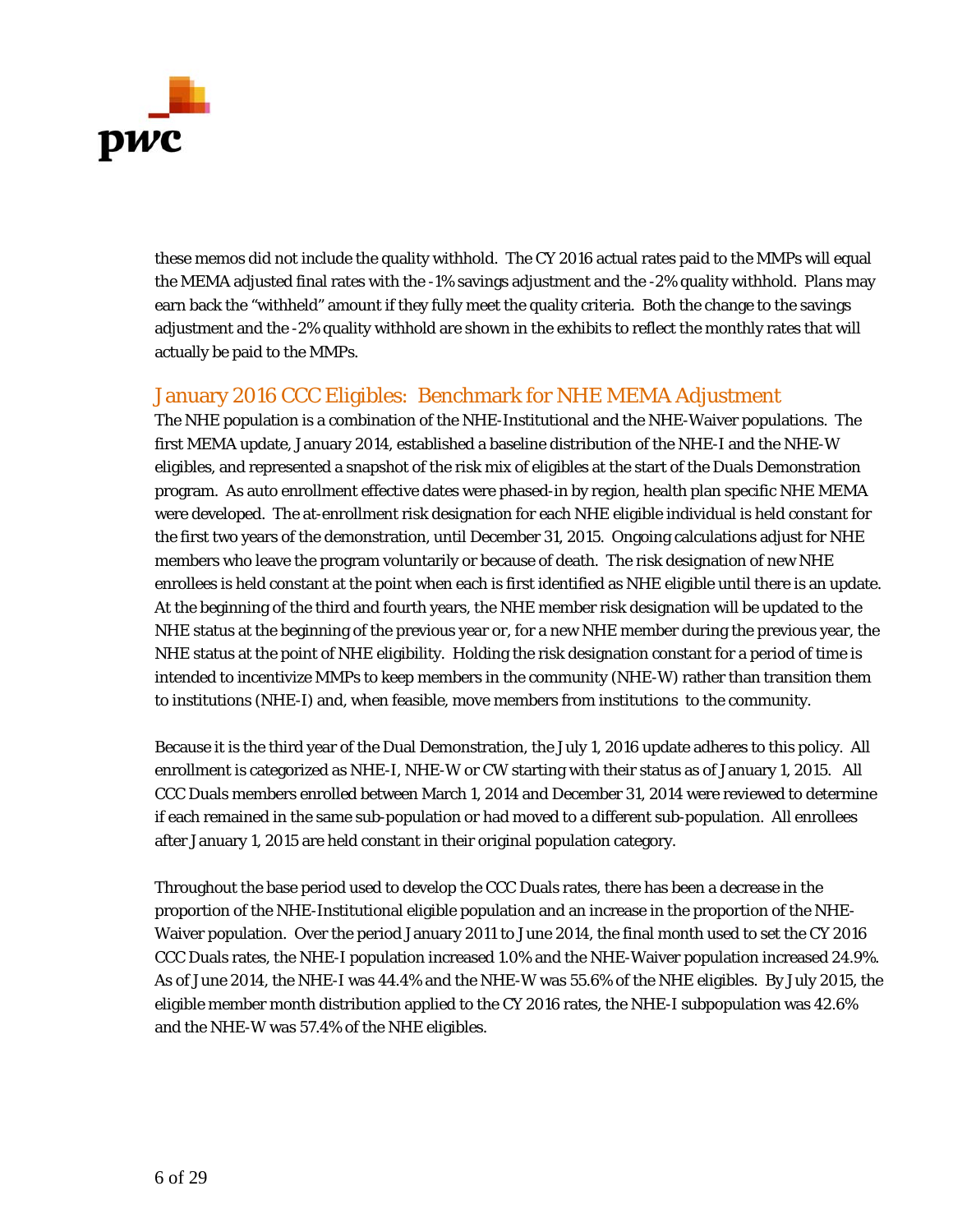

The January 2016 NHE member month eligible distribution continues this trend. Overall, NHE-I is 40.2% and NHE-Waiver is 59.8% of the NHE eligibles. As of January 1, 2016, there were 76,758 CCC Dual eligibles in the five regions, with 24,527 in NHE and 52,231 in Community Well (CW).

The remainder of this memo updates the regional MEMA using CCC Duals enrollment as of June 1, 2016 and the revised CY 2016 CCC Duals rates.

## Enrollment of CCC Duals Eligibles as of June 2016

Approximately 35% of the January 2016 CCC Duals eligibles are enrolled in MMPs as of January 1, 2016. Among the regions that completed auto assignment by the end of 2014, the enrollment penetration ranges from 38.6% in Central Virginia to 41.1% in Tidewater. Enrollment penetration in Northern Virginia (NOVA) is much lower, 16.9%. Full auto-assignment in that region did not occur until July 2015 and the region has continued to lose participants. If the Northern Virginia region is excluded from the percent of eligibles enrolled calculation, there is a 39.6% enrollment penetration rate.

Compared to enrollment in January, enrollment in four of the five regions is stable or has increased. NOVA is the exception. The NOVA decline is consistent with the pattern that was observed in the other regions in the months after auto-enrollment.

We observe relatively consistent enrollment patterns across the five regions:

- Enrollment declines in the months after the auto-enrollment date. The largest decrease is in the month immediately after the auto-enrollment month, usually with smaller declines in later months.
- Between January and June 2016, total CCC enrollment rose by 0.8%. The six-month measure ranges from a decrease of 3.8% in Northern Virginia to a 2.8% increase in Central Virginia.
- The percent of eligibles enrollment penetration is highest within the Community Well population, followed by the NHE-Institutional, and lowest within the NHE-Waiver population. Excluding Northern Virginia, eligibility penetration is 33.3% for NHE-I, 23.9% for NHE-W, and 45.3% for CW. The range in enrollment penetration is 31% to 39% for NHE-Institutional, substantially less, 21% to 25%, within NHE-Waiver and 44% to 48% for Community Well,
- The NOVA eligibility penetration is 26.6% for NHE-I, 8.7% for NHE-W, and 18.1% for CW.
- Because of differences in the enrollment penetration, the actual enrollment mix has a higher proportion of Community Well and a lower proportion of NHE than observed in the eligible population. For example, nearly 68% of the January 2016 eligibles are Community Well and they are over 76% of the June 2016 CCC Dual enrollees. NHE-W are 19% of the January 2016 eligibles and only 11% of the enrollees. The proportion of NHE-I is very similar for both eligibles and enrollees at 12% to 13%. Because CW enrollees are over three quarters of the enrollees and they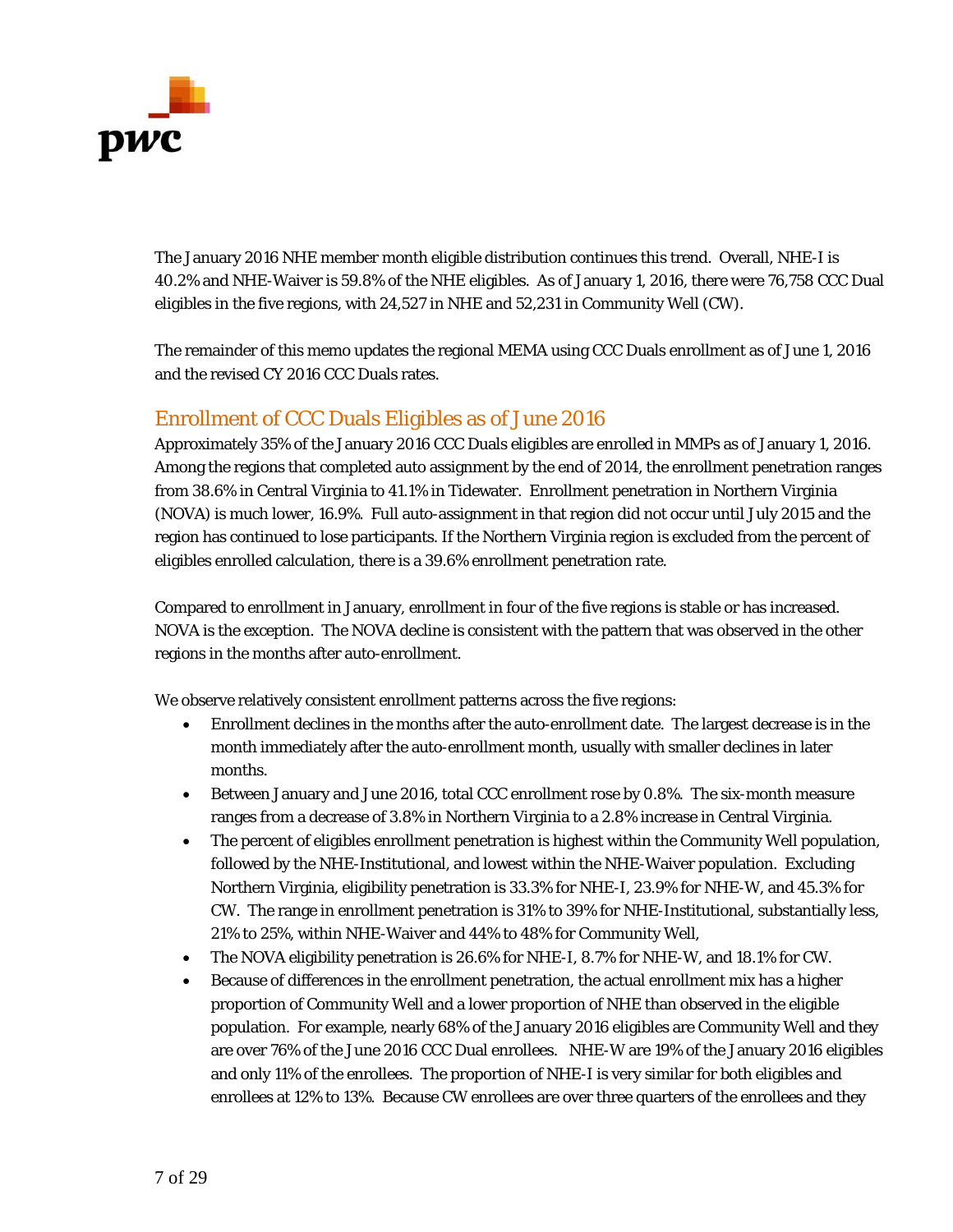

are the lowest cost subpopulation, the weighted average regional PMPM payments to the MMPs are lower than the payments estimated in the CY 2016 CCC Duals rate development.

Results of the July 2016 MEMA update for the five regions are in the order of the phased CCC Duals regional implementation. All PMPM payments in the regional MEMA attachments reflect the June 2016 enrollment mix applied to the revised CY 2016 CCC Duals rates that was re-calculated due to changes to the adjustments. Final MMP rates include the -1% savings adjustment and the -2% quality withhold.

#### Tidewater Enrollees: Rates Effective July 1, 2016

The January 2016 MEMA update identified 18,979 individuals in Tidewater as eligible for the CCC. As of June 1, 2016, there were 7,806 enrollees in CCC participating health plans in that region, about 41% of the Tidewater eligibles. This is an increase of 0.5% relative to the 7,767 enrolled in January 2016. However, this Tidewater enrollment in June 2016 is 20% lower than the first month of auto enrollment in July 2014.

June enrollment penetration varies by subpopulation category, with 28.1% of the NHE eligibles and 47.1% of the Community Well eligibles enrolled. Within the NHE, there is a similar enrollment penetration among the Under 65 eligibles compared to the Over 65 eligibles. Within the CW population, there is about an 11% higher enrollment penetration among the Under 65 eligibles compared to the Over 65 eligibles. This comparison is shown in Table 13.

Of the total Tidewater CCC enrollees in June 2016, approximately 21%, or 1,668, are in the NHE aid category. Within the NHE population, 51% are NHE-Institutional and 49% are NHE-Waiver. This is different from the Tidewater January 2016 distribution of eligibles. The January snapshot showed 31% as NHE, and a NHE mix that was 40% in NHE-Institutional and 60% in NHE-Waiver.

Rates paid to the Tidewater plans for the next six months are presented in the attached exhibits.

#### Central Virginia Enrollees: Rates Effective July 1, 2016

The January 2016 MEMA update identified 23,192 individuals in Central VA as eligible for the CCC. As of June 1, 2016, there were 8,952 enrollees in CCC participating health plans in that region, about 39% of the Central VA eligibles. This is an increase of 2.85% relative to the 8,712 enrolled in January 2016. However, this Central VA enrollment in June 2016 is 21% lower than the first month of auto enrollment in September 2014.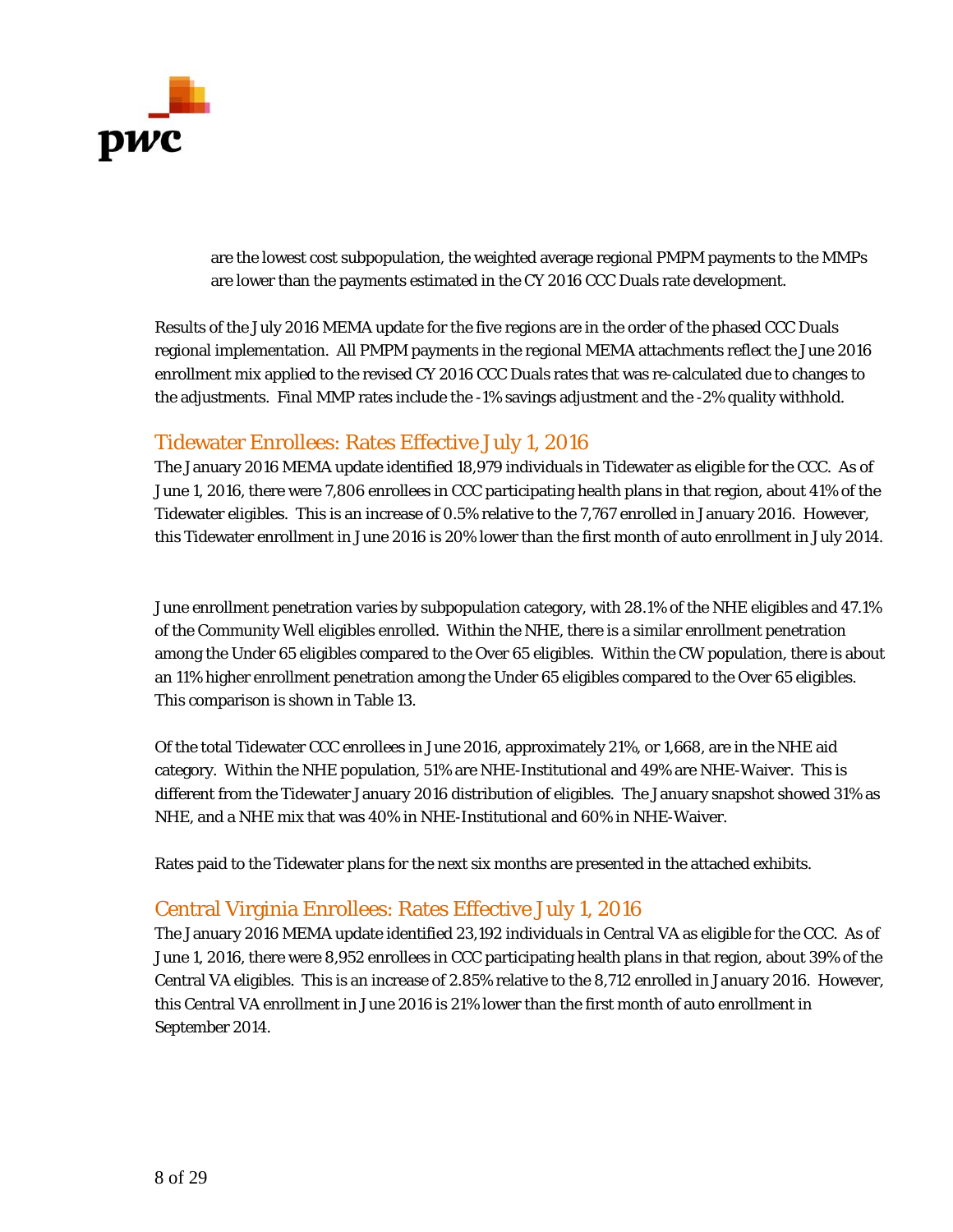

June enrollment penetration varies by aid category; about 28% of the NHE eligibles and 44% of the Community Well eligibles are enrolled. Within the NHE, there is a 3% lower enrollment penetration among the Under 65 eligibles compared to the Over 65 eligibles. Within the CW population, there is an 8% higher enrollment penetration among the Under 65 eligibles compared to the Over 65 eligibles. This comparison is shown in Table 14.

Of the total Central VA CCC enrollees in June 2016, approximately 25%, or 2,231, are in the NHE aid category. Within the NHE population, 47% are NHE-Institutional and 53% are NHE-Waiver. This is different from the Central VA January 2016 distribution of eligibles. The January snapshot showed 35% as NHE, and a NHE mix that was 40% in NHE-Institutional and 60% in NHE-Waiver.

Rates paid to the Central VA plans for the next six months are presented in the attached exhibits.

#### Southwest/Roanoke Enrollees: Rates Effective July 1, 2016

The January 2016 MEMA update identified 12,212 individuals in the Southwest Roanoke region as eligible for the CCC. As of June 1, 2016, there were 4,727 enrollees in CCC participating health plans in that region, about 39% of the Southwest Roanoke eligibles. This is an increase of 0.3% relative to the 4,414 enrolled in January 2016. The Southwest/Roanoke enrollment has been more stable than the other regions. The CCC Duals enrollment in June 2016 is 4.2% lower than the first month of auto enrollment in October 2014.

January enrollment penetration varies by aid category with about 27% of the NHE eligibles and 45% of the Community Well eligibles enrolled. Within the NHE, there is less than a 1% higher enrollment penetration among the Under 65 eligibles compared to the Over 65 eligibles. Within the CW population, there is about a 7% higher enrollment penetration among the Under 65 eligibles compared to the Over 65 eligibles. This comparison is shown in Table 15.

Of the total Southwest Roanoke CCC enrollees in June 2016, approximately 23.1%, or 1,093, are in the NHE aid category. Within the NHE population, 58% are NHE-Institutional and 42% are NHE-Waiver. This is different from the Western Roanoke January 2016 distribution of eligibles. The January snapshot showed 34% as NHE, and a NHE mix that was 50% in NHE-Institutional and 50% in NHE-Waiver.

Rates paid to the Southwest Roanoke plans for the next six months are presented in the attached exhibits.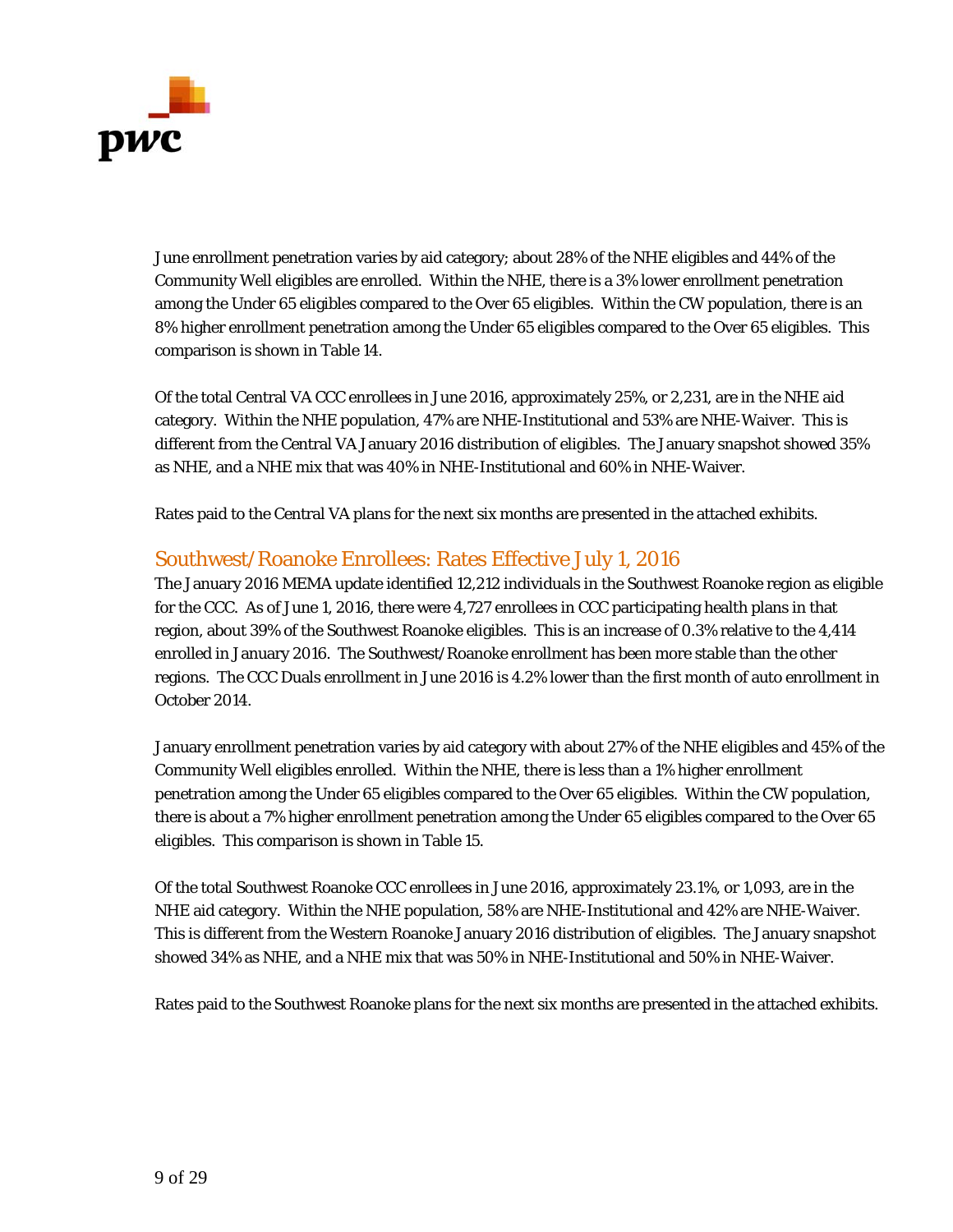

#### Western/Charlottesville Enrollees: Rates Effective July 1, 2016

The January 2016 MEMA update identified 6,472 individuals in the Western Charlottesville region as eligible for the CCC. As of June 1, 2016, there were 2,529 enrollees in CCC participating health plans in that region, about 39% of the Western Charlottesville eligibles. This is an increase of 1.3% relative to the 2,496 enrolled in January 2016. However, the Western/Charlottesville CCC Duals June 2016 enrollment is 13.7% lower than the first month of auto enrollment in October 2014.

June enrollment penetration varies by aid category with about 30% of the NHE eligibles and 44% of the Community Well eligibles enrolled. Within the NHE, there is a 1% lower enrollment penetration among the Under 65 eligibles compared to the Over 65 eligibles. Within the CW population, there is a 4% higher enrollment penetration among the Under 65 eligibles compared to the Over 65 eligibles. This comparison is shown in Table 16.

Of the total Western Charlottesville CCC enrollees in June 2016, approximately 28%, or 704, are in the NHE aid category. Within the NHE enrollee population, 50% are NHE-Institutional and 50% are NHE-Waiver. This is different from the Western Charlottesville January 2016 distribution of eligibles. The January snapshot showed 36% as NHE, and a NHE mix that was 44% in NHE-Institutional and 56% in NHE-Waiver.

Rates paid to the Western Charlottesville plans for the next six months are presented in the attached exhibits.

## Northern Virginia Enrollees: Rates Effective July 1, 2016

The January 2016 MEMA update identified 17,351 individuals in the NOVA region eligible for the CCC. As of June 1, 2016, there were 2,940 enrollees in CCC participating health plans in that region, about 17% of the NOVA eligibles. This is a decrease of 3.8% relative to the 3.055 enrolled in January 2016.

CCC NOVA enrollment more than doubled in July 2015 with auto assignment of Duals in the previously ineligible cities and counties that included four of the more populous localities in the region. However, enrollment has declined nearly 12% from the peak in July 2015.

June 2016 enrollment penetration varies by aid subpopulation with about 14% of the NHE eligibles and 18% of the Community Well eligibles enrolled. Within the NHE, there is about an 8% higher enrollment penetration among the Under 65 eligibles compared to the Over 65 eligibles. Within the CW population, there is approximately a 14% higher enrollment penetration among the Under 65 eligibles compared to the Over 65 eligibles. This comparison is shown in Table 17.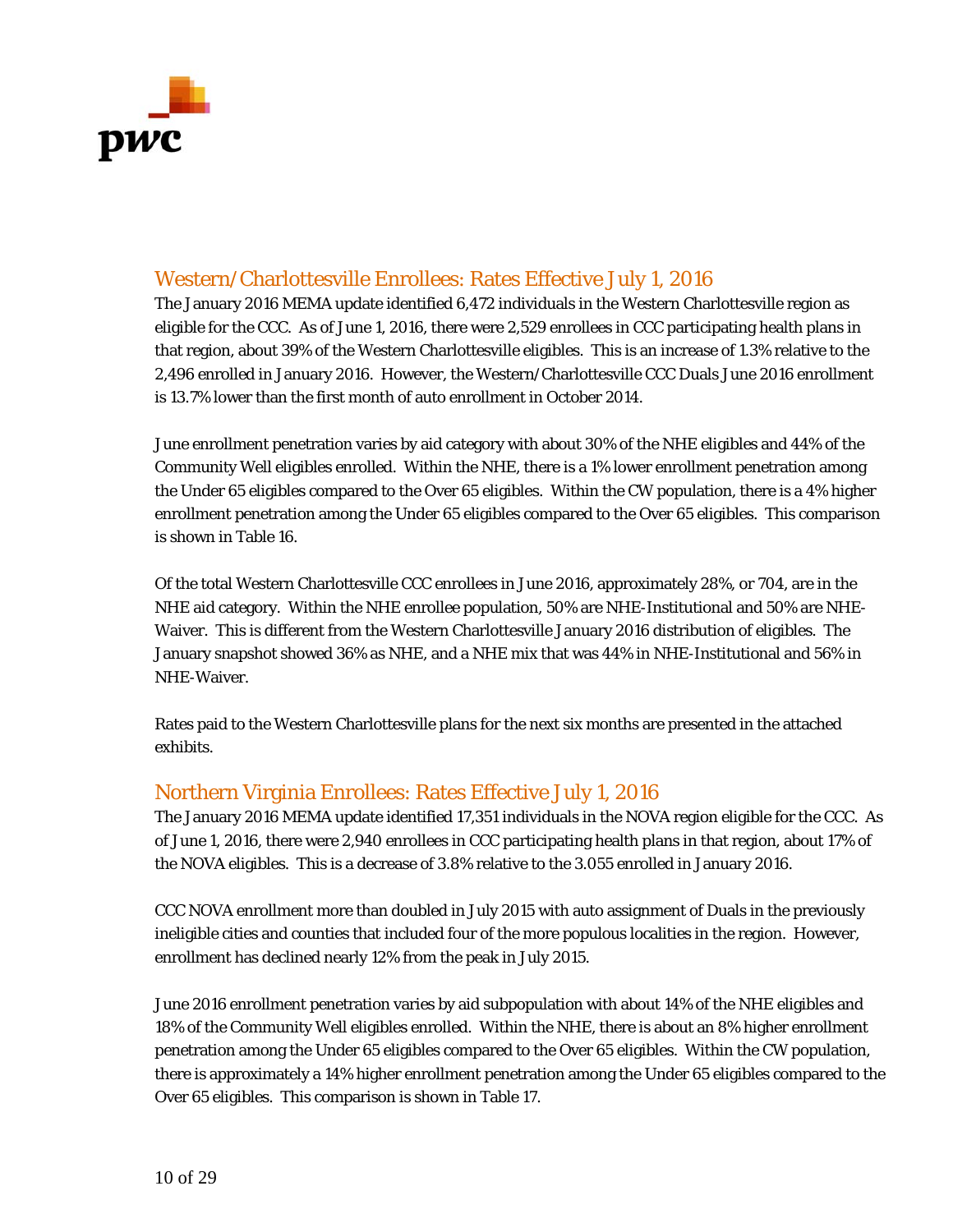

Of the total Northern Virginia CCC enrollees in June 2016, approximately 23%, or 670, are in the NHE aid category. Within the NHE population, 55% are NHE-Institutional and 45% are NHE-Waiver.

Rates paid to the Northern Virginia plans for the next six months will reflect the enrollment as of June 1, 2016 are presented in the attached exhibits.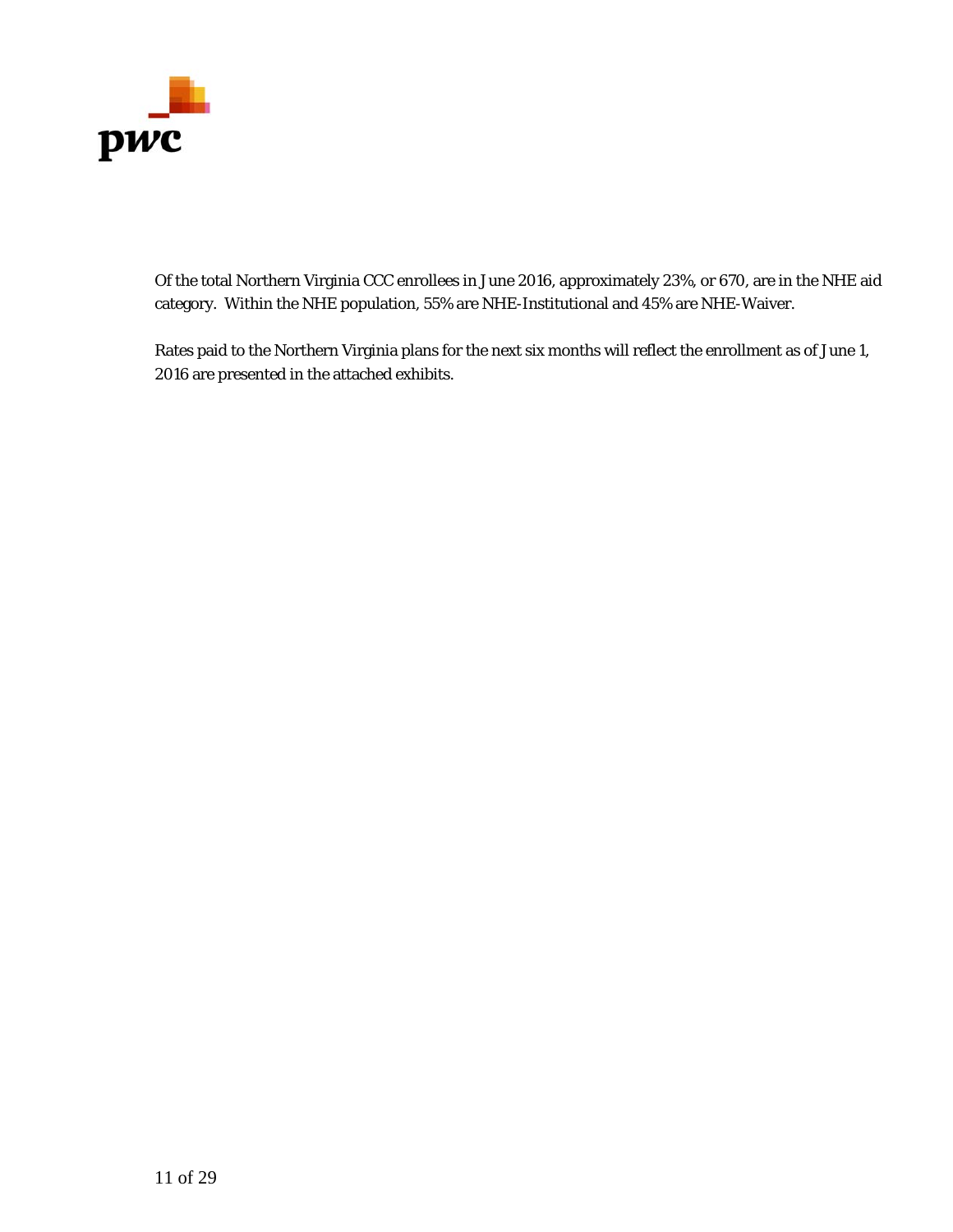

## Attachments for MEMA Adjustment Effective July 1, 2016

There are five MEMA regional exhibits included with this memo, one for each of the regions with a MEMA updated for June 1, 2016 enrollment. Each set of exhibits uses the same layout and replaces capitation rates in the CY 2016 CCC Duals report Exhibits 5-6, revised and updated for rates effective July 1, 2016 to December 31, 2016. The worksheets in the regional exhibits are:

- Exhibit 5a presents the regional NHE blending using the June 2016 enrollment distribution. The PMPM values used for the weighting are those in Exhibit 5a in the CY 2016 CCC Duals Demonstration rates effective July 1, 2016.
- Exhibit 5b summarizes the NHE blended rates by health plan and adds the CY 2016 rates for Community Well. The weighted average uses the June 2016 enrollment mix.
- The second year 1% savings percentage adjustment in Exhibit 5c is applied to the revised base rates and the adjusted results are presented in Exhibit 5d. These are the maximum rates that plans could eventually be paid if they meet all quality requirements.
- Exhibit 5e is the quality withhold to be applied to the final rates In Exhibit 5d. The final adjusted results presented in Exhibit 5f will be paid to the MMPs in the monthly capitation payments.
- Exhibit 5g in each regional exhibit shows the June 2016 CCC Duals enrollment member month distribution.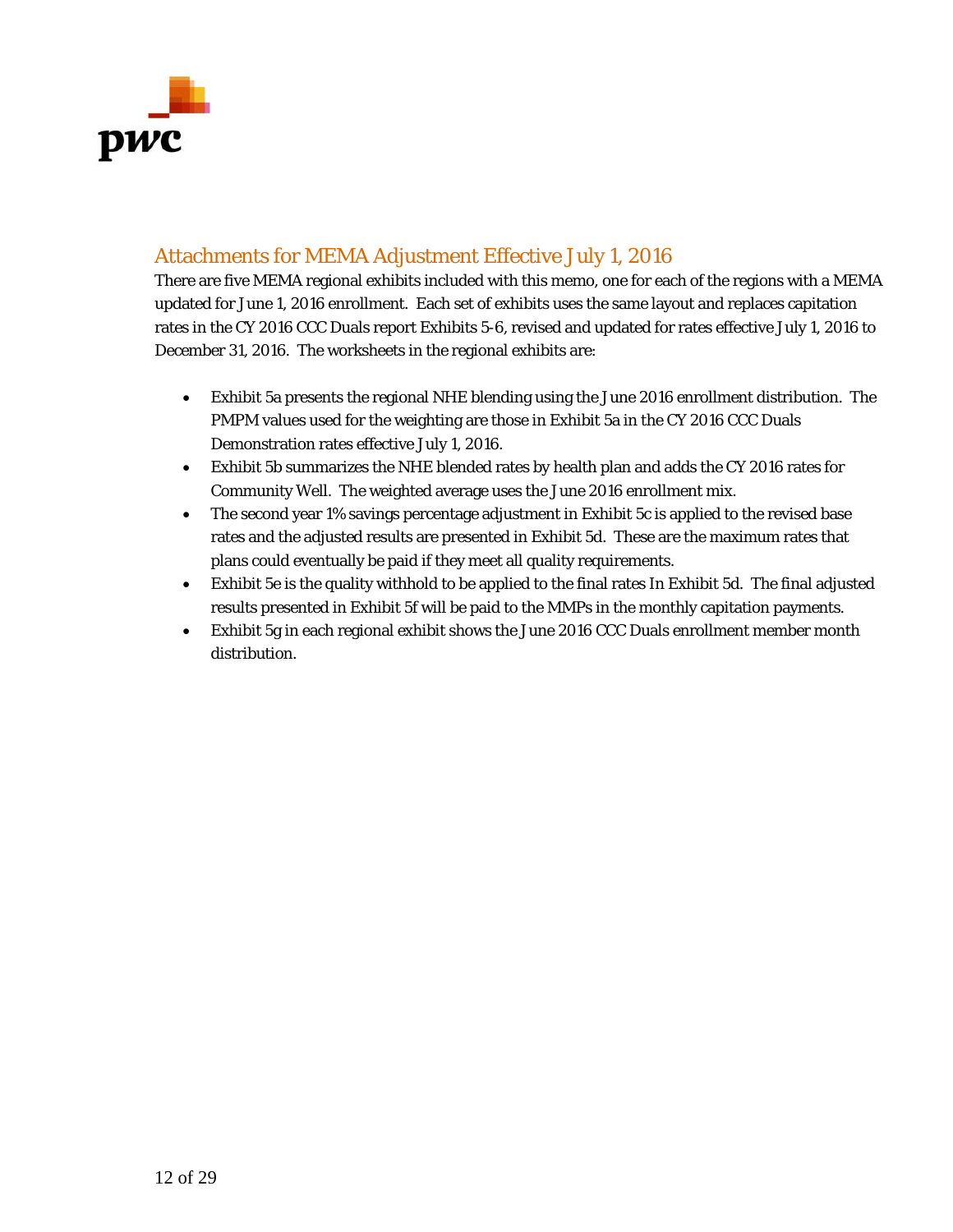

**Table 1 – Exhibit 2b Virginia Medicaid CY 2016 Commonwealth Coordinated Care Capitation Rate Development Historical Fee-for-Service ClaimsHospital Inpatient Adjustment Effective July 1, 2016**

|     |                                            | Inpatient<br><b>Medical/Surgical</b> | <b>Inpatient - Psych</b> | <b>Source</b>                                        |
|-----|--------------------------------------------|--------------------------------------|--------------------------|------------------------------------------------------|
|     |                                            |                                      |                          | DMAS FY13 FFS Invoices                               |
| 1a. | FY13 Claims in IP Service Categories       | \$13,312,367                         | \$163,761                |                                                      |
| 1b. | FY14 Claims in IP Service Categories       | \$13,052,631                         | \$793,015                | DMAS FY14 FFS Invoices                               |
| 2.  | FY13-FY14 Hospital Capital Percentage      | 10.2%                                | 10.2%                    | Provided by DMAS                                     |
| За. | FY16 Capital Reimbursement Decrease        | $-16.8%$                             |                          | $-16.8\% = ((4a.) - (2.)) / (2.)$                    |
| 3b. | <b>FY17 Capital Reimbursement Decrease</b> | $0.0\%$                              |                          | $0.0\% = ((4b.) - (4a.)) / (4a.)$                    |
| 4a. | FY16 Hospital Capital Percentage           | 8.5%                                 | 8.5%                     | Provided by DMAS                                     |
| 4b. | FY17 Hospital Capital Percentage           | 8.5%                                 | 8.5%                     | Provided by DMAS                                     |
| 5а. | FY14 Hospital Rate Change                  | 4.7%                                 | $-7.4%$                  | Provided by DMAS                                     |
| 5b. | Dollar Change                              | \$568,702                            | (\$11,039)               | $=$ (1a.) $*(1 - (4b.)) * (5a.)$                     |
| 6а. | FY17 Hospital Rate Change - Unit Cost      | 1.05%                                | 1.05%                    | Provided by DMAS                                     |
| 6b. | Dollar Change                              | \$265,128                            | \$8,515                  | $= ((1a.) + (1b.)) * (1-(4b.)) * (1+(5a.)) * (6a.))$ |
|     |                                            |                                      |                          |                                                      |
| 7a. | FY17 Hospital Rate Change - Rebasing       | $-7.25%$                             | 27.00%                   | Provided by DMAS                                     |
| 7b. | Dollar Change                              | (\$1,830,645)                        | \$218,958                | $= ((1a.) + (1b.)) * (1-(4b.)) * (1+(5a.)) * (7a.))$ |
| 8.  | <b>Hospital Inpatient Adjustment</b>       | $-3.8%$                              | 22.6%                    | $= ((5b.) + (6b.) + (7b.)) / ((1a.) + (1b.))$        |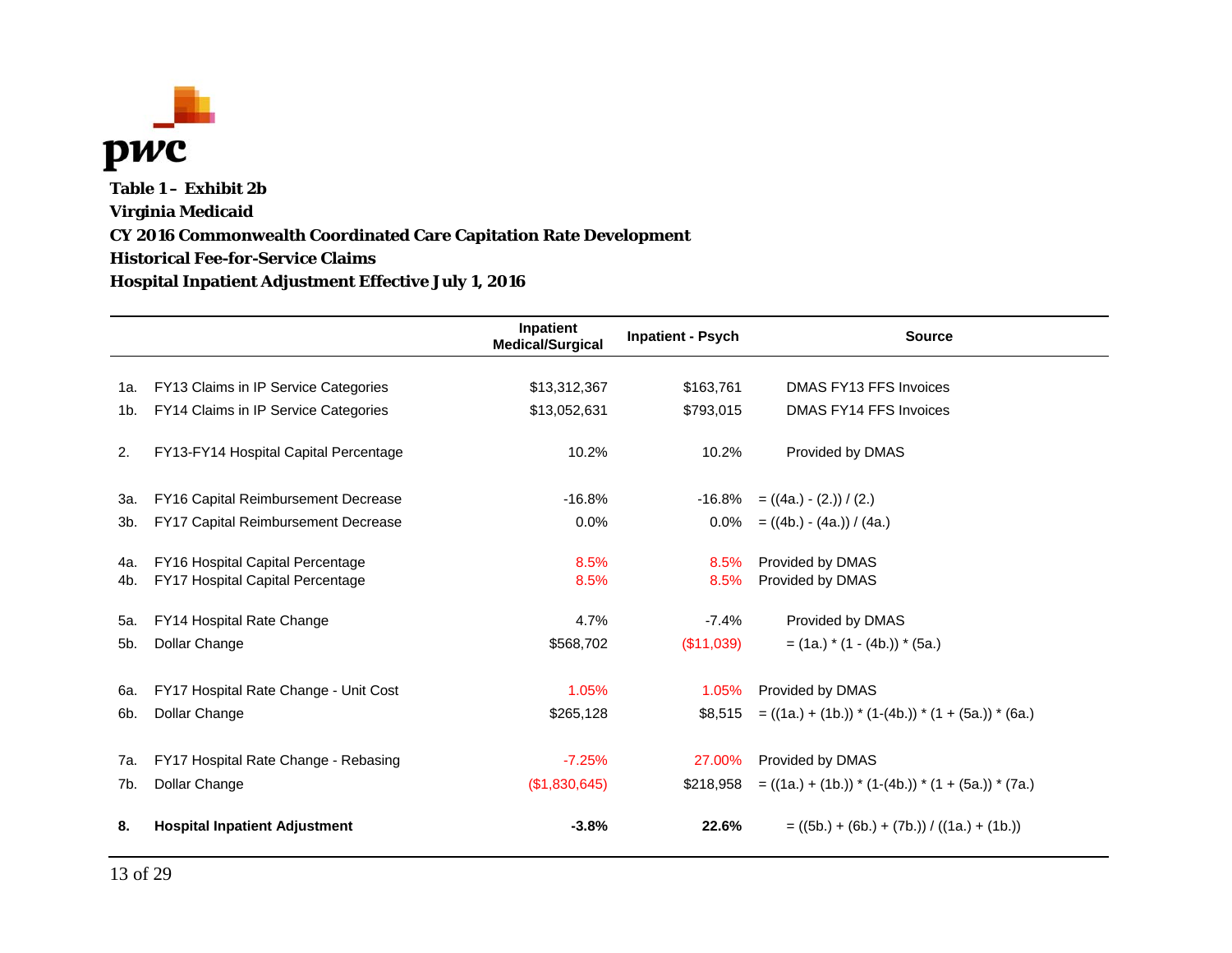

**Table 2 – Exhibit 2c Virginia Medicaid CY 2016 Commonwealth Coordinated Care Capitation Rate Development Historical Fee-for-Service ClaimsHospital Outpatient Adjustment Effective July 1, 2016**

|            |                                                        | <b>Adjustment Value</b> | <b>Source</b>                                |
|------------|--------------------------------------------------------|-------------------------|----------------------------------------------|
| 1.         | <b>Total Claims in Outpatient Service Category</b>     | \$981,755               | DMAS FY13-FY14 FFS Invoices                  |
| 2a.<br>2b. | FY17 Hospital Rate Change - Unit Cost<br>Dollar Change | 1.05%                   | Provided by DMAS<br>$$10,308 = (1.) * (2a.)$ |
| 3а.<br>3b. | FY17 Hospital Rate Change - Rebasing<br>Dollar Change  | $0.1\%$                 | Provided by DMAS<br>$$982 = (1.) * (3a.)$    |
| 4.         | <b>Outpatient Adjustment</b>                           | 1.2%                    | $= ((2b.) + (3b.)) / (1.)$                   |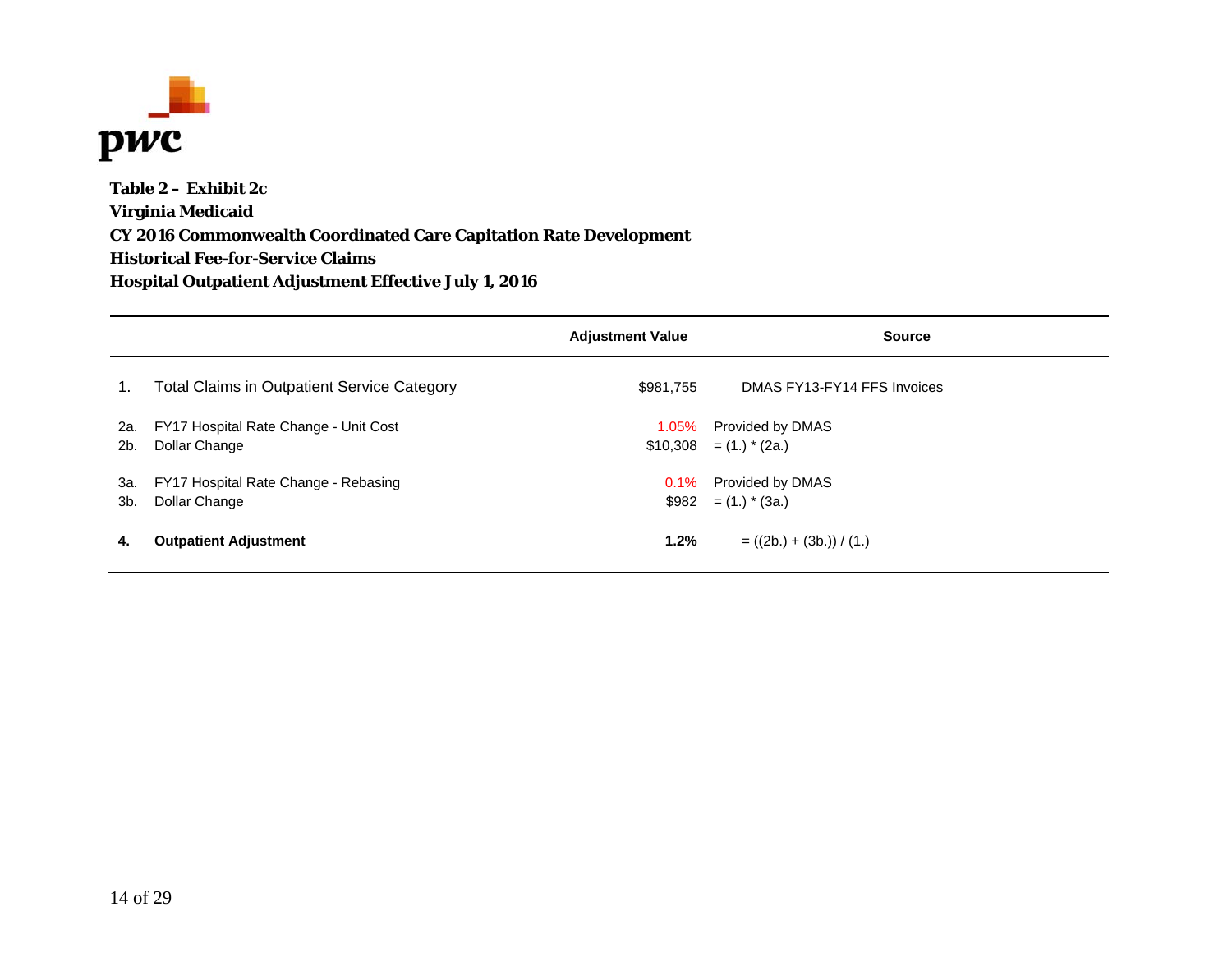

**Table 3 – Exhibit 2d Virginia Medicaid CY 2016 Commonwealth Coordinated Care Capitation Rate Development Historical Fee-for-Service ClaimsNursing Facility Adjustment Effective July 1, 2016**

|     |                                                          | <b>Adjustment Value</b> | <b>Source</b>                                   |
|-----|----------------------------------------------------------|-------------------------|-------------------------------------------------|
| 1.  | <b>Total Claims in Nursing Facility Service Category</b> | \$1,299,176,087         | DMAS FY13-FY14 FFS Invoices                     |
| 2a. | FY15 Prospective Payment Change                          | 10.5%                   | Provided by DMAS                                |
| 2b. | Dollar Change                                            | \$135,931,148           | $= ((1.))$ * (2a.)                              |
| 3.  | <b>FY17 Nursing Facility Capital Percentage</b>          | 9.5%                    | Provided by DMAS                                |
| 4a. | FY17 Nursing Facility Rate Increase                      | 0.9%                    | Provided by DMAS                                |
| 4b. | Dollar Change                                            | \$11,688,948            | $= [((1.) + (2b.)) * (1 - (3.))] * (1 - (4a.))$ |
| 5.  | <b>Nursing Facility Adjustment</b>                       | 11.4%                   | $= ((2b.) + (4b.)) / (1.)$                      |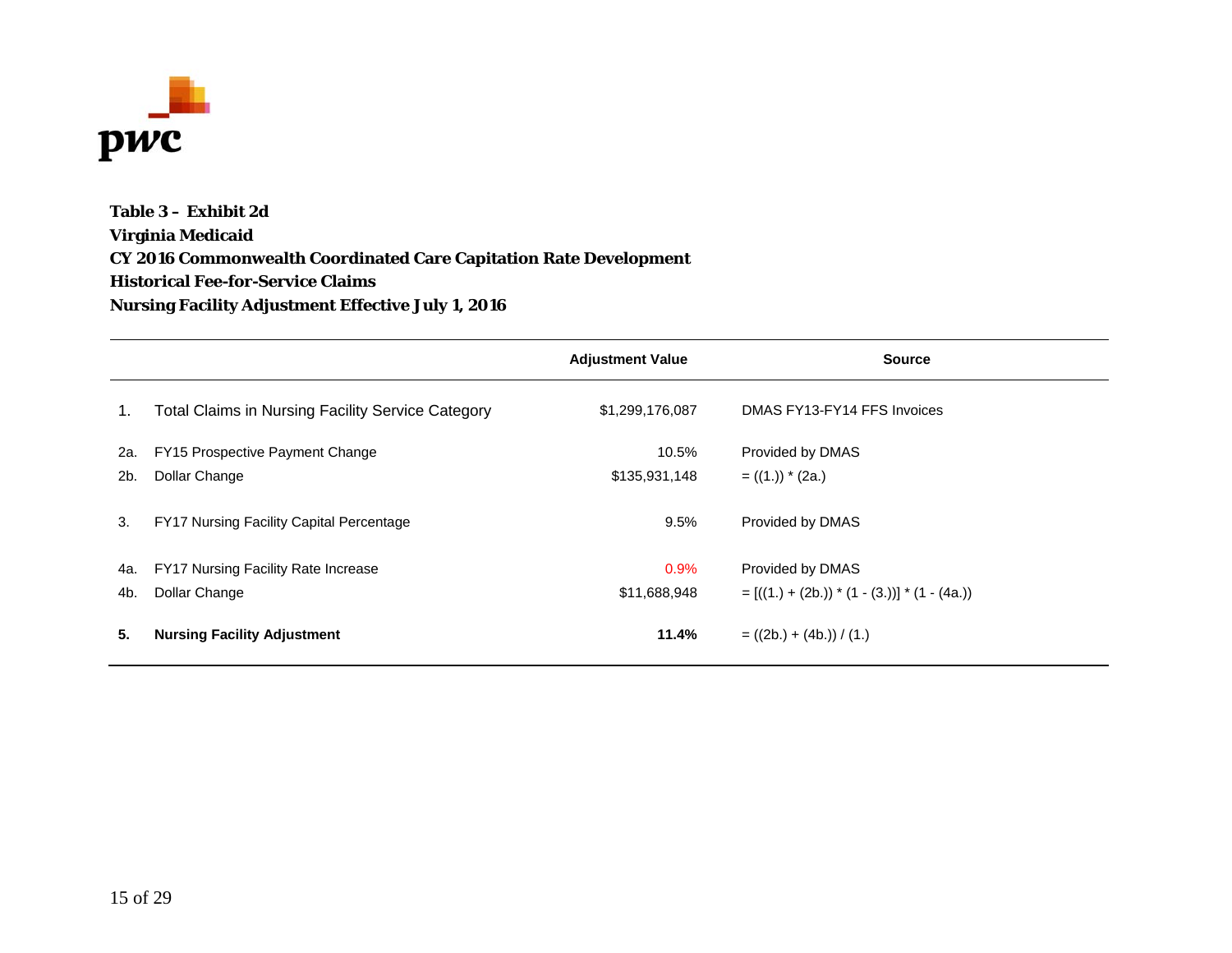

**Table 4 – Exhibit 2f Virginia Medicaid CY 2016 Commonwealth Coordinated Care Capitation Rate Development Historical Fee-for-Service ClaimsPersonal Care and Respite Care Adjustment Effective July 1, 2016**

|            |                                                                          |                      |                                                                    | NHE-<br><b>Institutional</b> | NHE-<br>Waiver                 | <b>Community</b><br>Well | <b>Source</b>                                                                                                                                          |
|------------|--------------------------------------------------------------------------|----------------------|--------------------------------------------------------------------|------------------------------|--------------------------------|--------------------------|--------------------------------------------------------------------------------------------------------------------------------------------------------|
| 1.         | Total Claims in Service Categories                                       | a.<br>b.             | <b>Consumer Directed Services</b><br><b>Personal Care Services</b> | \$381,483<br>\$484,862       | \$151,640,508<br>\$401,216,402 | \$1,796,997<br>\$734,250 | DMAS FY13-FY14 FFS Invoices<br>DMAS FY13-FY14 FFS Invoices                                                                                             |
| 2a.<br>2b. | FY16 Fee Change<br>FY17 Fee Change                                       |                      |                                                                    | 2.0%<br>2.0%                 | 2.0%<br>2.0%                   | 2.0%<br>2.0%             | Provided by DMAS, Effective July 1, 2015<br>Provided by DMAS, Effective August 1, 2016                                                                 |
| 3.         | Claims associated with FY16 Fee<br>Change<br><b>HCBS Procedure Codes</b> | a <sub>1</sub><br>b. | <b>Consumer Directed Services</b><br><b>Personal Care Services</b> | \$310,122<br>\$480,346       | \$150,465,442<br>\$398,361,569 | \$1,792,698<br>\$732,270 | DMAS FY13-FY14 FFS Invoices<br>DMAS FY13-FY14 FFS Invoices                                                                                             |
| 4.         | <b>Personal Care and Respite Care</b><br><b>Adjustment</b>               | a.<br>b.             | <b>Consumer Directed Services</b><br><b>Personal Care Services</b> | 3.01%<br>3.66%               | 3.67%<br>3.67%                 | 3.69%<br>3.69%           | $=$ (3a.) $*($ (1 + (2a.)) $*($ (1 + (2b.)) $\land$ (10/12)) -<br>1) / (1a.)<br>$=$ (3b.) $*($ (1 + (2a.)) $*($ (1 + (2b.)) ^ (10/12)) -<br>1) / (1b.) |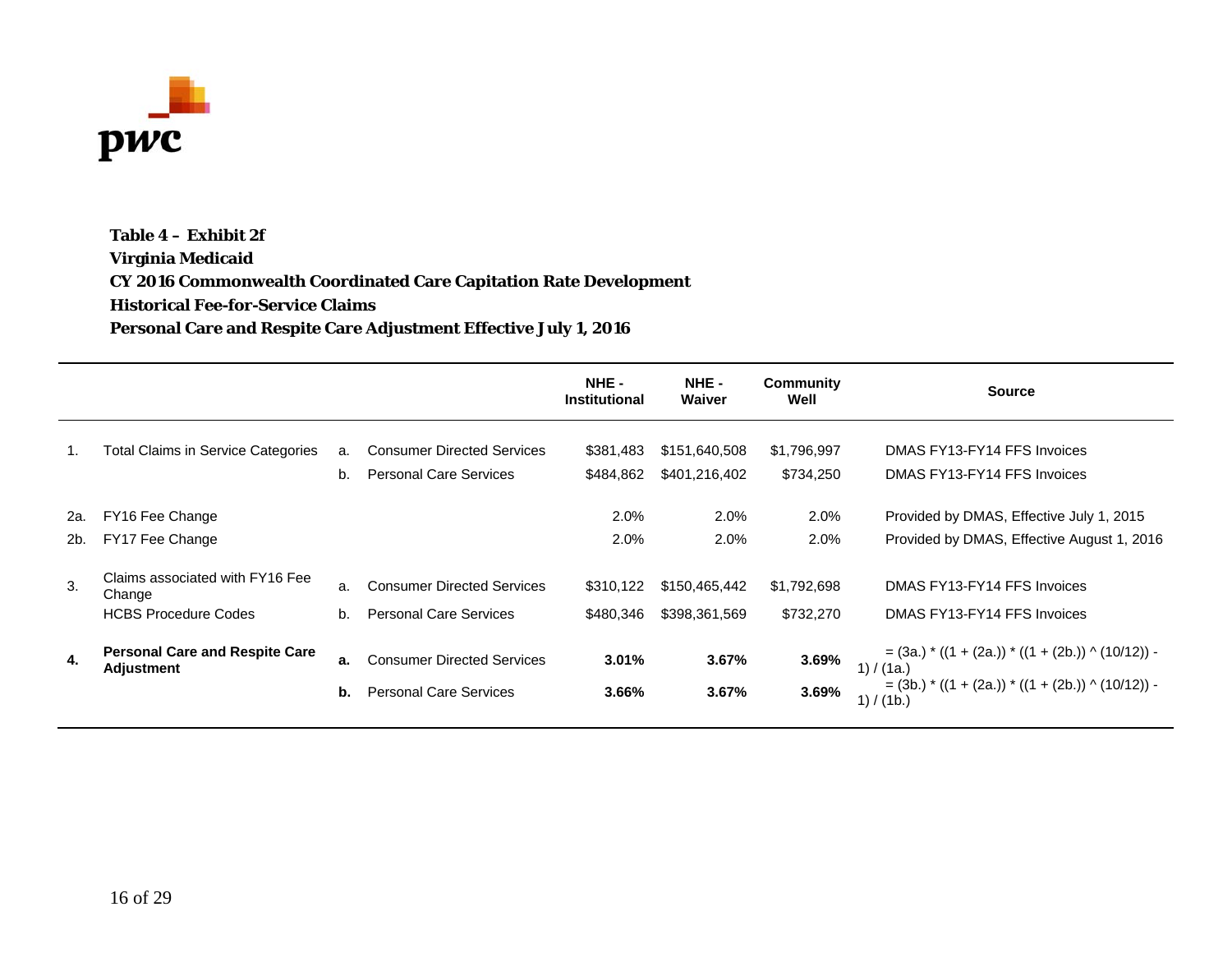

**Table 5 – Exhibit 2l Virginia Medicaid CY 2016 Commonwealth Coordinated Care Capitation Rate Development Historical Fee-for-Service ClaimsResource Based Relative Value Scale Adjustment Effective July 1, 2016**

|    |                                                | <b>Nursing Home Eligible</b><br>- Institutional | <b>Nursing Home</b><br><b>Eligible - Waiver</b> | <b>Community Well</b> | <b>Source</b>        |
|----|------------------------------------------------|-------------------------------------------------|-------------------------------------------------|-----------------------|----------------------|
| 1. | Professional Fee Adjustment - Effective FY17   | 0.6%                                            | 0.6%                                            | 0.6%                  | Provided by DMAS     |
| 2. | Proportion of claims subject to fee adjustment | 99.2%                                           | 99.9%                                           | 99.9%                 | FY13-14 FFS Invoices |
| 3. | <b>Final Professional Fee Adjustment</b>       | 0.6%                                            | 0.6%                                            | 0.6%                  | $=$ (1.) $*$ (2.)    |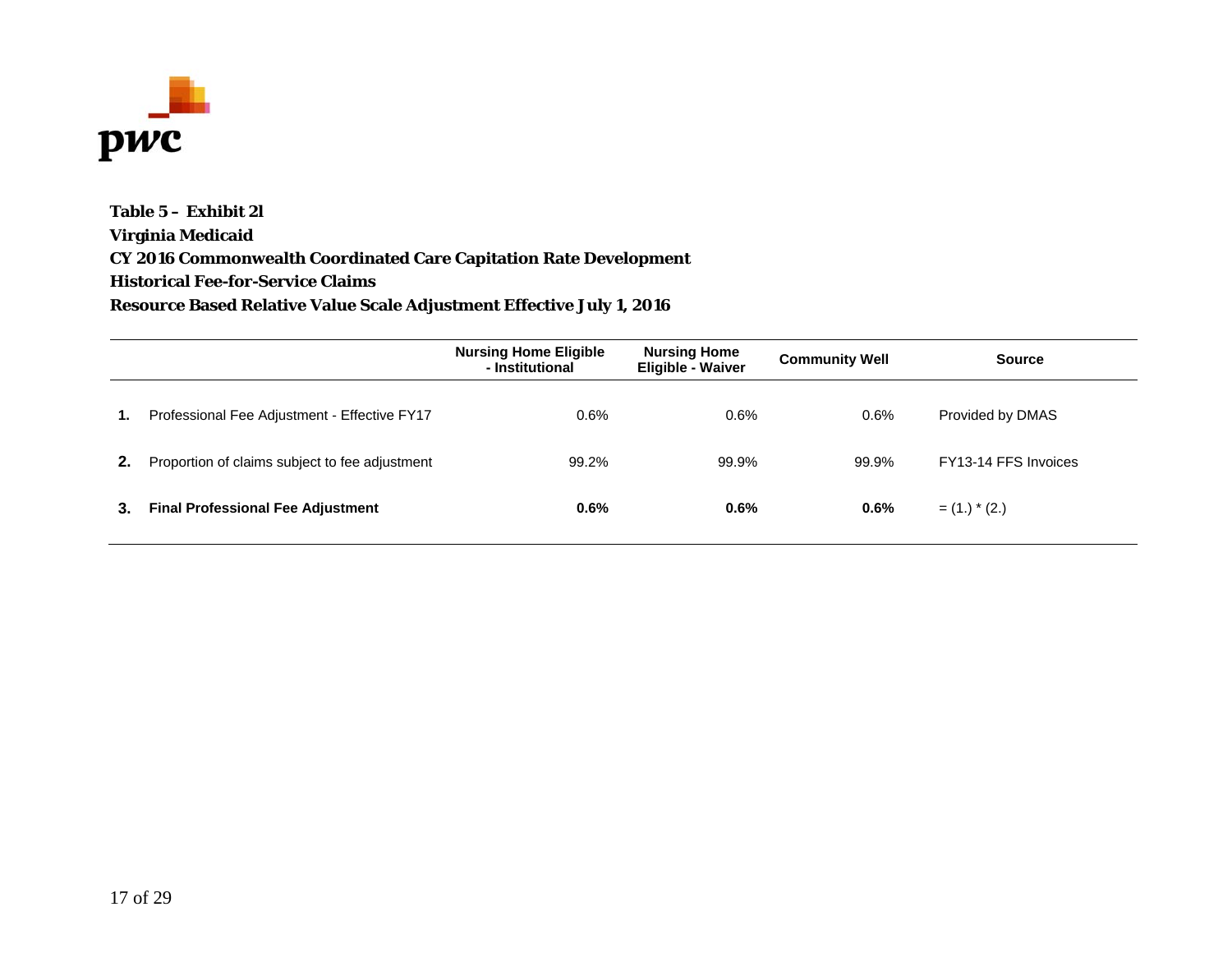

**Table 6 – Exhibit 2m Virginia Medicaid CY 2016 Commonwealth Coordinated Care Capitation Rate Development Historical Fee-for-Service ClaimsElderly and Disabled with Consumer Direction Overtime Payment Adjustment Effective July 1, 2016**

|                                                                                           | <b>Adjustment Values</b> | <b>Source</b>                                                |
|-------------------------------------------------------------------------------------------|--------------------------|--------------------------------------------------------------|
| <b>Elderly and Disabled with Consumer Direction</b><br><b>Overtime Payment Adjustment</b> | 0.0%                     | Provided by DMAS - No longer in effect starting July 1, 2016 |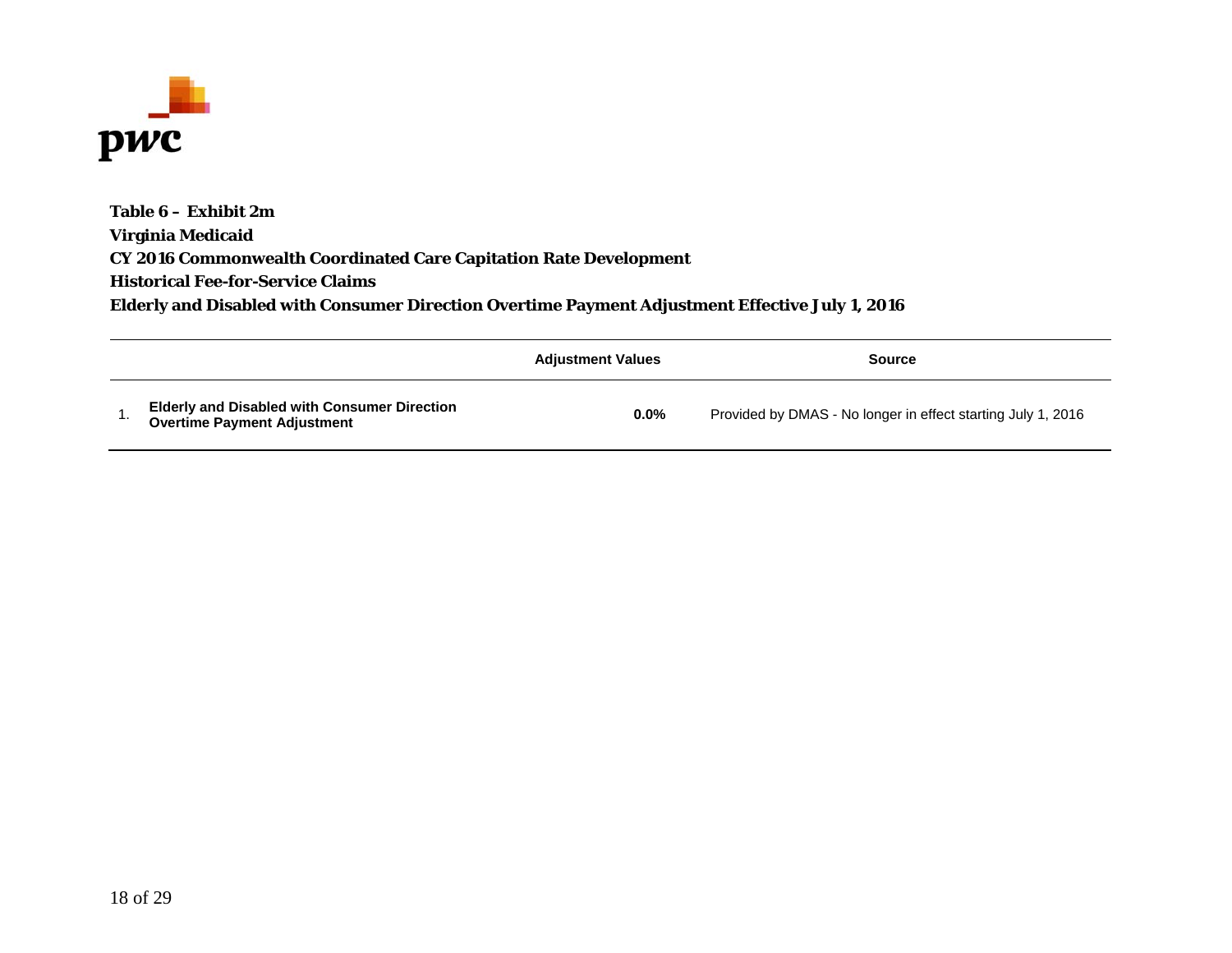

**Table 7 – Exhibit 2n Virginia Medicaid CY 2016 Commonwealth Coordinated Care Capitation Rate Development Historical Fee-for-Service ClaimsHome Health and Rehab Adjustment Effective July 1, 2016**

|    |                                           |          |                                                        | <b>Nursing Home</b><br>Eligible -<br><b>Institutional</b> | <b>Nursing Home</b><br>Eligible -<br>Waiver | <b>Community</b><br>Well | <b>Source</b>                              |
|----|-------------------------------------------|----------|--------------------------------------------------------|-----------------------------------------------------------|---------------------------------------------|--------------------------|--------------------------------------------|
| 1. | FY13-14 Claims in Service Categories      | a.       | Home Health Services                                   | \$230                                                     | \$140,701                                   | \$72,928                 | FY13-14 FFS Invoices                       |
|    |                                           | b.       | Physician - Other Practitioner                         | \$166,838                                                 | \$5,435,638                                 | \$856,432                | FY13-14 FFS Invoices                       |
| 2. | FY13-14 Claims Associated with Fee Change | a.       | Home Health                                            | \$0                                                       | \$70,466                                    | \$35,087                 | FY13-14 FFS Invoices                       |
|    |                                           | b.       | Physician - Other Practitioner                         | \$1,800                                                   | \$14,820                                    | \$11,966                 | FY13-14 FFS Invoices                       |
| 3. | FY17 Fee Change                           | a.       | Home Health Inflation                                  | 1.7%                                                      | 1.7%                                        | 1.7%                     | Provided by DMAS                           |
|    |                                           | b.       | OP Rehab Inflation                                     | 2.1%                                                      | 2.1%                                        | 2.1%                     | Provided by DMAS                           |
|    |                                           |          |                                                        |                                                           |                                             |                          |                                            |
| 4. | Dollar Change                             | a.<br>b. | Home Health Services<br>Physician - Other Practitioner | \$0<br>\$38                                               | \$1,198<br>\$311                            | \$596<br>\$251           | $= ((2a.) * (3a.))$<br>$= ((2b.) * (3b.))$ |
|    |                                           |          |                                                        |                                                           |                                             |                          |                                            |
| 5. | Home Health and Rehab Adjustment          | a.<br>b. | Home Health Services<br>Physician - Other Practitioner | $0.0\%$<br>0.02%                                          | 0.9%<br>0.01%                               | 0.8%<br>0.03%            | $= (4a.) / (1a.)$<br>$= (4b.)$ / (1b.)     |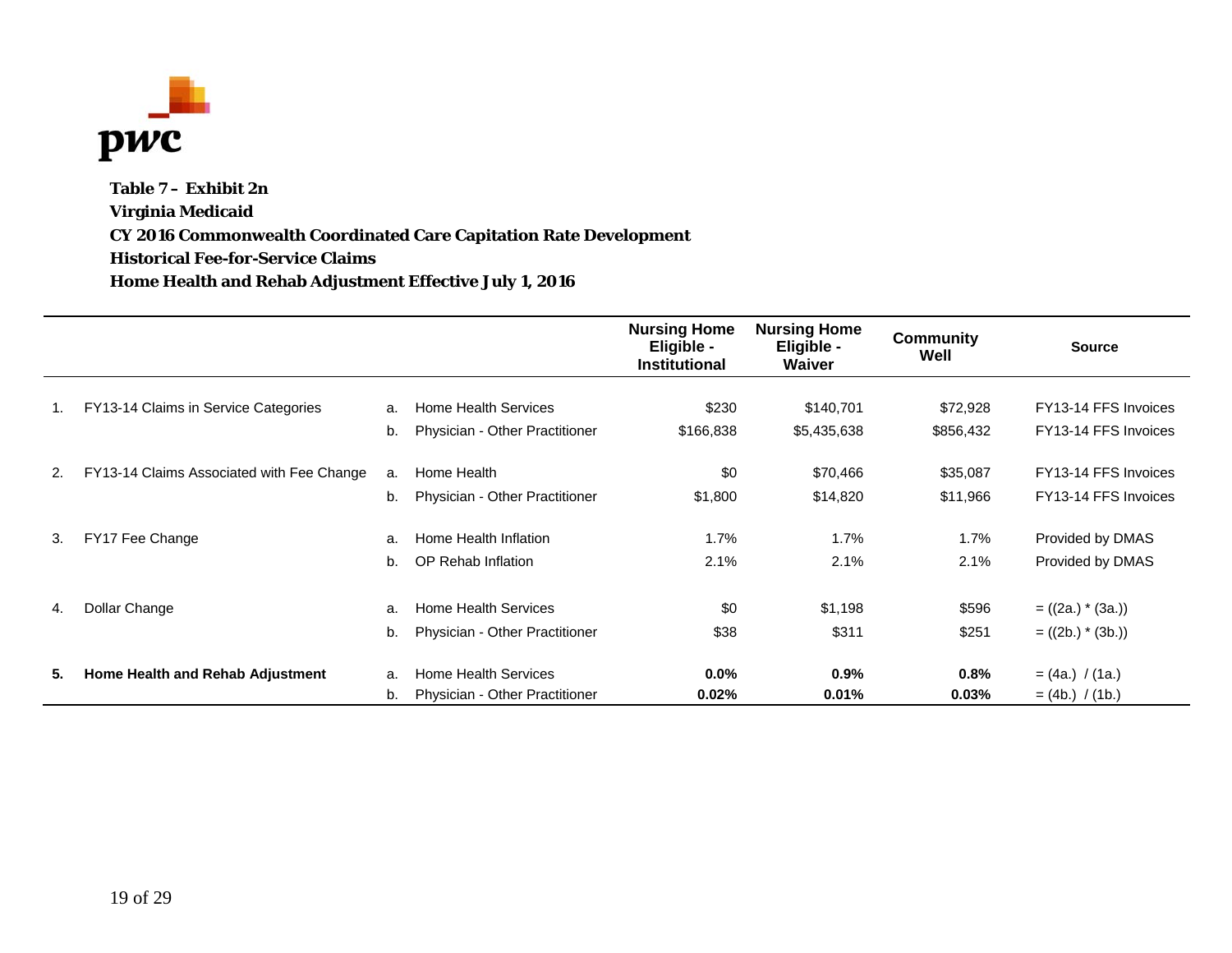

**Table 8 – Exhibit 2o Virginia Medicaid CY 2016 Commonwealth Coordinated Care Capitation Rate Development Historical Fee-for-Service ClaimsNon-Emergency Transportation Adjustment Effective July 1, 2016**

|                                   | <b>Nursing Home</b><br><b>Eligible</b> | <b>Community Well</b> | <b>Source</b>                                                  |
|-----------------------------------|----------------------------------------|-----------------------|----------------------------------------------------------------|
| <b>Non-ER Transportation Rate</b> | \$82.46                                | \$31.80               | From DMAS - Rates Effective January 1,<br>2016 - June 30, 2017 |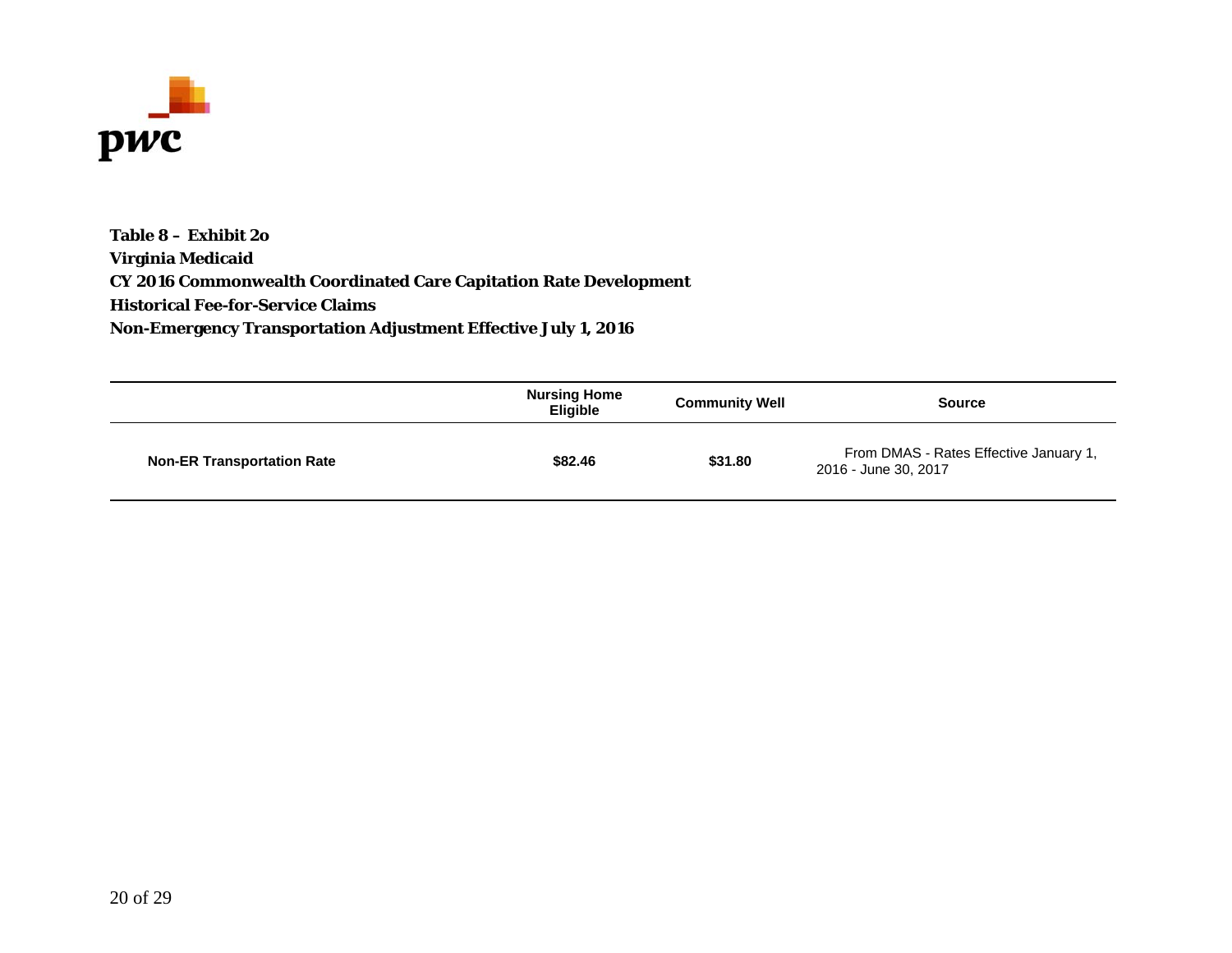

#### **Virginia Medicaid**

#### **CY 2016 Dual Demonstration Capitation Rate Development**

#### **Duals Base Rates Effective January 1, 2016 – June 30, 2016**

|                              |                  |                         |                             |                       | <b>Region</b>    |                                    |                    |
|------------------------------|------------------|-------------------------|-----------------------------|-----------------------|------------------|------------------------------------|--------------------|
| <b>MEG</b>                   | <b>Age Group</b> | <b>Central Virginia</b> | <b>Northern</b><br>Virginia | Southwest/<br>Roanoke | <b>Tidewater</b> | Western/<br><b>Charlottesville</b> | CY 2016<br>Average |
| <b>Nursing Home Eligible</b> | Age 21-64        | \$5,050.82              | \$6,276.29                  | \$5,178.56            | \$5,087.59       | \$4,594.88                         | \$5,268.67         |
| <b>Institutional</b>         | Age 65 and Over  | \$5,117.34              | \$6,152.11                  | \$4,928.38            | \$4,934.45       | \$4,959.16                         | \$5,182.28         |
|                              | Average          | \$5,108.82              | \$6,170.20                  | \$4,954.80            | \$4,956.53       | \$4,920.82                         | \$5,193.23         |
| <b>Nursing Home Eligible</b> | Age 21-64        | \$2,627.25              | \$3,379.44                  | \$2,489.91            | \$2,612.05       | \$2,571.45                         | \$2,678.65         |
| <b>Waiver</b>                | Age 65 and Over  | \$2,456.17              | \$3,395.46                  | \$2,272.07            | \$2,419.01       | \$2,202.09                         | \$2,677.78         |
|                              | Average          | \$2,509.68              | \$3,393.27                  | \$2,355.42            | \$2,479.68       | \$2,321.83                         | \$2,678.03         |
| <b>Nursing Home Eligible</b> | Age 21-64        | \$3,180.00              | \$4,333.02                  | \$3,102.04            | \$3,158.90       | \$3,020.47                         | \$3,297.81         |
|                              | Age 65 and Over  | \$3,727.80              | \$4,257.52                  | \$3,885.56            | \$3,514.40       | \$3,684.50                         | \$3,827.94         |
|                              | Average          | \$3,598.85              | \$4,268.05                  | \$3,697.86            | \$3,425.77       | \$3,537.22                         | \$3,712.32         |
| <b>Community Well</b>        | Age 21-64        | \$403.77                | \$331.51                    | \$418.09              | \$337.58         | \$262.27                           | \$367.07           |
|                              | Age 65 and Over  | \$232.27                | \$148.72                    | \$285.27              | \$215.21         | \$230.06                           | \$197.29           |
|                              | Average          | \$321.27                | \$181.66                    | \$364.14              | \$277.47         | \$246.98                           | \$268.96           |
|                              |                  |                         |                             |                       |                  |                                    |                    |
| <b>Weighted Average</b>      |                  | \$1,714.42              | \$1,356.06                  | \$1,807.34            | \$1,465.19       | \$1,647.65                         | \$1,572.25         |

Note:

Weighted Averages are based on July 2015 Member Month Distribution

NHE rates will be adjusted by MEMA calculations over the time period of the demonstration.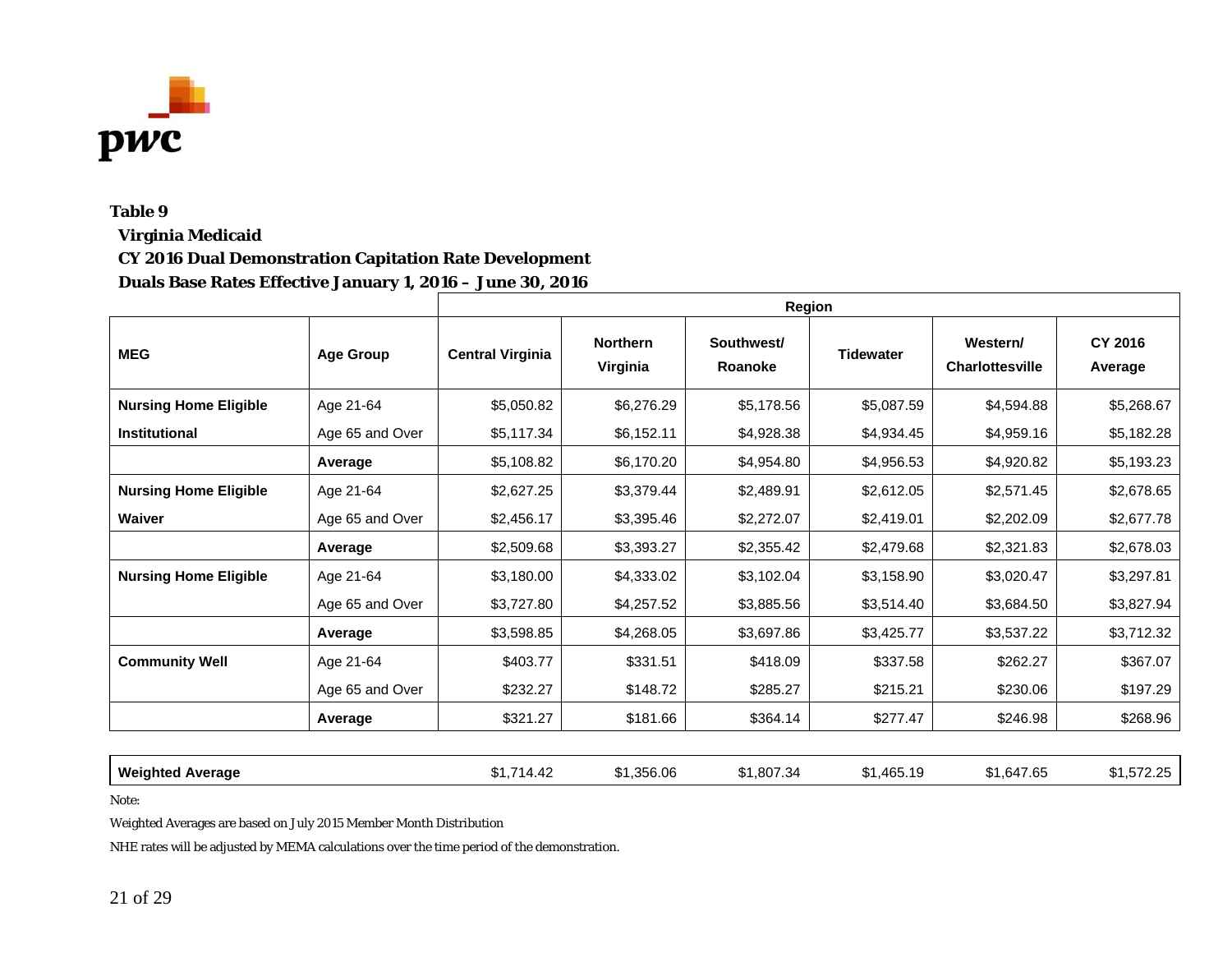

### **Table 10 Virginia Medicaid CY 2016 Dual Demonstration Capitation Rate Development Duals Base Rates Effective July 1, 2016 – December 31, 2016**

|                              |                  |                         |                             | <b>Region</b>         |                  |                                    |                    |
|------------------------------|------------------|-------------------------|-----------------------------|-----------------------|------------------|------------------------------------|--------------------|
| <b>MEG</b>                   | <b>Age Group</b> | <b>Central Virginia</b> | <b>Northern</b><br>Virginia | Southwest/<br>Roanoke | <b>Tidewater</b> | Western/<br><b>Charlottesville</b> | CY 2016<br>Average |
| <b>Nursing Home Eligible</b> | Age 21-64        | \$5,123.77              | \$6,358.51                  | \$5,250.62            | \$5,161.67       | \$4,663.92                         | \$5,343.08         |
| <b>Institutional</b>         | Age 65 and Over  | \$5,192.63              | \$6,233.98                  | \$5,002.17            | \$5,008.34       | \$5,033.46                         | \$5,257.87         |
|                              | Average          | \$5,183.81              | \$6,252.13                  | \$5,028.41            | \$5,030.44       | \$4,994.57                         | \$5,268.67         |
| <b>Nursing Home Eligible</b> | Age 21-64        | \$2,620.26              | \$3,374.11                  | \$2,450.51            | \$2,643.74       | \$2,520.74                         | \$2,671.17         |
| Waiver                       | Age 65 and Over  | \$2,465.40              | \$3,433.85                  | \$2,252.18            | \$2,461.89       | \$2,183.18                         | \$2,696.94         |
|                              | Average          | \$2,513.84              | \$3,425.69                  | \$2,328.06            | \$2,519.04       | \$2,292.61                         | \$2,689.68         |
| <b>Nursing Home Eligible</b> | Age 21-64        | \$3,191.24              | \$4,356.52                  | \$3,088.02            | \$3,199.96       | \$2,996.33                         | \$3,309.90         |
|                              | Age 65 and Over  | \$3,768.60              | \$4,309.51                  | \$3,922.58            | \$3,570.78       | \$3,715.71                         | \$3,873.02         |
|                              | Average          | \$3,632.69              | \$4,316.06                  | \$3,722.65            | \$3,478.33       | \$3,556.16                         | \$3,750.20         |
| <b>Community Well</b>        | Age 21-64        | \$404.46                | \$331.69                    | \$418.29              | \$337.62         | \$262.73                           | \$367.40           |
|                              | Age 65 and Over  | \$232.20                | \$147.02                    | \$285.27              | \$215.03         | \$230.11                           | \$196.49           |
|                              | Average          | \$321.59                | \$180.30                    | \$364.26              | \$277.41         | \$247.25                           | \$268.63           |
|                              |                  |                         |                             |                       |                  |                                    |                    |
| <b>Weighted Average</b>      |                  | \$1,728.98              | \$1,368.89                  | \$1,818.14            | \$1,484.99       | \$1,655.87                         | \$1,586.39         |

Note:

Weighted Averages are based on July 2015 Member Month Distribution

NHE rates will be adjusted by MEMA calculations over the time period of the demonstration.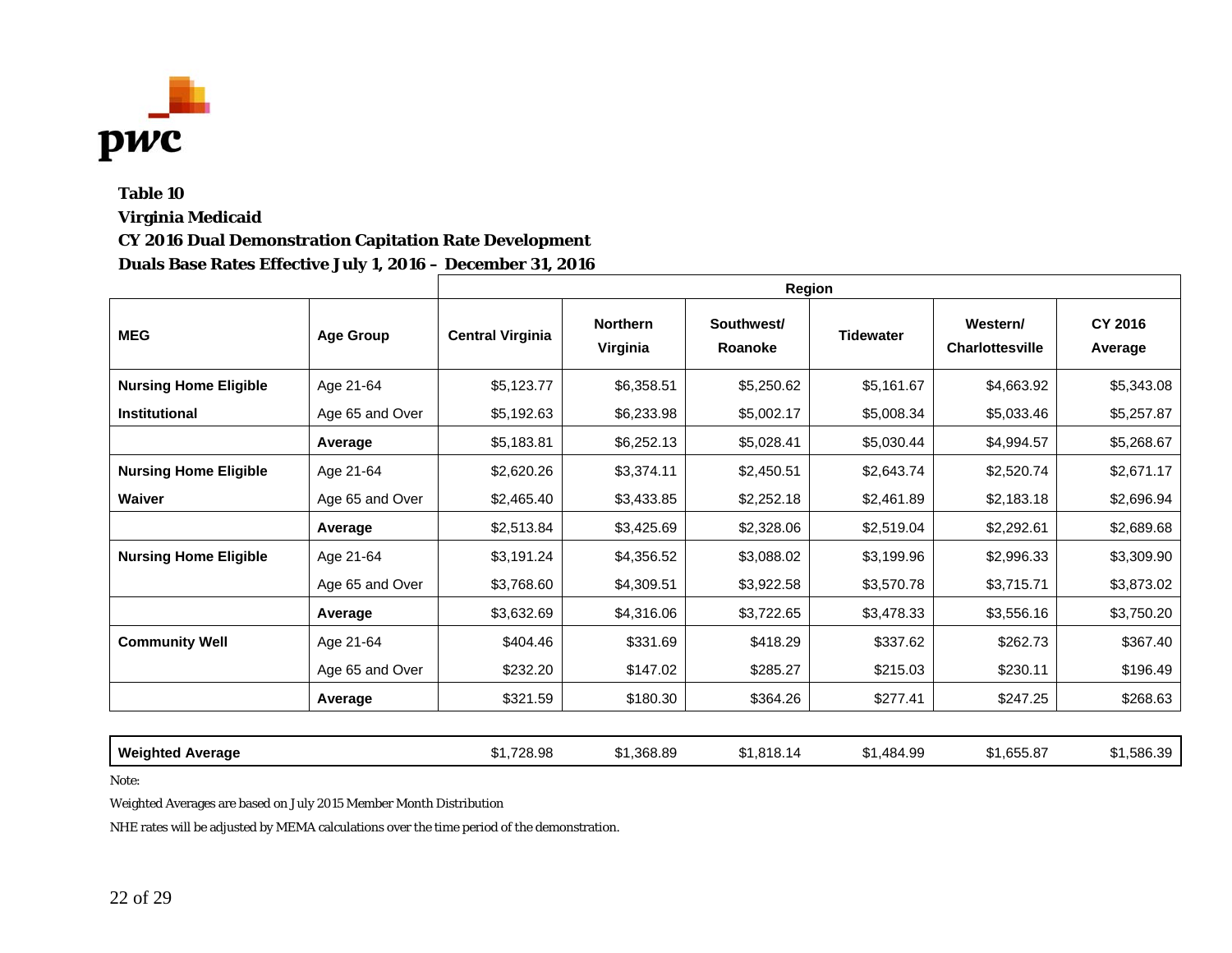

**Virginia Medicaid** 

#### **CY 2016 Dual Demonstration Capitation Rate Development**

#### **Comparison of Duals Base Rates – Rates effective January 1, 2016 – June 30, 2016 vs July 1, 2016 – December 31, 2016**

|                              |                  | Region                  |                             |                       |                                                                |                                    |                    |  |
|------------------------------|------------------|-------------------------|-----------------------------|-----------------------|----------------------------------------------------------------|------------------------------------|--------------------|--|
| <b>MEG</b>                   | <b>Age Group</b> | <b>Central Virginia</b> | <b>Northern</b><br>Virginia | Southwest/<br>Roanoke | <b>Tidewater</b><br>with<br><b>Accomack and</b><br>Northampton | Western/<br><b>Charlottesville</b> | CY 2016<br>Average |  |
| <b>Nursing Home Eligible</b> | Age 21-64        | 1.44%                   | 1.31%                       | 1.39%                 | 1.46%                                                          | 1.50%                              | 1.41%              |  |
| Institutional                | Age 65 and Over  | 1.47%                   | 1.33%                       | 1.50%                 | 1.50%                                                          | 1.50%                              | 1.46%              |  |
|                              | Average          | 1.47%                   | 1.33%                       | 1.49%                 | 1.49%                                                          | 1.50%                              | 1.45%              |  |
| <b>Nursing Home Eligible</b> | Age 21-64        | $-0.27%$                | $-0.16%$                    | $-1.58%$              | 1.21%                                                          | $-1.97%$                           | $-0.28%$           |  |
| Waiver                       | Age 65 and Over  | 0.38%                   | 1.13%                       | $-0.88%$              | 1.77%                                                          | $-0.86%$                           | 0.72%              |  |
|                              | Average          | 0.17%                   | 0.96%                       | $-1.16%$              | 1.59%                                                          | $-1.26%$                           | 0.44%              |  |
| <b>Nursing Home Eligible</b> | Age 21-64        | 0.35%                   | 0.54%                       | $-0.45%$              | 1.30%                                                          | $-0.80%$                           | 0.37%              |  |
|                              | Age 65 and Over  | 1.09%                   | 1.22%                       | 0.95%                 | 1.60%                                                          | 0.85%                              | 1.18%              |  |
|                              | Average          | 0.94%                   | 1.12%                       | 0.67%                 | 1.53%                                                          | 0.54%                              | 1.02%              |  |
| <b>Community Well</b>        | Age 21-64        | 0.17%                   | 0.05%                       | 0.05%                 | 0.01%                                                          | 0.18%                              | 0.09%              |  |
|                              | Age 65 and Over  | $-0.03%$                | $-1.15%$                    | 0.00%                 | $-0.08%$                                                       | 0.02%                              | -0.41%             |  |
|                              | Average          | 0.10%                   | $-0.75%$                    | 0.03%                 | $-0.02%$                                                       | 0.11%                              | $-0.12%$           |  |
|                              |                  |                         |                             |                       |                                                                |                                    |                    |  |
| <b>Weighted Average</b>      |                  | 0.85%                   | 0.95%                       | 0.60%                 | 1.35%                                                          | 0.50%                              | 0.90%              |  |

Note:

Weighted Averages are based on July 2015 Member Month Distribution

NHE rates will be adjusted by MEMA calculations over the time period of the demonstration.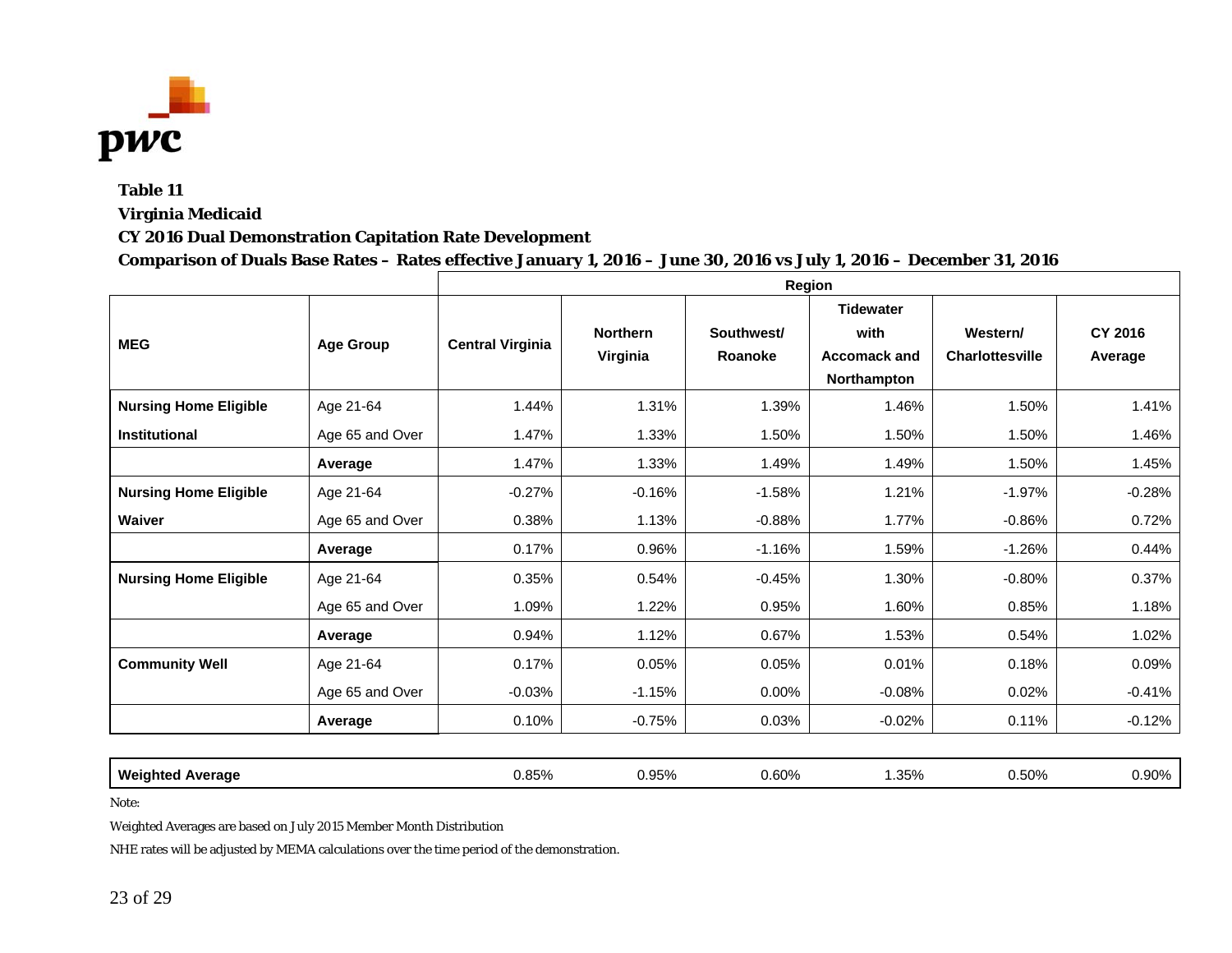

**Table 12 Virginia Medicaid CY 2016 Dual Demonstration Capitation Rate Development MEMA: NHE-Institutional and NHE-Waiver Eligibles Schedule for Healthplan MEMA Updates** 

|                          | <b>Effective Dates</b> |                    |                   |                   |  |  |
|--------------------------|------------------------|--------------------|-------------------|-------------------|--|--|
|                          |                        | <b>Three Month</b> | <b>CY16 1st</b>   | CY16 Mid-Year     |  |  |
| Region                   | <b>Auto Enrollment</b> | <b>Actual</b>      | <b>MEMA Reset</b> | <b>MEMA Reset</b> |  |  |
| <b>Phase I</b>           |                        |                    |                   |                   |  |  |
| <b>Tidewater</b>         | <b>July 2014</b>       |                    |                   |                   |  |  |
|                          | August 2014            | October 2014       | January 2016      | <b>July 2016</b>  |  |  |
|                          |                        |                    |                   |                   |  |  |
| <b>Central VA</b>        | September 2014         | December 2014      | January 2016      | <b>July 2016</b>  |  |  |
| <b>Phase II</b>          |                        |                    |                   |                   |  |  |
| SW/Roanoke               | October 2014           | January 2015       | January 2016      | <b>July 2016</b>  |  |  |
|                          |                        |                    |                   |                   |  |  |
| <b>W/Charlottesville</b> | October 2014           | January 2015       | January 2016      | <b>July 2016</b>  |  |  |
|                          |                        |                    |                   |                   |  |  |
| <b>NOVA</b>              | November 2014          | February 2015      | January 2016      | <b>July 2016</b>  |  |  |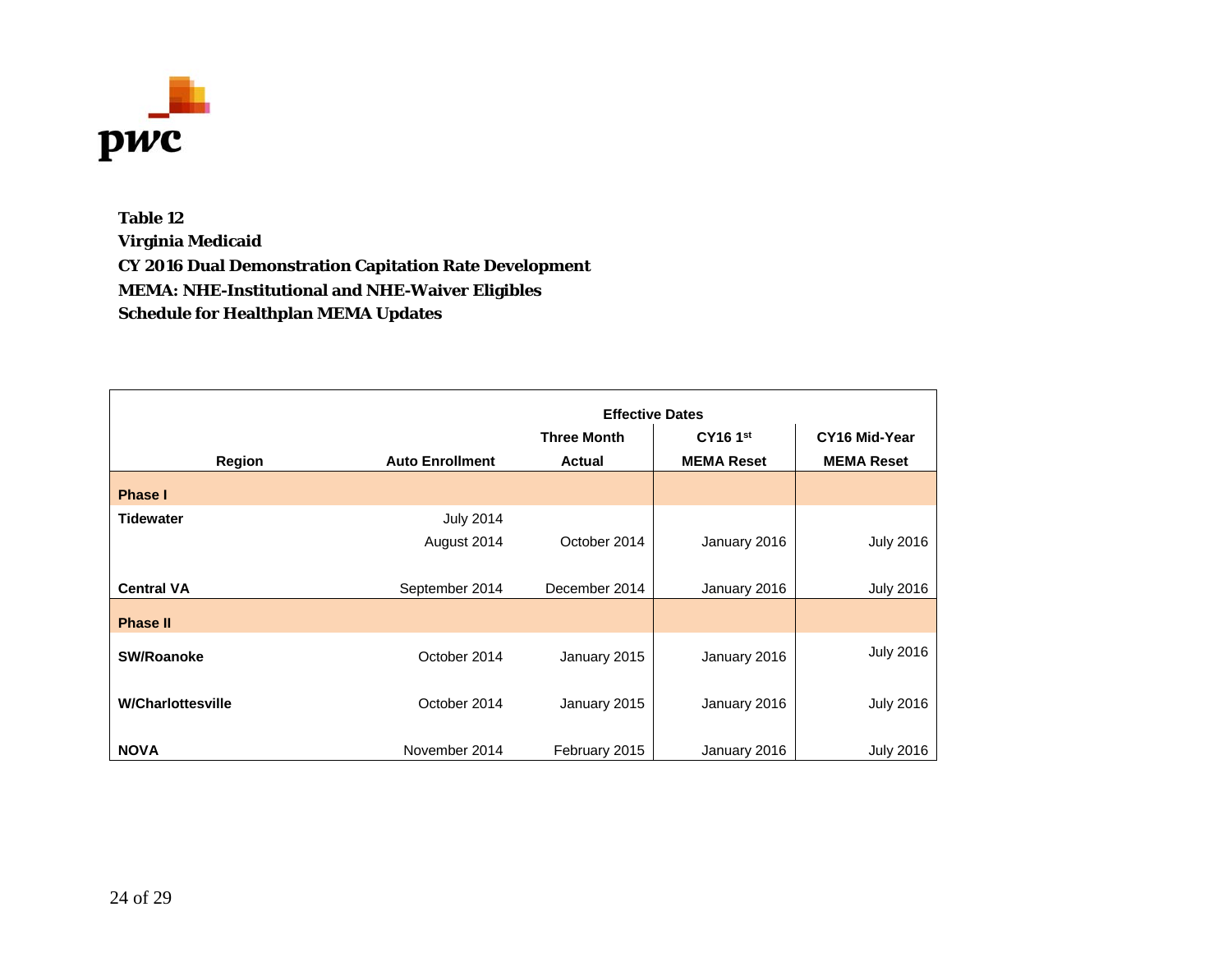

**Virginia Medicaid** 

**CY 2016 Dual Demonstration Capitation Rate Development** 

**Tidewater MEMA: Benchmark and Voluntary and Auto Enrollment** 

|                                    |                  |                  | Tidewater      |                 |                  |                 |  |  |  |
|------------------------------------|------------------|------------------|----------------|-----------------|------------------|-----------------|--|--|--|
|                                    |                  |                  | January 2016   |                 | <b>June 2016</b> |                 |  |  |  |
| <b>MEG</b>                         | <b>Age Group</b> | <b>Eligibles</b> | % Distribution | <b>Enrolled</b> | % Distribution   | % Jan Eligibles |  |  |  |
| <b>Nursing Home Eligible</b>       | Age 21 - 64      | 1,623            | 8.6%           | 448             | 5.7%             | 27.6%           |  |  |  |
|                                    | Age 65 and Over  | 4,323            | 22.8%          | 1,220           | 15.6%            | 28.2%           |  |  |  |
| <b>Nursing Home Eligible Total</b> |                  | 5,947            | 31.3%          | 1,668           | 21.4%            | 28.1%           |  |  |  |
| <b>Community Well</b>              | Age 21-64        | 7,434            | 39.2%          | 3,858           | 49.4%            | 51.9%           |  |  |  |
|                                    | Age 65 and Over  | 5,599            | 29.5%          | 2,280           | 29.2%            | 40.7%           |  |  |  |
| <b>Community Well Total</b>        |                  | 13,033           | 68.7%          | 6,138           | 78.6%            | 47.1%           |  |  |  |
|                                    |                  |                  |                |                 |                  |                 |  |  |  |
| <b>Total</b>                       |                  | 18,979           | 100.0%         | 7,806           | 100.0%           | 41.1%           |  |  |  |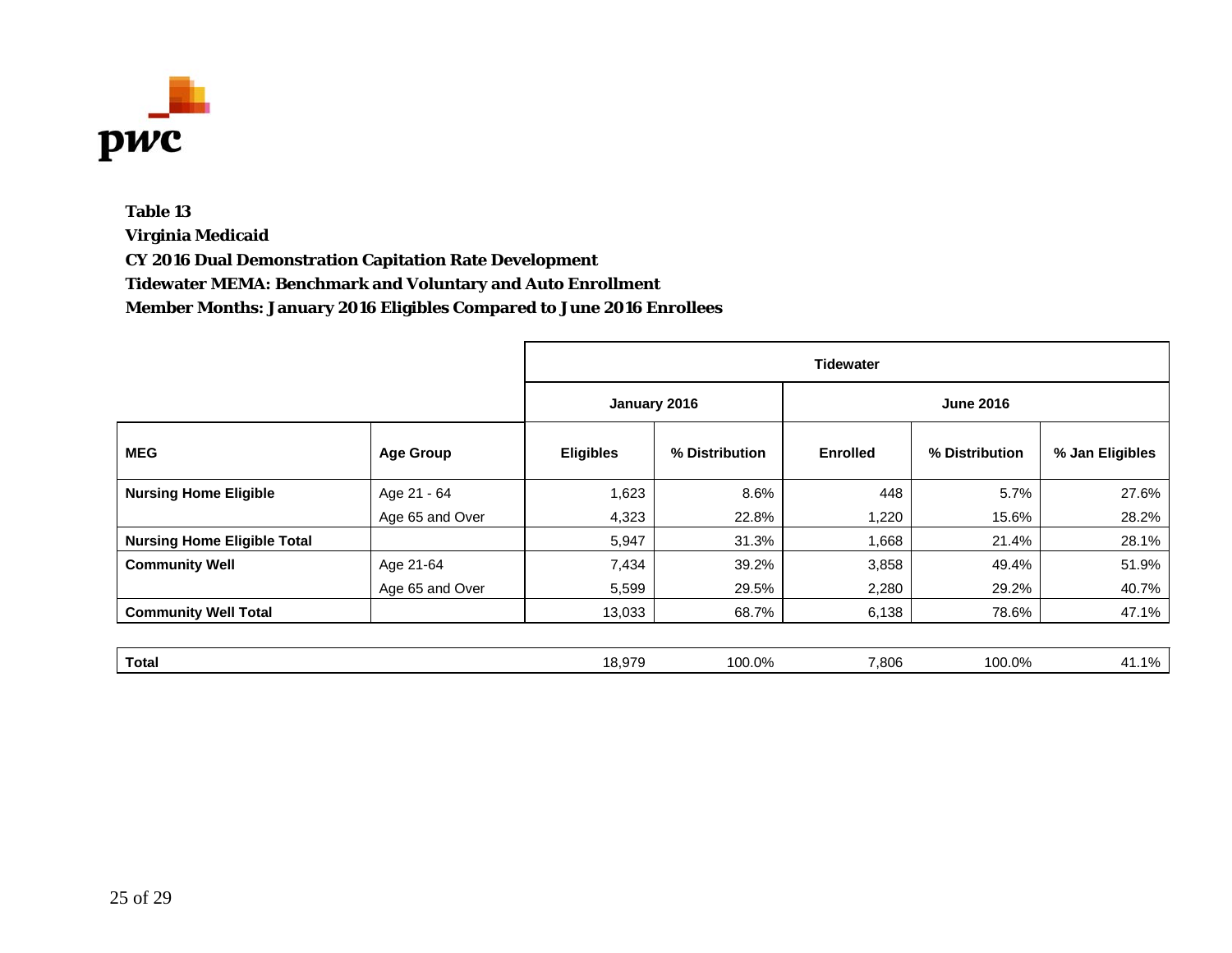

**Virginia Medicaid** 

**CY 2016 Dual Demonstration Capitation Rate Development** 

**Central VA MEMA: Benchmark and Voluntary and Auto Enrollment** 

|                                    |                  |                  | <b>Central Virginia</b> |                 |                  |                 |  |  |  |
|------------------------------------|------------------|------------------|-------------------------|-----------------|------------------|-----------------|--|--|--|
|                                    |                  | January 2016     |                         |                 | <b>June 2016</b> |                 |  |  |  |
| <b>MEG</b>                         | <b>Age Group</b> | <b>Eligibles</b> | % Distribution          | <b>Enrolled</b> | % Distribution   | % Jan Eligibles |  |  |  |
| <b>Nursing Home Eligible</b>       | Age 21 - 64      | 2,048            | 8.8%                    | 521             | 5.8%             | 25.4%           |  |  |  |
|                                    | Age 65 and Over  | 5,976            | 25.8%                   | 1,710           | 19.1%            | 28.6%           |  |  |  |
| <b>Nursing Home Eligible Total</b> |                  | 8,024            | 34.6%                   | 2,231           | 24.9%            | 27.8%           |  |  |  |
| <b>Community Well</b>              | Age 21-64        | 8,451            | 36.4%                   | 4,047           | 45.2%            | 47.9%           |  |  |  |
|                                    | Age 65 and Over  | 6,717            | 29.0%                   | 2,674           | 29.9%            | 39.8%           |  |  |  |
| <b>Community Well Total</b>        |                  | 15,168           | 65.4%                   | 6,721           | 75.1%            | 44.3%           |  |  |  |
|                                    |                  |                  |                         |                 |                  |                 |  |  |  |
| <b>Total</b>                       |                  | 23,192           | 100.0%                  | 8,952           | 100.0%           | 38.6%           |  |  |  |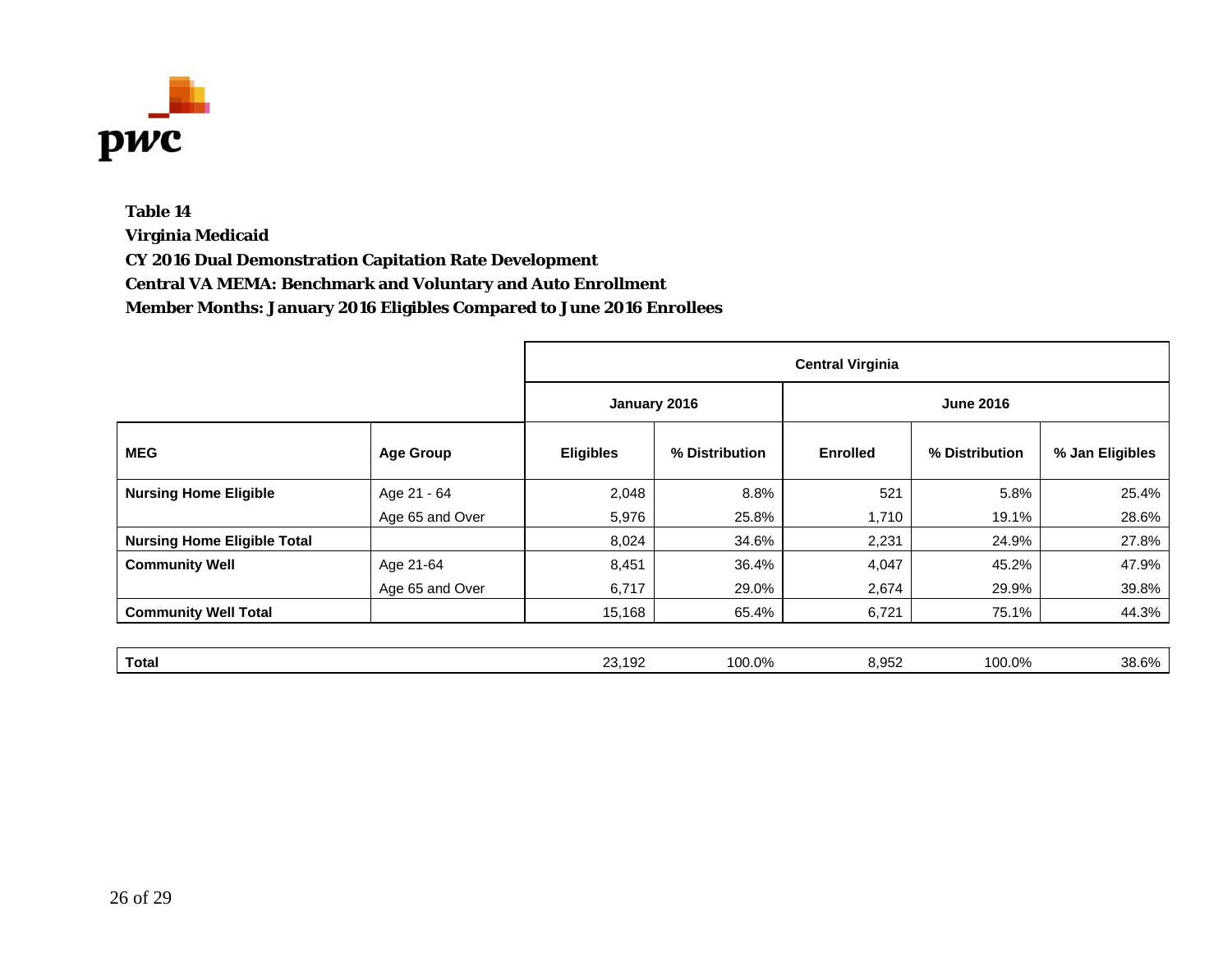

**Virginia Medicaid** 

**CY 2016 Dual Demonstration Capitation Rate Development** 

**Southwest/Roanoke MEMA: Benchmark and Voluntary and Auto Enrollment** 

|                                    |                  |                  | Southwest / Roanoke |                 |                  |                 |  |  |  |
|------------------------------------|------------------|------------------|---------------------|-----------------|------------------|-----------------|--|--|--|
|                                    |                  |                  | January 2016        |                 | <b>June 2016</b> |                 |  |  |  |
| <b>MEG</b>                         | <b>Age Group</b> | <b>Eligibles</b> | % Distribution      | <b>Enrolled</b> | % Distribution   | % Jan Eligibles |  |  |  |
| <b>Nursing Home Eligible</b>       | Age 21 - 64      | 1,175            | 9.6%                | 318             | 6.7%             | 27.1%           |  |  |  |
|                                    | Age 65 and Over  | 2,918            | 23.9%               | 775             | 16.4%            | 26.6%           |  |  |  |
| <b>Nursing Home Eligible Total</b> |                  | 4,093            | 33.5%               | 1,093           | 23.1%            | 26.7%           |  |  |  |
| <b>Community Well</b>              | Age 21-64        | 5,126            | 42.0%               | 2,428           | 51.4%            | 47.4%           |  |  |  |
|                                    | Age 65 and Over  | 2,993            | 24.5%               | 1,206           | 25.5%            | 40.3%           |  |  |  |
| <b>Community Well Total</b>        |                  | 8,119            | 66.5%               | 3,634           | 76.9%            | 44.8%           |  |  |  |
|                                    |                  |                  |                     |                 |                  |                 |  |  |  |
| <b>Total</b>                       |                  | 12,212           | 100.0%              | 4,727           | 100.0%           | 38.7%           |  |  |  |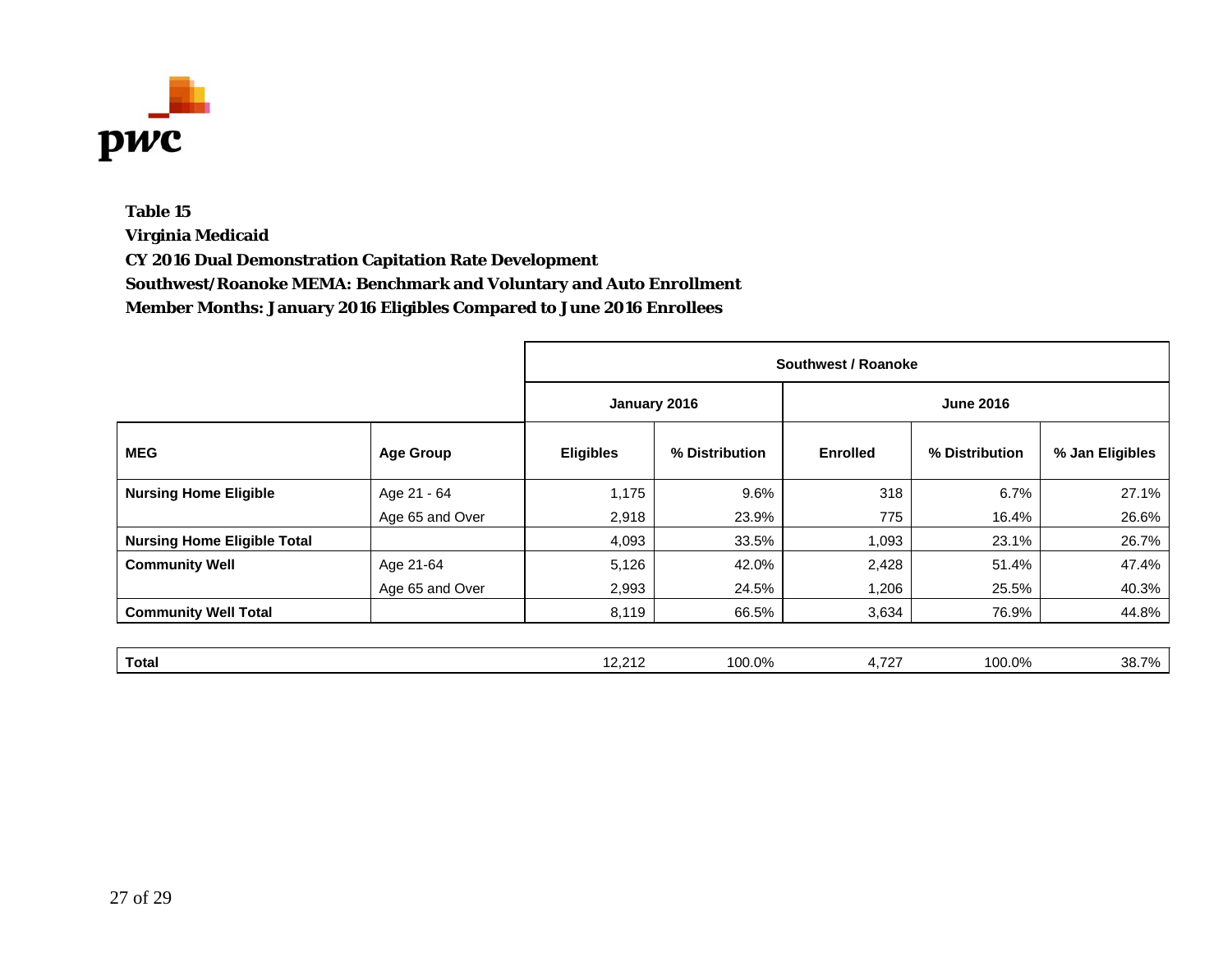

**Virginia Medicaid** 

**CY 2016 Dual Demonstration Capitation Rate Development** 

**Western/Charlottesville MEMA: Benchmark and Voluntary and Auto Enrollment** 

|                                    |                  |                  | <b>Western / Charlottesville</b> |                 |                  |                 |  |  |  |
|------------------------------------|------------------|------------------|----------------------------------|-----------------|------------------|-----------------|--|--|--|
|                                    |                  |                  | January 2016                     |                 | <b>June 2016</b> |                 |  |  |  |
| <b>MEG</b>                         | <b>Age Group</b> | <b>Eligibles</b> | % Distribution                   | <b>Enrolled</b> | % Distribution   | % Jan Eligibles |  |  |  |
| <b>Nursing Home Eligible</b>       | Age 21 - 64      | 629              | 9.7%                             | 183             | 7.2%             | 29.1%           |  |  |  |
|                                    | Age 65 and Over  | 1,713            | 26.5%                            | 521             | 20.6%            | 30.4%           |  |  |  |
| <b>Nursing Home Eligible Total</b> |                  | 2,342            | 36.2%                            | 704             | 27.8%            | 30.0%           |  |  |  |
| <b>Community Well</b>              | Age 21-64        | 2,356            | 36.4%                            | 1,085           | 42.9%            | 46.1%           |  |  |  |
|                                    | Age 65 and Over  | 1,774            | 27.4%                            | 740             | 29.3%            | 41.7%           |  |  |  |
| <b>Community Well Total</b>        |                  | 4,130            | 63.8%                            | 1,825           | 72.2%            | 44.2%           |  |  |  |
|                                    |                  |                  |                                  |                 |                  |                 |  |  |  |
| <b>Total</b>                       |                  | 6,472            | 100.0%                           | 2,529           | 100.0%           | 39.1%           |  |  |  |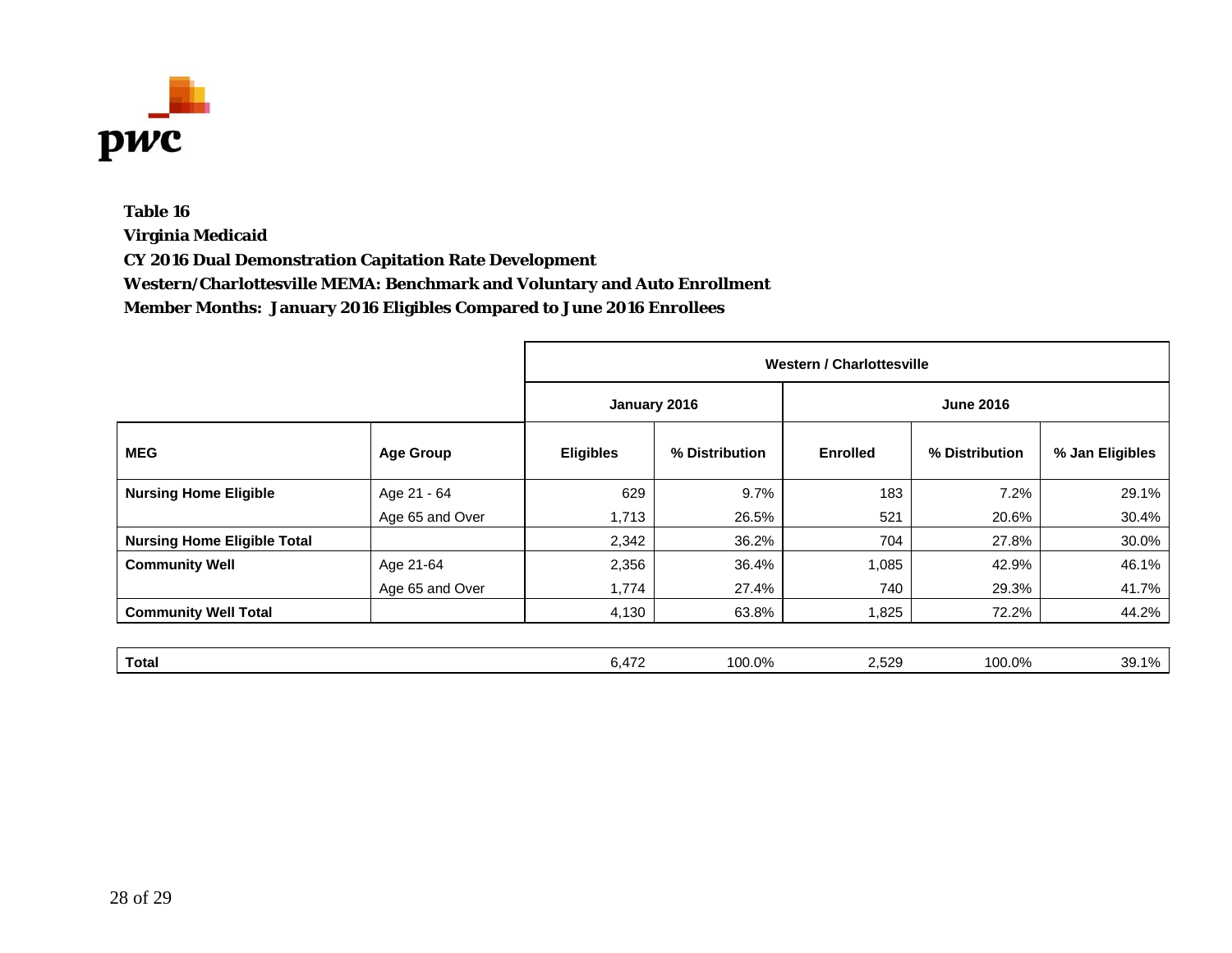

**Virginia Medicaid** 

**CY 2016 Dual Demonstration Capitation Rate Development** 

**Northern Virginia MEMA: Benchmark and Voluntary and Auto Enrollment** 

|                                    |                  |                  | <b>Northern Virginia</b> |                 |                  |                 |  |  |  |
|------------------------------------|------------------|------------------|--------------------------|-----------------|------------------|-----------------|--|--|--|
|                                    |                  |                  | January 2016             |                 | <b>June 2016</b> |                 |  |  |  |
| <b>MEG</b>                         | <b>Age Group</b> | <b>Eligibles</b> | % Distribution           | <b>Enrolled</b> | % Distribution   | % Jan Eligibles |  |  |  |
| <b>Nursing Home Eligible</b>       | Age 21 - 64      | 729              | 4.2%                     | 153             | 5.2%             | 21.0%           |  |  |  |
|                                    | Age 65 and Over  | 4,112            | 23.7%                    | 517             | 17.6%            | 12.6%           |  |  |  |
| <b>Nursing Home Eligible Total</b> |                  | 4,841            | 27.9%                    | 670             | 22.8%            | 13.8%           |  |  |  |
| <b>Community Well</b>              | Age 21-64        | 2,601            | 15.0%                    | 760             | 25.9%            | 29.2%           |  |  |  |
|                                    | Age 65 and Over  | 9,910            | 57.1%                    | 1,510           | 51.4%            | 15.2%           |  |  |  |
| <b>Community Well Total</b>        |                  | 12,511           | 72.1%                    | 2,270           | 77.2%            | 18.1%           |  |  |  |
|                                    |                  |                  |                          |                 |                  |                 |  |  |  |
| <b>Total</b>                       |                  | 17,351           | 100.0%                   | 2,940           | 100.0%           | 16.9%           |  |  |  |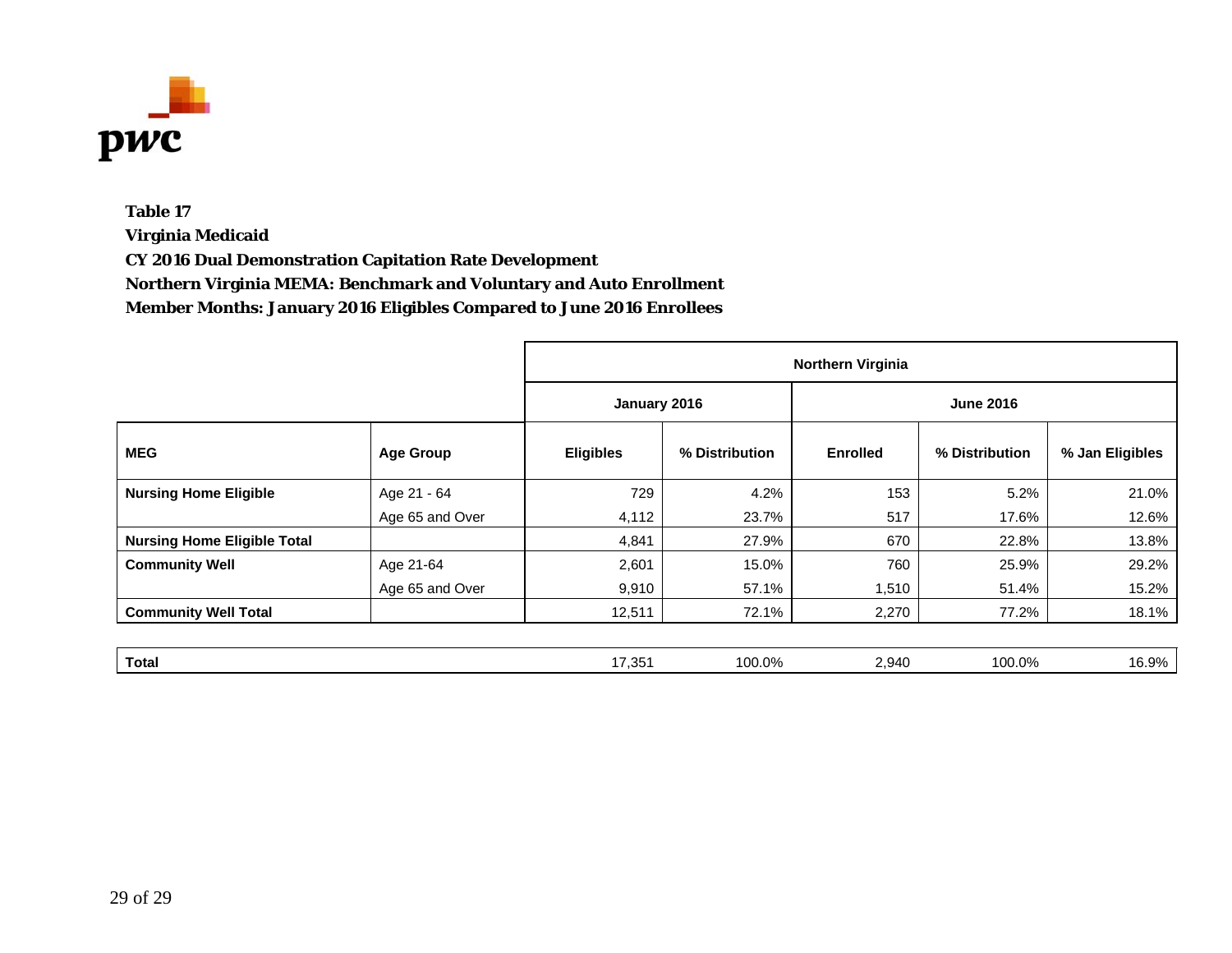#### **Virginia Medicaid Exhibit 5a CY 2016 Dual Demonstration Capitation Rate Development Historical Fee-For-Service DataBlending of Nursing Home Eligible - Institutional and Nursing Home Eligible - Waiver Tidewater Base Rates Effective July 1, 2016 - December 31, 2016**

|                              |                  | <b>Tidewater</b>     |                                      |                  |                         |  |
|------------------------------|------------------|----------------------|--------------------------------------|------------------|-------------------------|--|
| <b>IMEG</b>                  | <b>Age Group</b> | <b>HealthKeepers</b> | Humana                               | Virginia Premier | <b>Regional Average</b> |  |
|                              |                  |                      | <b>CY 2016 Base Capitation Rates</b> |                  |                         |  |
| <b>Nursing Home Eligible</b> | Age 21 - 64      | \$5,161.67           | \$5,161.67                           | \$5,161.67       | \$5,161.67              |  |
| <b>Institutional</b>         | Age 65 and Over  | \$5,008.34           | \$5,008.34                           | \$5,008.34       | \$5,008.34              |  |
|                              | Average          | \$5,040.94           | \$5,036.98                           | \$5,035.94       | \$5,038.52              |  |
| <b>Nursing Home Eligible</b> | Age 21 - 64      | \$2,643.74           | \$2,643.74                           | \$2,643.74       | \$2,643.74              |  |
| <b>Waiver</b>                | Age 65 and Over  | \$2,461.89           | \$2,461.89                           | \$2,461.89       | \$2,461.89              |  |
|                              | Average          | \$2,528.89           | \$2,518.79                           | \$2,522.51       | \$2,524.05              |  |

|                                     |                 | <b>Tidewater June 2016 Enrollment Distribution</b> |     |     |     |  |
|-------------------------------------|-----------------|----------------------------------------------------|-----|-----|-----|--|
| Nursing Home Eligible   Age 21 - 64 |                 | 78                                                 | 61  | 27  | 166 |  |
| <i><u><b>Institutional</b></u></i>  | Age 65 and Over | 289                                                | 266 | 123 | 677 |  |
|                                     | <b>Total</b>    | 367                                                | 327 | 150 | 843 |  |
| Nursing Home Eligible   Age 21 - 64 |                 | 147                                                | 107 | 28  | 282 |  |
| <b>Waiver</b>                       | Age 65 and Over | 252                                                | 235 | 56  | 543 |  |
|                                     | <b>Total</b>    | 399                                                | 342 | 84  | 825 |  |

|                                   |                 | <b>Blended CY 2016 Base Capitation Rates</b> |                                                      |            |            |  |  |  |  |
|-----------------------------------|-----------------|----------------------------------------------|------------------------------------------------------|------------|------------|--|--|--|--|
| Nursing Home Eligible Age 21 - 64 |                 |                                              | \$3,557.99<br>\$3,516.62<br>\$3,879.04<br>\$3,576.60 |            |            |  |  |  |  |
|                                   | Age 65 and Over | \$3,821.83                                   | \$3,812.71                                           | \$4,210.94 | \$3,875.12 |  |  |  |  |
|                                   | Average         | \$3,732.16                                   | \$3,748.69                                           | \$4,132.91 | \$3,794.95 |  |  |  |  |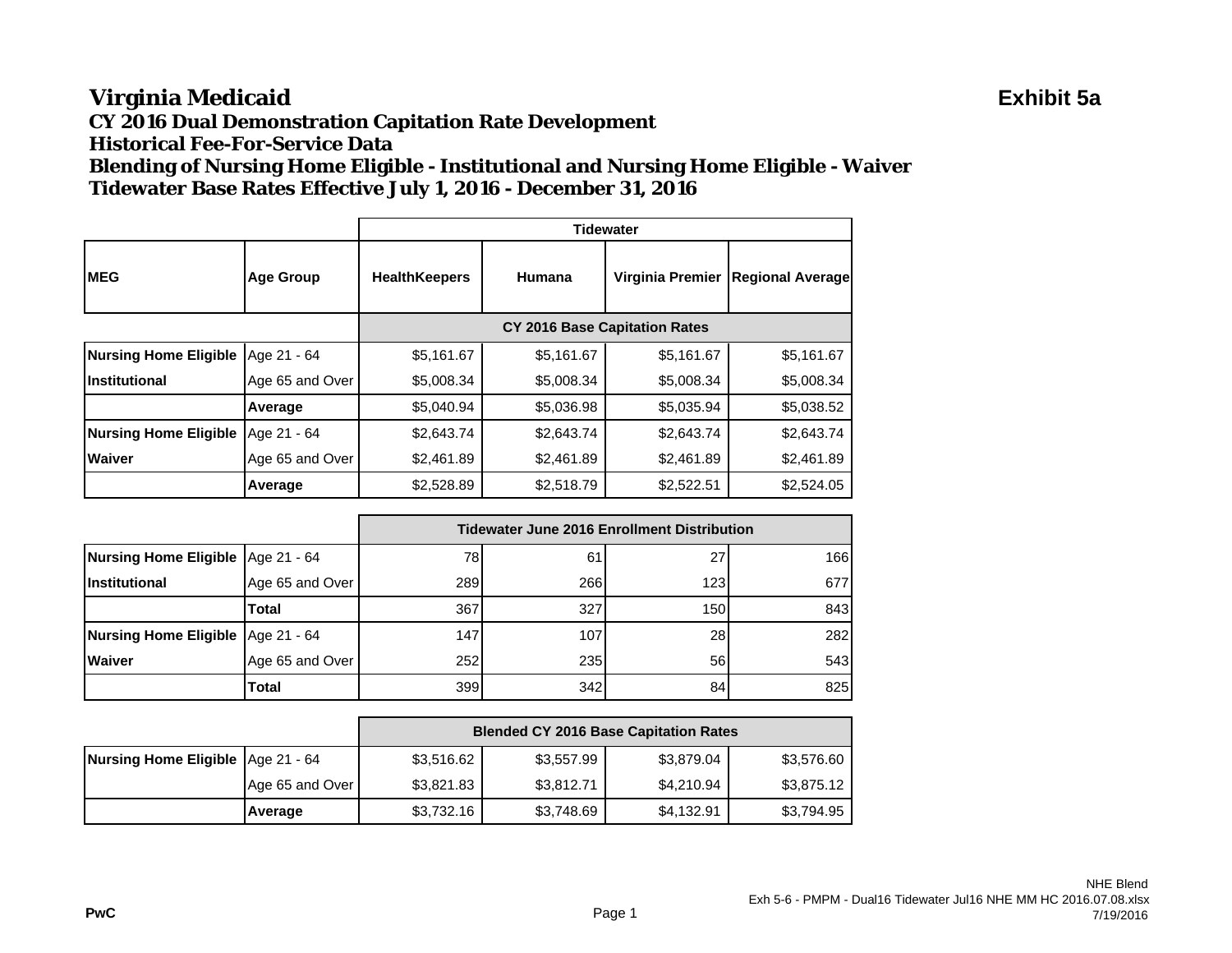#### **Virginia Medicaid Exhibit 5b CY 2016 Dual Demonstration Capitation Rate Development Historical Fee-For-Service DataSummary of Tidewater Base Capitation Rates Effective July 1, 2016 - December 31, 2016**

|                              |                  |                      |            | Tidewater        |                         |
|------------------------------|------------------|----------------------|------------|------------------|-------------------------|
| <b>MEG</b>                   | <b>Age Group</b> | <b>HealthKeepers</b> | Humana     | Virginia Premier | <b>Regional Average</b> |
| <b>Nursing Home Eligible</b> | Age 21-64        | \$3,516.62           | \$3,557.99 | \$3,879.04       | \$3,576.60              |
|                              | Age 65 and Over  | \$3,821.83           | \$3,812.71 | \$4,210.94       | \$3,875.12              |
|                              | Average          | \$3,732.16           | \$3,748.69 | \$4,132.91       | \$3,794.95              |
| <b>Community Well</b>        | Age 21-64        | \$337.62             | \$337.62   | \$337.62         | \$337.62                |
|                              | Age 65 and Over  | \$215.03             | \$215.03   | \$215.03         | \$215.03                |
|                              | Average          | \$292.80             | \$286.54   | \$301.54         | \$292.09                |
|                              |                  |                      |            |                  |                         |
| <b>Weighted Average</b>      |                  | \$1,006.62           | \$1,103.79 | \$999.18         | \$1,040.65              |

Note: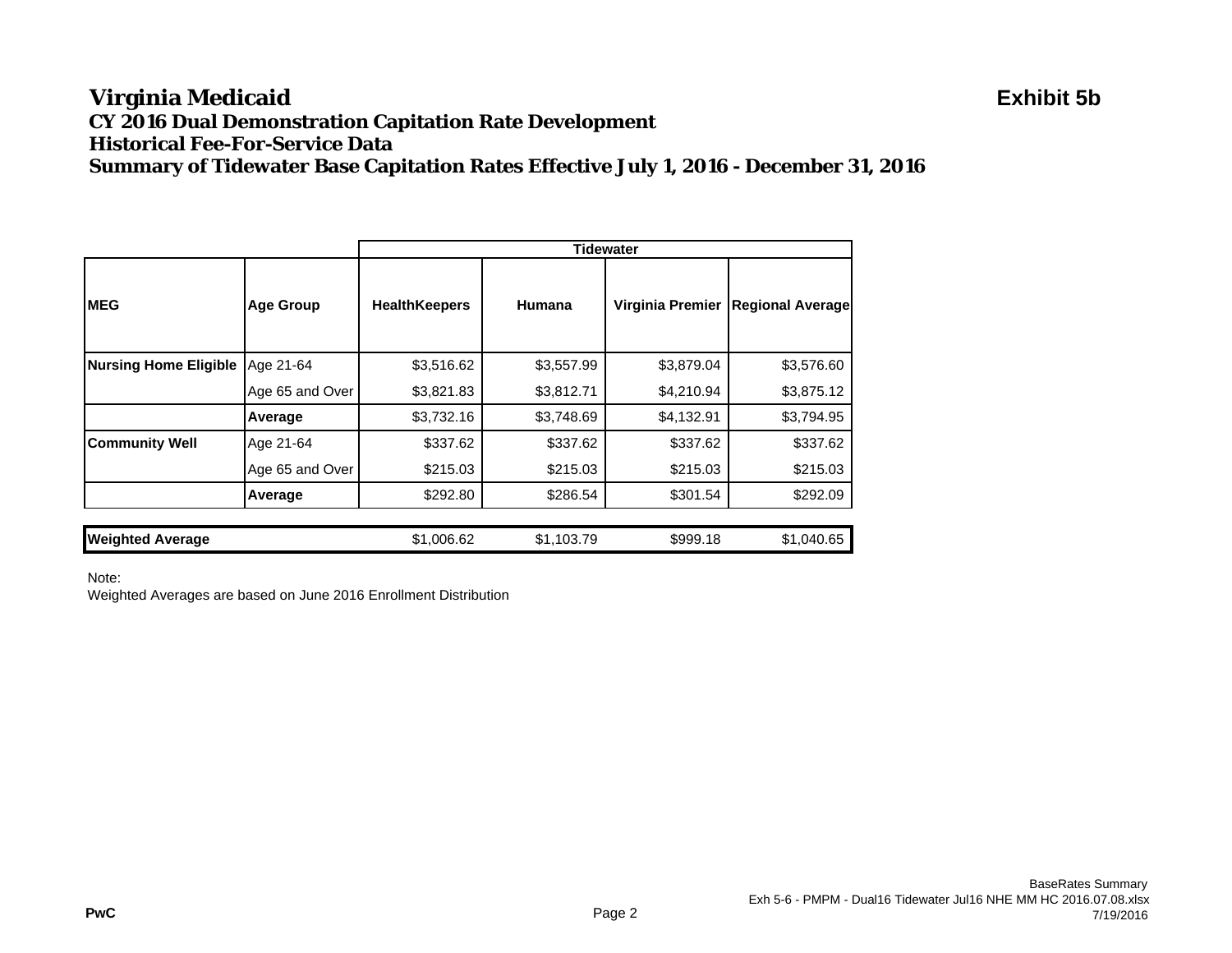### **Virginia Medicaid Exhibit 5c CY 2016 Dual Demonstration Capitation Rate Development Dual Demonstration Program Second Year Savings Percentage Adjustment**

|                                       | <b>Adjustment Value</b> | <b>Source</b>           |
|---------------------------------------|-------------------------|-------------------------|
| <b>Second Year Savings Percentage</b> | 1.0%                    | <b>Provided by DMAS</b> |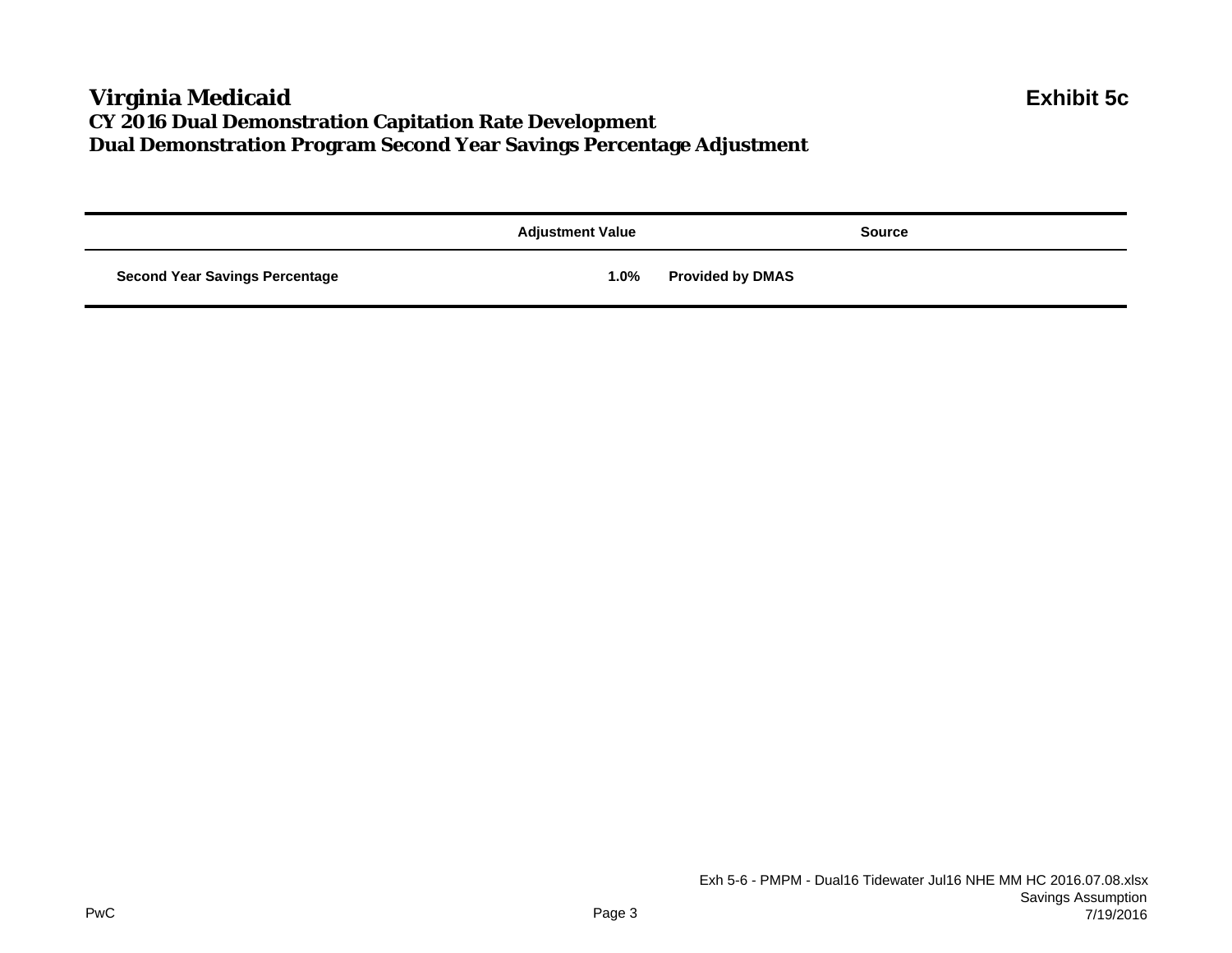#### **Virginia Medicaid Exhibit 5d CY 2016 Dual Demonstration Capitation Rate Development Historical Fee-For-Service DataSummary of Tidewater Base Capitation Rates Effective July 1, 2016 - December 31, 2016 With 1% Savings Percentage**

|                              |                  |                      |            | <b>Tidewater</b> |                         |
|------------------------------|------------------|----------------------|------------|------------------|-------------------------|
| <b>IMEG</b>                  | <b>Age Group</b> | <b>HealthKeepers</b> | Humana     | Virginia Premier | <b>Regional Average</b> |
| <b>Nursing Home Eligible</b> | Age 21-64        | \$3,481.45           | \$3,522.41 | \$3,840.24       | \$3,540.84              |
|                              | Age 65 and Over  | \$3,783.61           | \$3,774.58 | \$4,168.83       | \$3,836.37              |
|                              | Average          | \$3,694.84           | \$3,711.21 | \$4,091.58       | \$3,757.00              |
| <b>Community Well</b>        | Age 21-64        | \$334.25             | \$334.25   | \$334.25         | \$334.25                |
|                              | Age 65 and Over  | \$212.88             | \$212.88   | \$212.88         | \$212.88                |
|                              | Average          | \$289.87             | \$283.68   | \$298.52         | \$289.17                |
|                              |                  |                      |            |                  |                         |
| <b>Weighted Average</b>      |                  | \$996.55             | \$1,092.75 | \$989.19         | \$1,030.24              |

Note: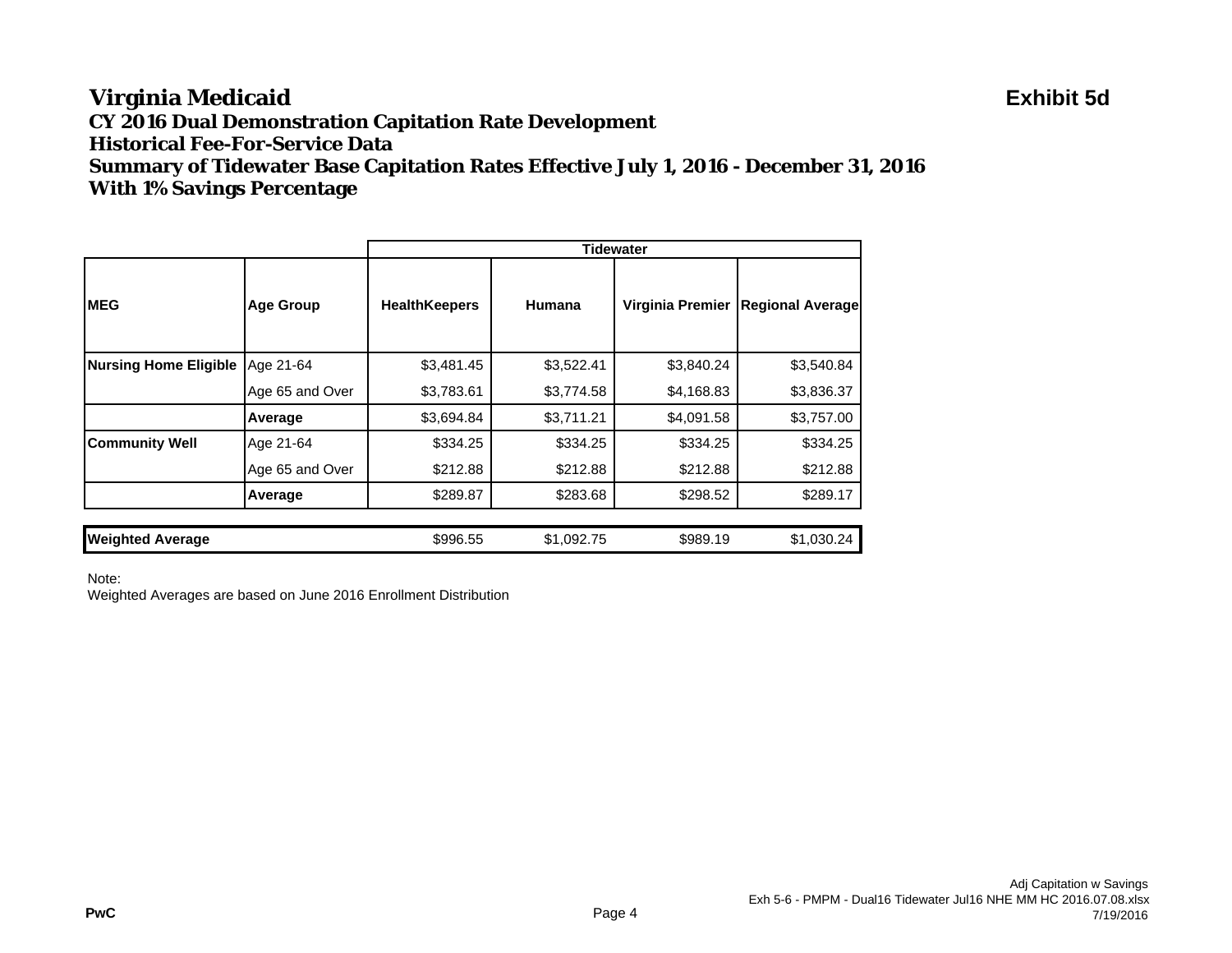### **Virginia Medicaid Exhibit 5e CY 2016 Dual Demonstration Capitation Rate Development Dual Demonstration Program Quality Withhold Percentage Adjustment**

|                         | <b>Adjustment Value</b> | <b>Source</b>           |
|-------------------------|-------------------------|-------------------------|
| <b>Quality Withhold</b> | 2.0%                    | <b>Provided by DMAS</b> |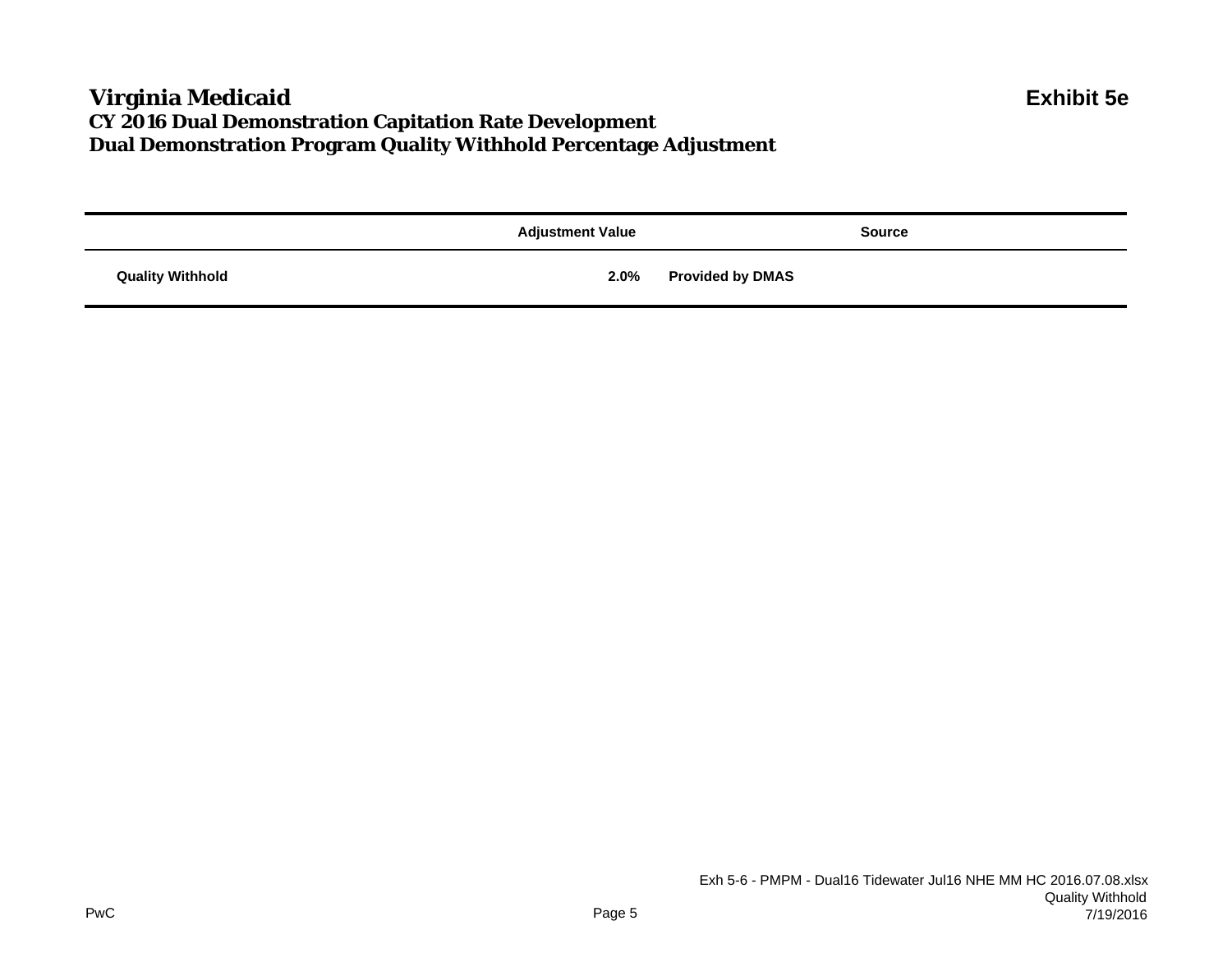#### **Virginia Medicaid Exhibit 5f CY 2016 Dual Demonstration Capitation Rate Development Historical Fee-For-Service DataSummary of Tidewater Base Capitation Rates Effective July 1, 2016 - December 31, 2016 With 1% Savings Percentage & Net 2% Quality Withhold**

|                              |                  |                      | <b>Tidewater</b> |                  |                         |
|------------------------------|------------------|----------------------|------------------|------------------|-------------------------|
| <b>IMEG</b>                  | <b>Age Group</b> | <b>HealthKeepers</b> | <b>Humana</b>    | Virginia Premier | <b>Regional Average</b> |
| <b>Nursing Home Eligible</b> | Age 21-64        | \$3,411.83           | \$3,451.96       | \$3,763.44       | \$3,470.02              |
|                              | Age 65 and Over  | \$3,707.94           | \$3,699.09       | \$4,085.46       | \$3,759.64              |
|                              | Average          | \$3,620.94           | \$3,636.98       | \$4,009.75       | \$3,681.86              |
| <b>Community Well</b>        | Age 21-64        | \$327.56             | \$327.56         | \$327.56         | \$327.56                |
|                              | Age 65 and Over  | \$208.63             | \$208.63         | \$208.63         | \$208.63                |
|                              | Average          | \$284.08             | \$278.00         | \$292.55         | \$283.39                |
|                              |                  |                      |                  |                  |                         |
| <b>Weighted Average</b>      |                  | \$976.62             | \$1,070.90       | \$969.40         | \$1,009.64              |

Note: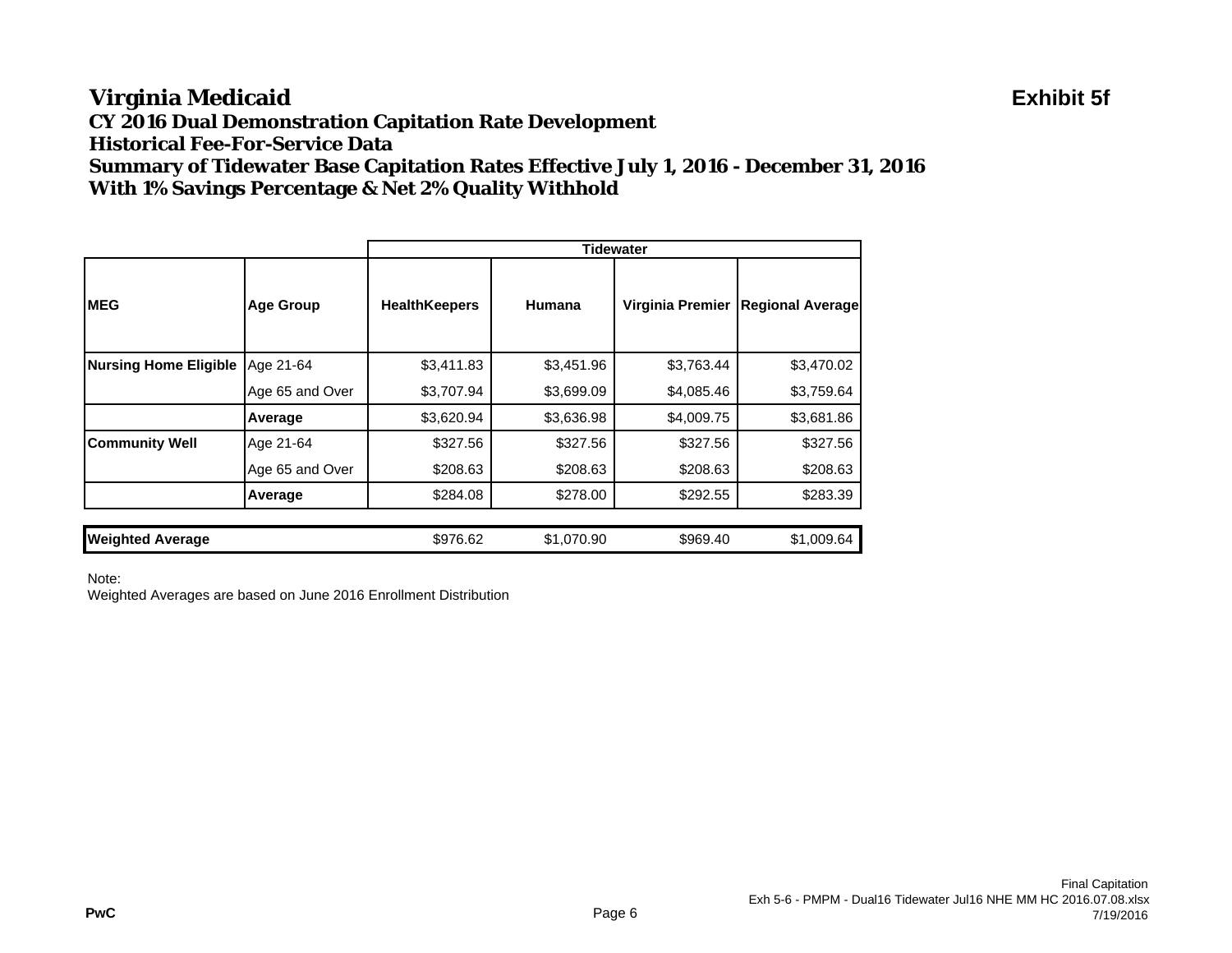### **Virginia Medicaid Exhibit 5g CY 2016 Dual Demonstration Capitation Rate Development Member Months of EnrolleesJune 2016 Member Month Distribution**

|                                     |                  | <b>Tidewater</b>     |        |                  |                       |  |
|-------------------------------------|------------------|----------------------|--------|------------------|-----------------------|--|
| <b>MEG</b>                          | <b>Age Group</b> | <b>HealthKeepers</b> | Humana | Virginia Premier | <b>Regional Total</b> |  |
| Nursing Home Eligible   Age 21 - 64 |                  | 225                  | 168    | 55               | 448                   |  |
|                                     | Age 65 and Over  | 541                  | 501    | 179              | 1,220                 |  |
| <b>Nursing Home Eligible Total</b>  |                  | 766                  | 669    | 234              | 1,668                 |  |
| <b>Community Well</b>               | Age 21 - 64      | 1,855                | 1,262  | 741              | 3,858                 |  |
|                                     | Age 65 and Over  | 1,069                | 902    | 309              | 2,280                 |  |
| <b>Community Well Total</b>         |                  | 2,924                | 2,164  | 1,050            | 6,138                 |  |
|                                     |                  |                      |        |                  |                       |  |
| <b>Total</b>                        |                  | 3,690                | 2,832  | 1,284            | 7,806                 |  |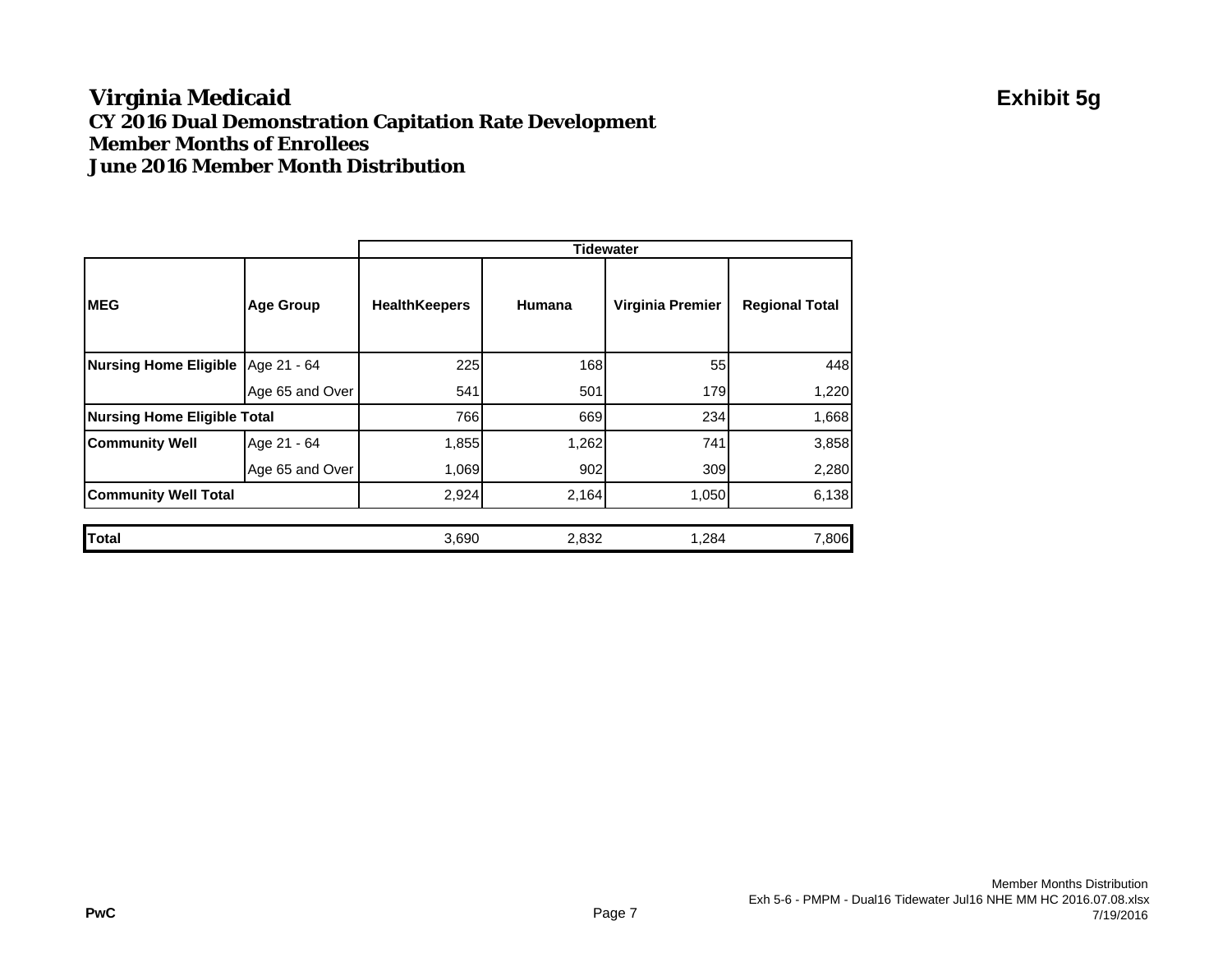#### **Virginia Medicaid Exhibit 6 CY 2016 Dual Demonstration Capitation Rate Development County Listing by Region**

| <b>Central Virginia</b>      |                             | Northern Virginia            | Southwest/Roanoke        | <b>Tidewater</b>         | <b>Western/ Charlottesville</b> |
|------------------------------|-----------------------------|------------------------------|--------------------------|--------------------------|---------------------------------|
|                              |                             |                              |                          |                          |                                 |
| Amelia County                | <b>Lunenburg County</b>     | Alexandria City              | <b>Alleghany County</b>  | Chesapeake City          | <b>Albemarle County</b>         |
| <b>Brunswick County</b>      | <b>Mecklenburg County</b>   | <b>Arlington County</b>      | <b>Bath County</b>       | <b>Gloucester County</b> | <b>Augusta County</b>           |
| <b>Caroline County</b>       | <b>Middlesex County</b>     | <b>Culpeper County</b>       | <b>Bedford City</b>      | Hampton City             | <b>Buckingham County</b>        |
| <b>Charles City County</b>   | New Kent County             | <b>Fairfax City</b>          | <b>Bedford County</b>    | Isle of Wight County     | <b>Charlottesville City</b>     |
| <b>Chesterfield County</b>   | Northumberland County       | <b>Fairfax County</b>        | <b>Botetourt County</b>  | James City County        | <b>Fluvanna County</b>          |
| <b>Colonial Heights City</b> | Nottoway County             | <b>Falls Church City</b>     | Buena Vista City         | <b>Mathews County</b>    | Greene County                   |
| <b>Cumberland County</b>     | Petersburg City             | <b>Fauguier County</b>       | Covington City           | <b>Newport News City</b> | Harrisonburg City               |
| Dinwiddie County             | Powhatan County             | Loudoun County               | Craig County             | Norfolk City             | Louisa County                   |
| <b>Emporia City</b>          | <b>Prince Edward County</b> | Manassas City                | <b>Floyd County</b>      | Northampton County       | <b>Madison County</b>           |
| <b>Essex County</b>          | <b>Prince George County</b> | Manassas Park City           | <b>Franklin County</b>   | Poquoson City            | Nelson County                   |
| <b>Franklin City</b>         | <b>Richmond City</b>        | <b>Prince William County</b> | Giles County             | Portsmouth City          | Orange County                   |
| Fredericksburg City          | <b>Richmond County</b>      |                              | <b>Henry County</b>      | Suffolk City             | Rockingham County               |
| <b>Goochland County</b>      | Southampton County          |                              | <b>Highland County</b>   | Virginia Beach City      | Staunton City                   |
| <b>Greensville County</b>    | Spotsylvania County         |                              | Lexington City           | <b>Williamsburg City</b> | Waynesboro City                 |
| <b>Hanover County</b>        | <b>Stafford County</b>      |                              | Martinsville City        | <b>York County</b>       |                                 |
| <b>Henrico County</b>        | <b>Surry County</b>         |                              | <b>Montgomery County</b> |                          |                                 |
| <b>Hopewell City</b>         | <b>Sussex County</b>        |                              | <b>Patrick County</b>    |                          |                                 |
| King George County           | <b>Westmoreland County</b>  |                              | Pulaski County           |                          |                                 |
| King William County          |                             |                              | <b>Radford City</b>      |                          |                                 |
| King and Queen County        |                             |                              | Roanoke City             |                          |                                 |
| <b>Lancaster County</b>      |                             |                              | Roanoke County           |                          |                                 |
|                              |                             |                              | Rockbridge County        |                          |                                 |
|                              |                             |                              | Salem City               |                          |                                 |
|                              |                             |                              | <b>Wythe County</b>      |                          |                                 |
|                              |                             |                              |                          |                          |                                 |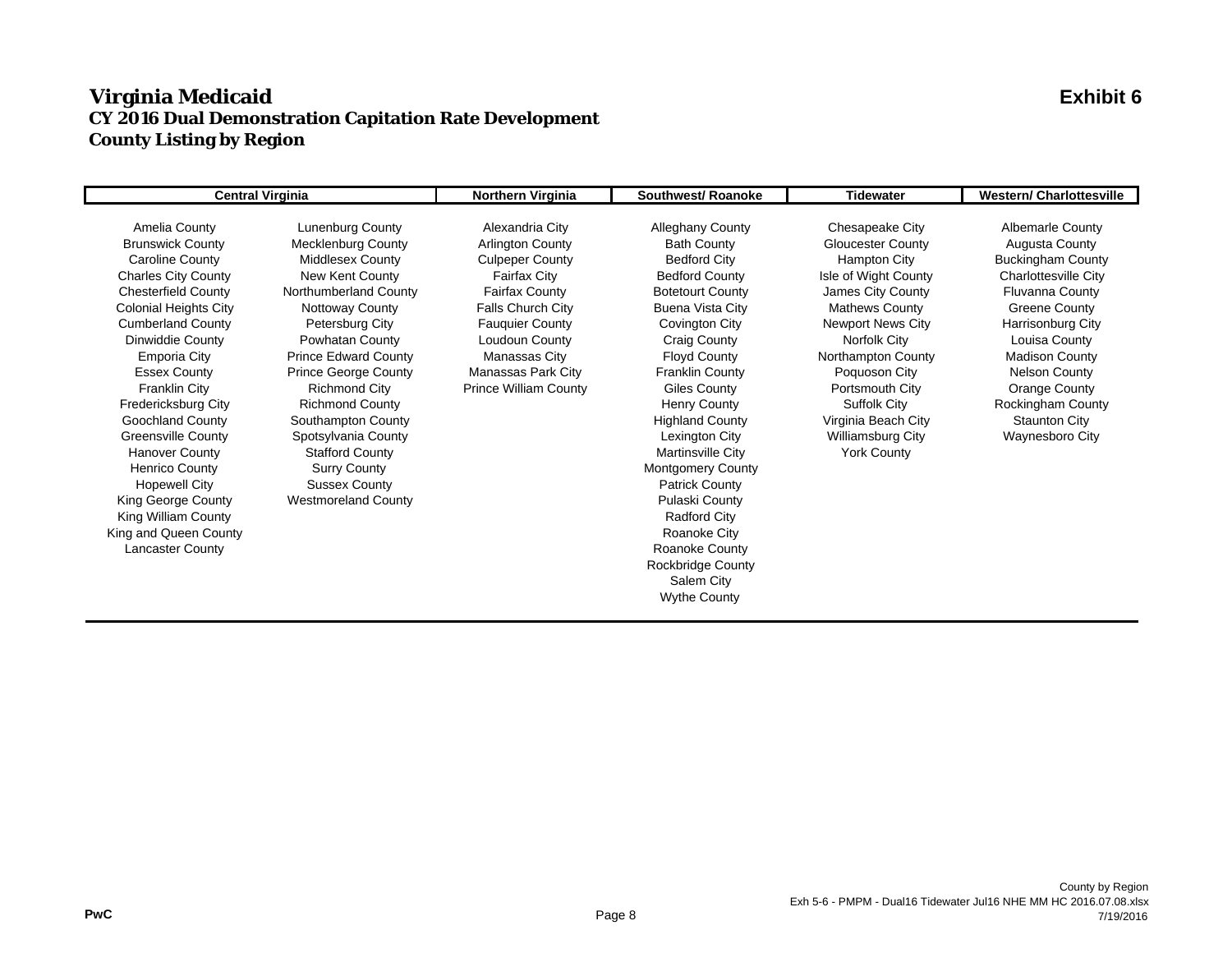#### **Virginia Medicaid Exhibit 5a CY 2016 Dual Demonstration Capitation Rate Development Historical Fee-For-Service DataBlending of Nursing Home Eligible - Institutional and Nursing Home Eligible - Waiver Central Virginia Base Rates Effective July 1, 2016 - December 31, 2016**

|                              |                  | <b>Central Virginia</b>              |            |                  |                         |
|------------------------------|------------------|--------------------------------------|------------|------------------|-------------------------|
| <b>IMEG</b>                  | <b>Age Group</b> | <b>HealthKeepers</b>                 | Humana     | Virginia Premier | <b>Regional Average</b> |
|                              |                  | <b>CY 2016 Base Capitation Rates</b> |            |                  |                         |
| <b>Nursing Home Eligible</b> | Age 21 - 64      | \$5,123.77                           | \$5,123.77 | \$5,123.77       | \$5,123.77              |
| <b>Institutional</b>         | Age 65 and Over  | \$5,192.63                           | \$5,192.63 | \$5,192.63       | \$5,192.63              |
|                              | Average          | \$5,183.26                           | \$5,182.37 | \$5,181.18       | \$5,182.45              |
| <b>Nursing Home Eligible</b> | Age 21 - 64      | \$2,620.26                           | \$2,620.26 | \$2,620.26       | \$2,620.26              |
| <b>Waiver</b>                | Age 65 and Over  | \$2,465.40                           | \$2,465.40 | \$2,465.40       | \$2,465.40              |
|                              | Average          | \$2,519.44                           | \$2,504.49 | \$2,516.75       | \$2,513.35              |

|                                     |                 | Central Virginia June 2016 Enrollment Distribution |                 |     |       |
|-------------------------------------|-----------------|----------------------------------------------------|-----------------|-----|-------|
| Nursing Home Eligible   Age 21 - 64 |                 | 57                                                 | 59 <sub>l</sub> | 39  | 155   |
| <b>Institutional</b>                | Age 65 and Over | 360                                                | 337             | 197 | 894   |
|                                     | <b>Total</b>    | 417                                                | 396             | 236 | 1,049 |
| Nursing Home Eligible   Age 21 - 64 |                 | 134                                                | 104             | 128 | 366   |
| <b>Waiver</b>                       | Age 65 and Over | 250                                                | 308             | 258 | 816   |
|                                     | Total           | 384                                                | 412             | 386 | 1,182 |

|                                     |                 | <b>Blended CY 2016 Base Capitation Rates</b>         |            |            |            |  |
|-------------------------------------|-----------------|------------------------------------------------------|------------|------------|------------|--|
| Nursing Home Eligible   Age 21 - 64 |                 | \$3,364.92<br>\$3,526.44<br>\$3,208.73<br>\$3,365.29 |            |            |            |  |
|                                     | Age 65 and Over | \$4.074.49                                           | \$3,889.72 | \$3,646.57 | \$3,890.89 |  |
|                                     | Average         | \$3,905.42                                           | \$3,816.41 | \$3,528.88 | \$3,768.11 |  |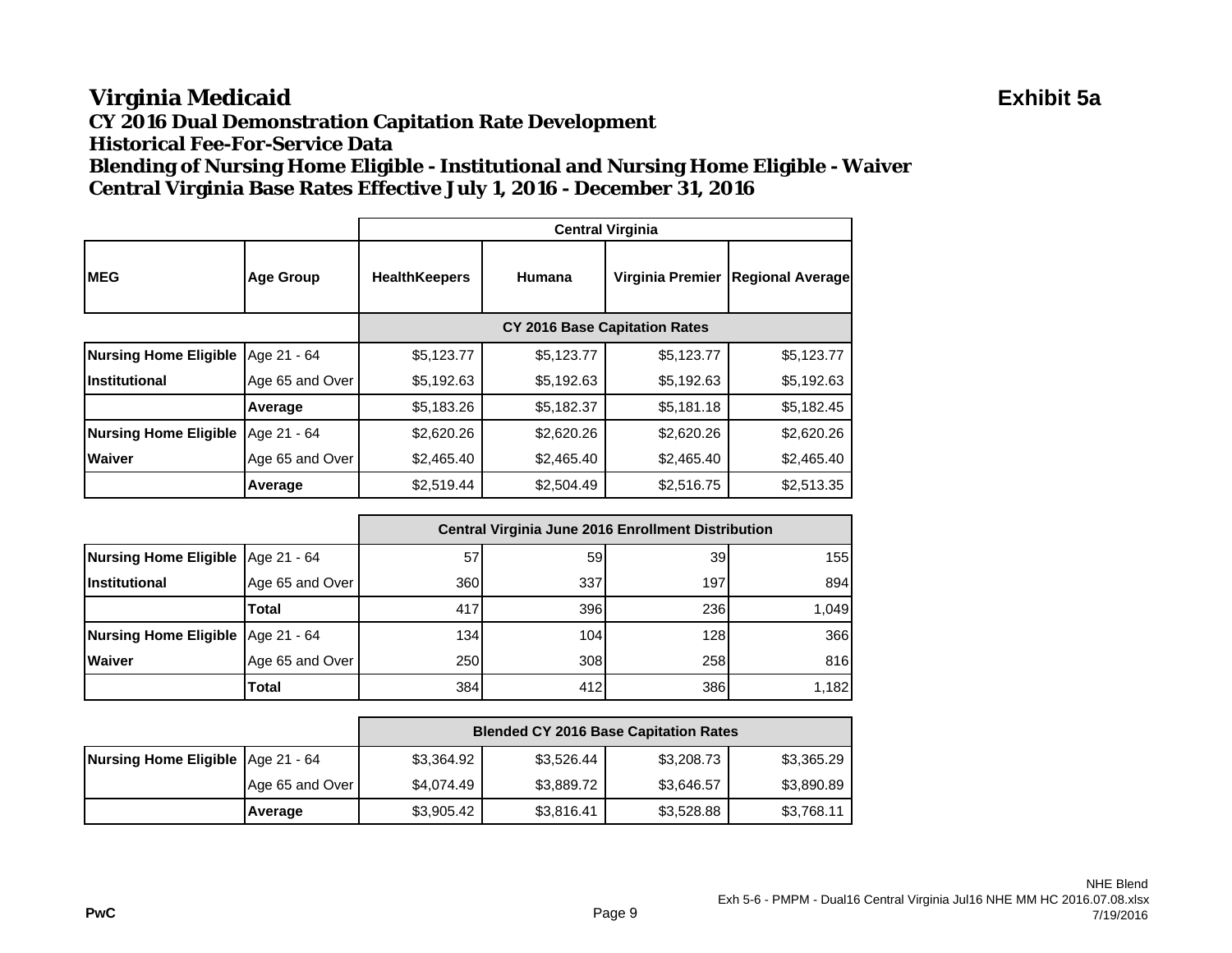### **Virginia Medicaid Exhibit 5b CY 2016 Dual Demonstration Capitation Rate Development Historical Fee-For-Service DataSummary of Central Virginia Base Capitation Rates Effective July 1, 2016 - December 31, 2016**

|                              |                  | <b>Central Virginia</b> |            |                  |                         |
|------------------------------|------------------|-------------------------|------------|------------------|-------------------------|
| <b>IMEG</b>                  | <b>Age Group</b> | <b>HealthKeepers</b>    | Humana     | Virginia Premier | <b>Regional Average</b> |
| <b>Nursing Home Eligible</b> | Age 21-64        | \$3,364.92              | \$3,526.44 | \$3,208.73       | \$3,365.29              |
|                              | Age 65 and Over  | \$4,074.49              | \$3,889.72 | \$3,646.57       | \$3,890.89              |
|                              | Average          | \$3,905.42              | \$3,816.41 | \$3,528.88       | \$3,768.11              |
| <b>Community Well</b>        | Age 21-64        | \$404.46                | \$404.46   | \$404.46         | \$404.46                |
|                              | Age 65 and Over  | \$232.20                | \$232.20   | \$232.20         | \$232.20                |
|                              | Average          | \$341.78                | \$330.28   | \$334.29         | \$335.91                |
|                              |                  |                         |            |                  |                         |
| <b>Weighted Average</b>      |                  | \$1,175.17              | \$1,274.53 | \$1,115.06       | \$1,191.16              |

Note: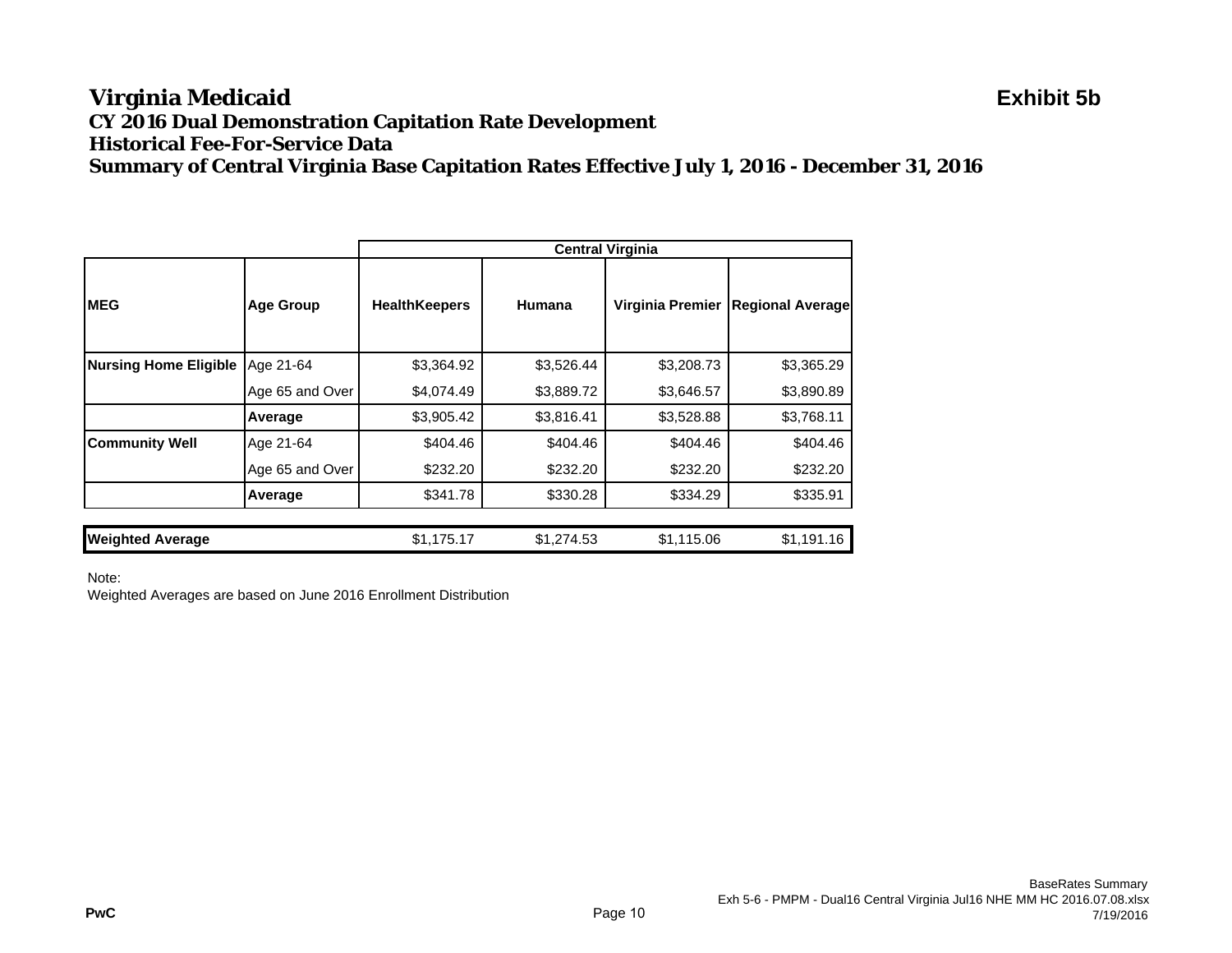### **Virginia Medicaid Exhibit 5c CY 2016 Dual Demonstration Capitation Rate Development Dual Demonstration Program Second Year Savings Percentage Adjustment**

|                                       | <b>Adjustment Value</b> | <b>Source</b>           |
|---------------------------------------|-------------------------|-------------------------|
| <b>Second Year Savings Percentage</b> | 1.0%                    | <b>Provided by DMAS</b> |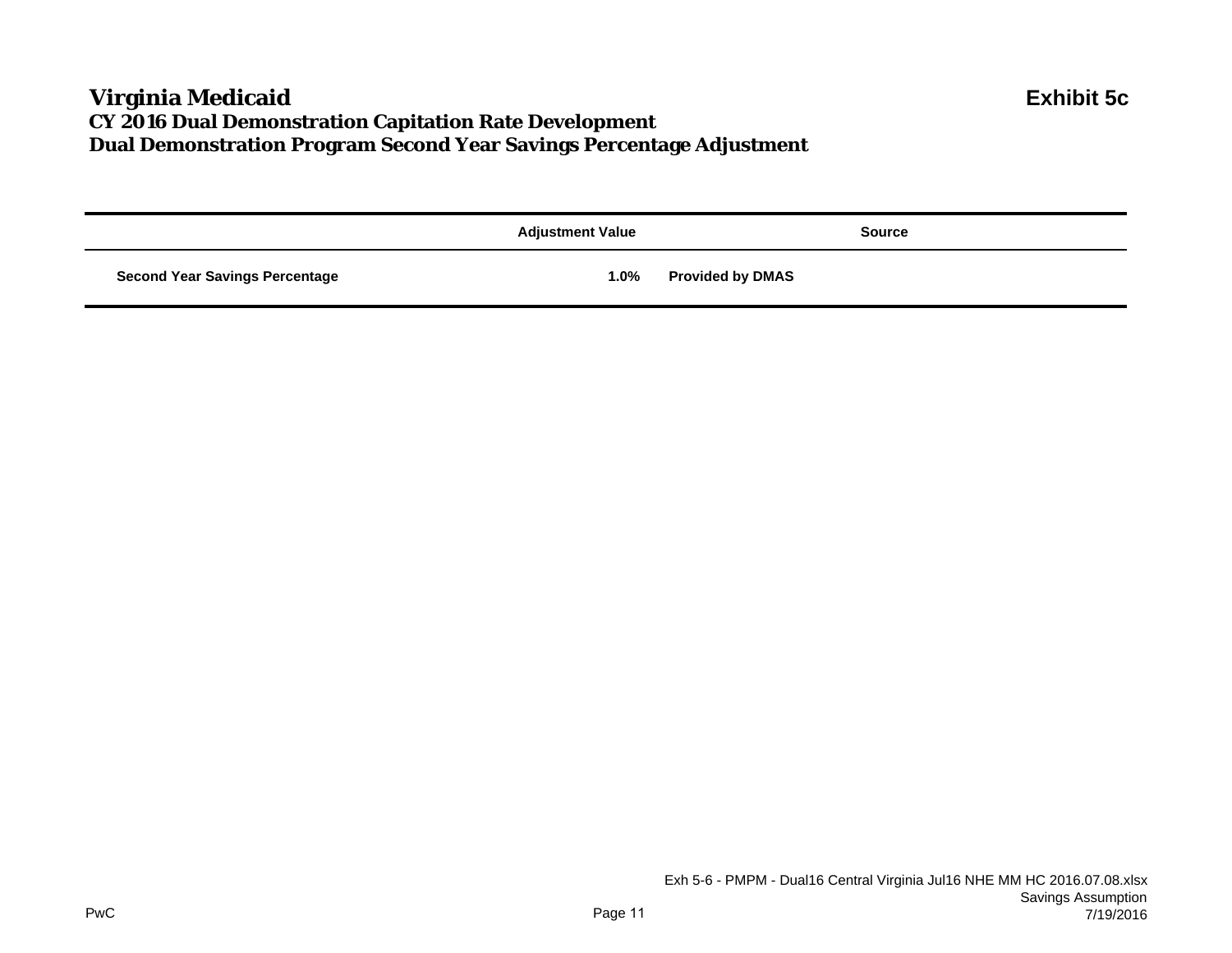#### **Virginia Medicaid Exhibit 5d CY 2016 Dual Demonstration Capitation Rate Development Historical Fee-For-Service DataSummary of Central Virginia Base Capitation Rates Effective July 1, 2016 - December 31, 2016 With 1% Savings Percentage**

|                              |                  | <b>Central Virginia</b> |            |                  |                         |
|------------------------------|------------------|-------------------------|------------|------------------|-------------------------|
| <b>IMEG</b>                  | <b>Age Group</b> | <b>HealthKeepers</b>    | Humana     | Virginia Premier | <b>Regional Average</b> |
| <b>Nursing Home Eligible</b> | Age 21-64        | \$3,331.28              | \$3,491.17 | \$3,176.65       | \$3,331.64              |
|                              | Age 65 and Over  | \$4,033.74              | \$3,850.82 | \$3,610.10       | \$3,851.98              |
|                              | Average          | \$3,866.37              | \$3,778.24 | \$3,493.59       | \$3,730.43              |
| <b>Community Well</b>        | Age 21-64        | \$400.41                | \$400.41   | \$400.41         | \$400.41                |
|                              | Age 65 and Over  | \$229.87                | \$229.87   | \$229.87         | \$229.87                |
|                              | Average          | \$338.36                | \$326.97   | \$330.95         | \$332.55                |
|                              |                  |                         |            |                  |                         |
| <b>Weighted Average</b>      |                  | \$1,163.42              | \$1,261.78 | \$1,103.91       | \$1,179.25              |

Note: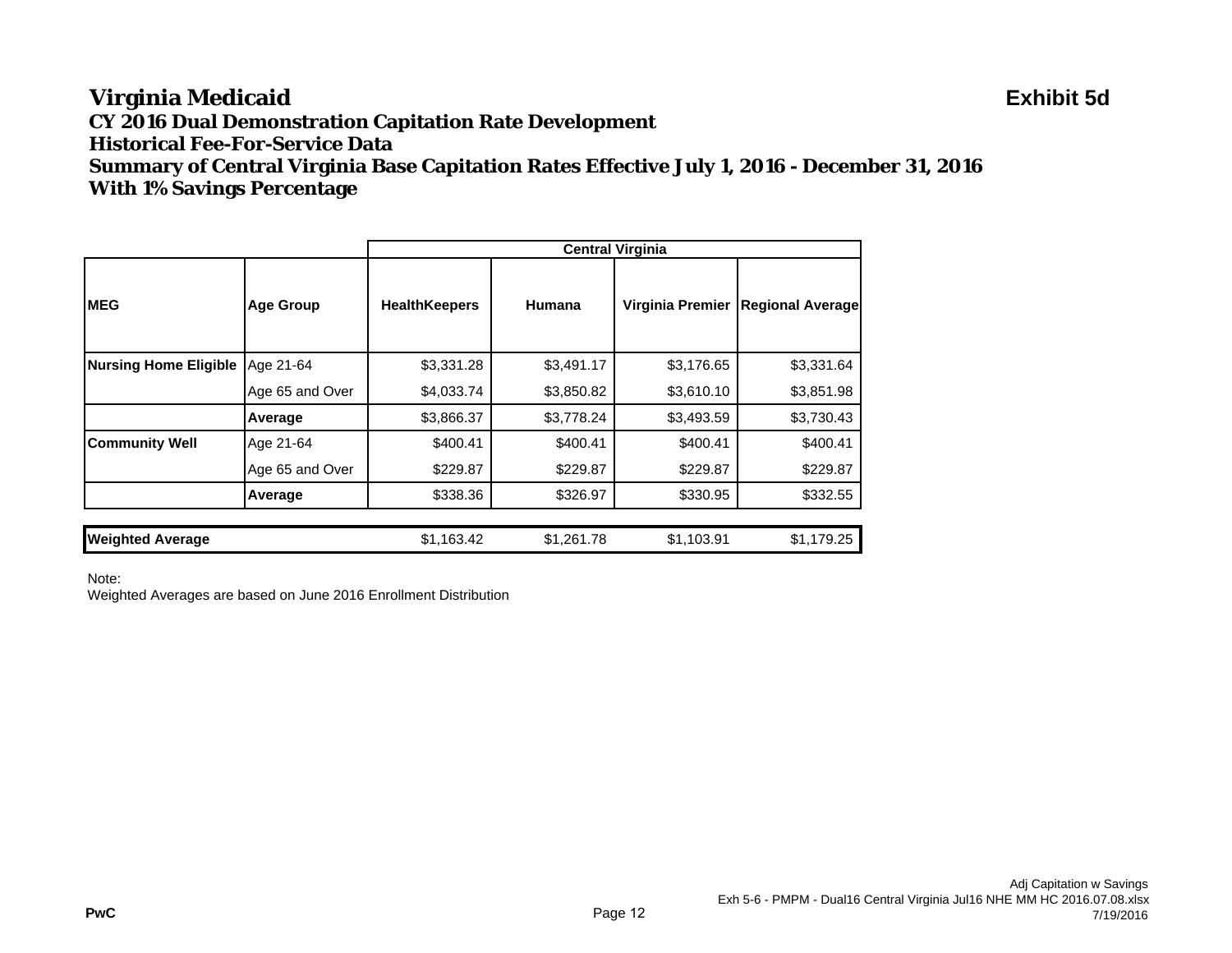### **Virginia Medicaid Exhibit 5e CY 2016 Dual Demonstration Capitation Rate Development Dual Demonstration Program Quality Withhold Percentage Adjustment**

|                         | <b>Adjustment Value</b> | <b>Source</b>           |
|-------------------------|-------------------------|-------------------------|
| <b>Quality Withhold</b> | 2.0%                    | <b>Provided by DMAS</b> |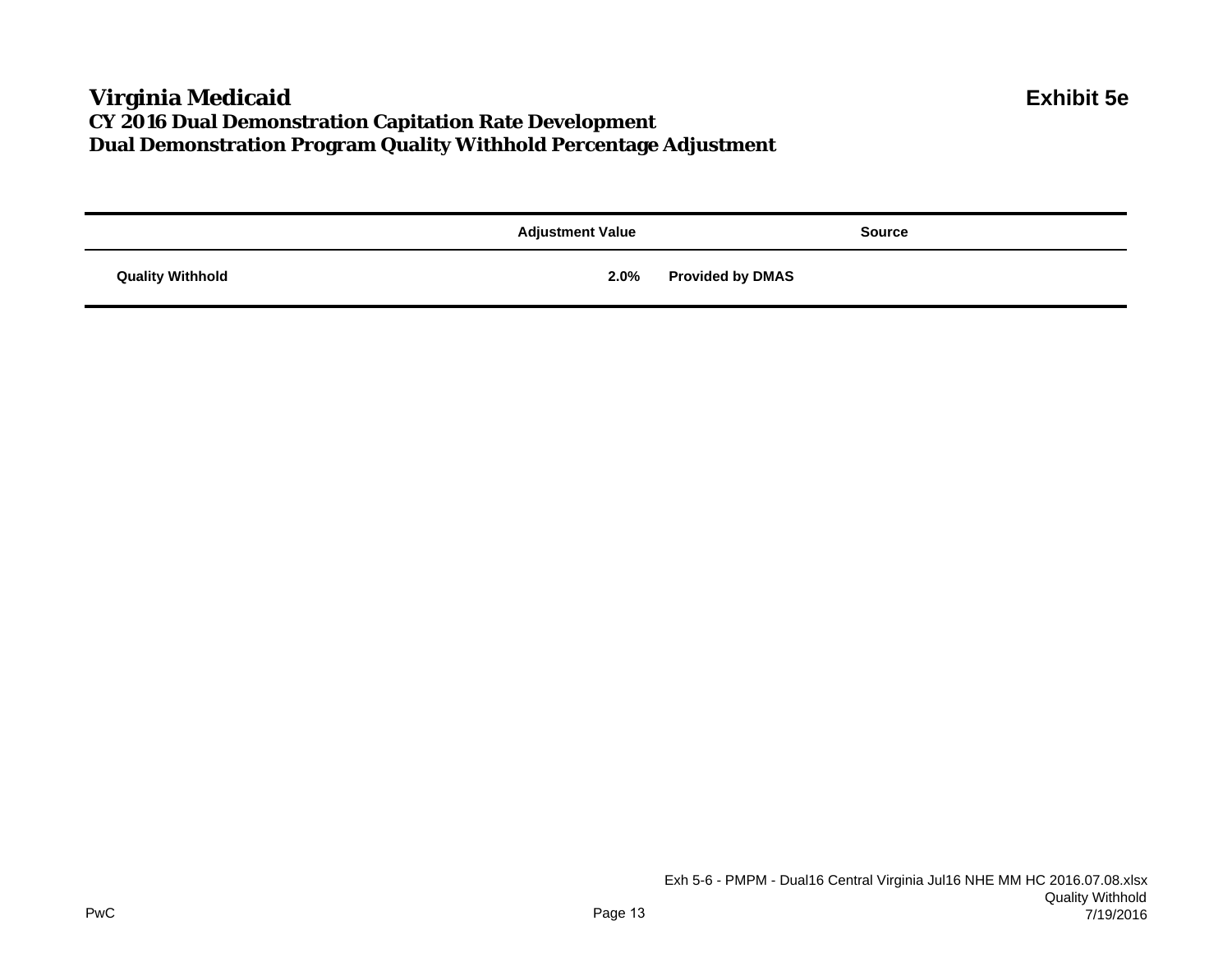## **Virginia Medicaid Exhibit 5f**

**CY 2016 Dual Demonstration Capitation Rate Development**

**Historical Fee-For-Service Data**

**Summary of Central Virginia Base Capitation Rates Effective July 1, 2016 - December 31, 2016 With 1% Savings Percentage & Net 2% Quality Withhold**

|                              |                  | <b>Central Virginia</b> |            |                  |                         |
|------------------------------|------------------|-------------------------|------------|------------------|-------------------------|
| <b>IMEG</b>                  | <b>Age Group</b> | <b>HealthKeepers</b>    | Humana     | Virginia Premier | <b>Regional Average</b> |
| <b>Nursing Home Eligible</b> | Age 21-64        | \$3,264.65              | \$3,421.35 | \$3,113.11       | \$3,265.00              |
|                              | Age 65 and Over  | \$3,953.07              | \$3,773.81 | \$3,537.90       | \$3,774.94              |
|                              | Average          | \$3,789.04              | \$3,702.68 | \$3,423.71       | \$3,655.82              |
| <b>Community Well</b>        | Age 21-64        | \$392.40                | \$392.40   | \$392.40         | \$392.40                |
|                              | Age 65 and Over  | \$225.28                | \$225.28   | \$225.28         | \$225.28                |
|                              | Average          | \$331.59                | \$320.43   | \$324.33         | \$325.90                |
|                              |                  |                         |            |                  |                         |
| <b>Weighted Average</b>      |                  | \$1,140.15              | \$1,236.54 | \$1,081.83       | \$1,155.66              |

Note: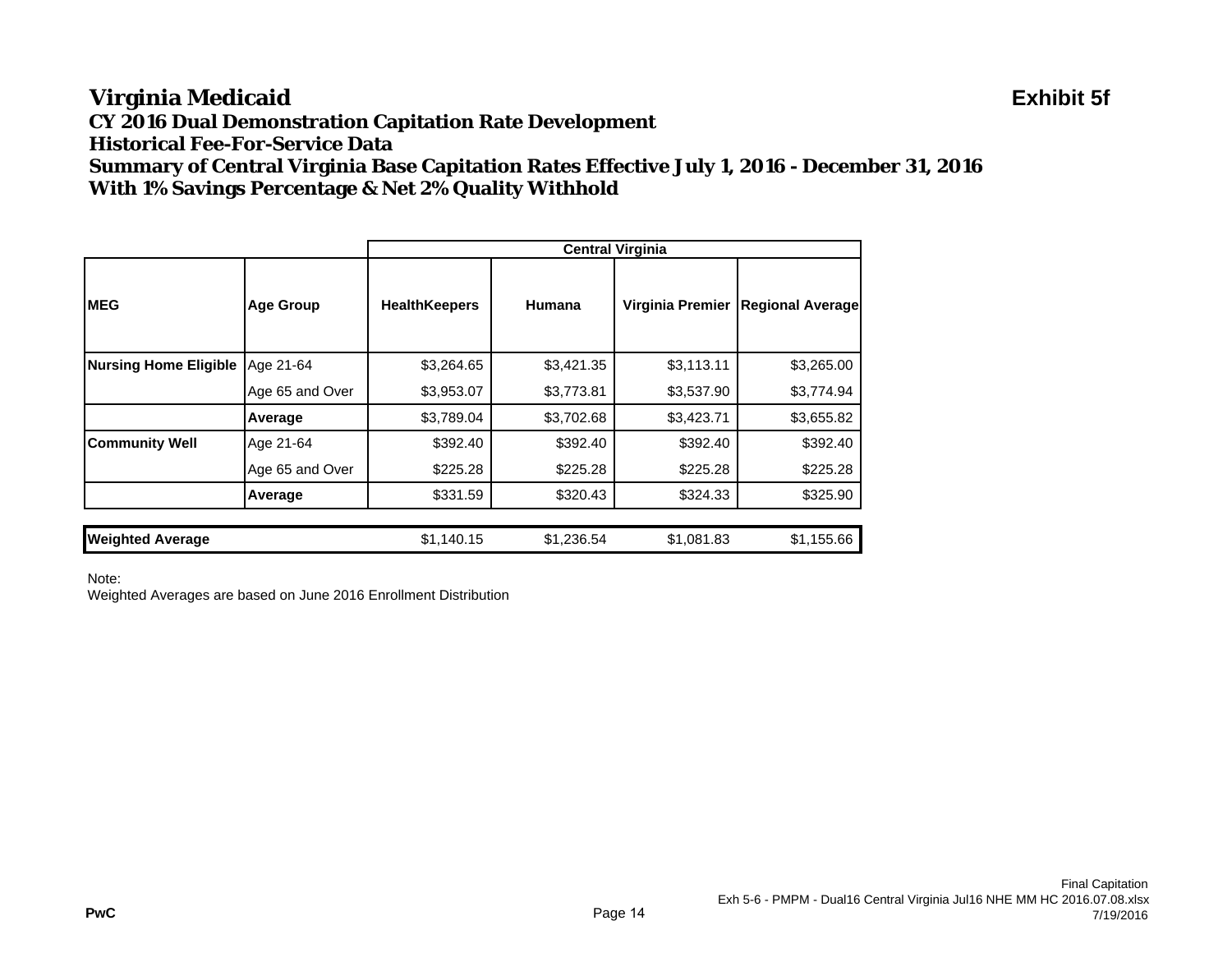### **Virginia Medicaid Exhibit 5g CY 2016 Dual Demonstration Capitation Rate Development Member Months of EnrolleesJune 2016 Member Month Distribution**

|                                     |                  | <b>Central Virginia</b> |        |                  |                       |  |
|-------------------------------------|------------------|-------------------------|--------|------------------|-----------------------|--|
| <b>MEG</b>                          | <b>Age Group</b> | <b>HealthKeepers</b>    | Humana | Virginia Premier | <b>Regional Total</b> |  |
| Nursing Home Eligible   Age 21 - 64 |                  | 191                     | 163    | 167              | 521                   |  |
|                                     | Age 65 and Over  | 610                     | 645    | 455              | 1,710                 |  |
| <b>Nursing Home Eligible Total</b>  |                  | 801                     | 808    | 623              | 2,231                 |  |
| <b>Community Well</b>               | Age 21 - 64      | 1,668                   | 1,238  | 1,141            | 4,047                 |  |
|                                     | Age 65 and Over  | 954                     | 936    | 784              | 2,674                 |  |
| <b>Community Well Total</b>         |                  | 2,623                   | 2,174  | 1,925            | 6,721                 |  |
| <b>Total</b>                        |                  | 3,423                   | 2,982  | 2,547            | 8,952                 |  |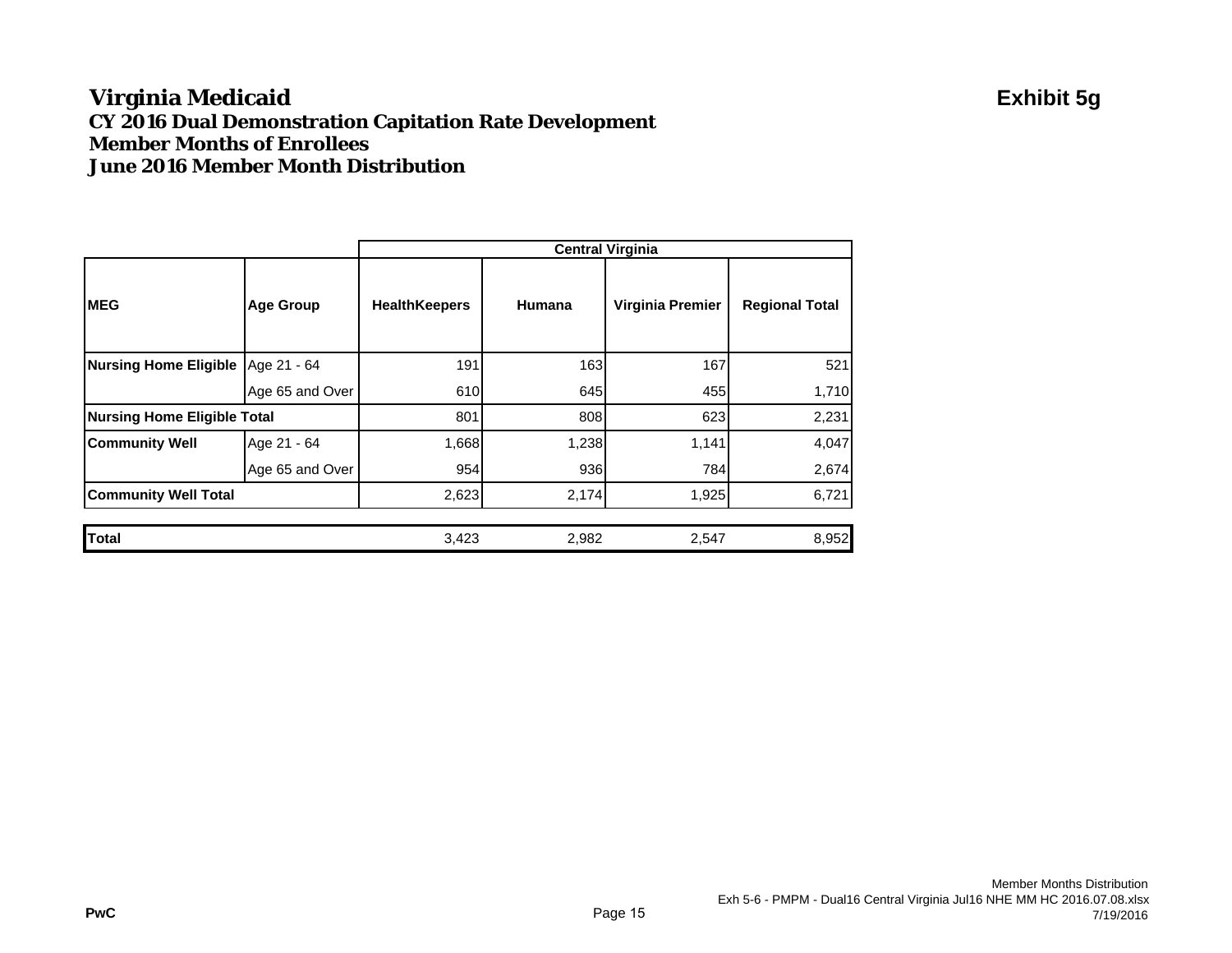#### **Virginia Medicaid Exhibit 6 CY 2016 Dual Demonstration Capitation Rate Development County Listing by Region**

|                                                                                                                                                                                                                                                                                                                                                                                                                                                                                                                                                | <b>Central Virginia</b>                                                                                                                                                                                                                                                                                                                                                                                                                                  |                                                                                                                                                                                                                                                                                          | <b>Southwest/ Roanoke</b>                                                                                                                                                                                                                                                                                                                                                                                                                                                                                                       | <b>Tidewater</b>                                                                                                                                                                                                                                                                                                          | <b>Western/ Charlottesville</b>                                                                                                                                                                                                                                                                                                |
|------------------------------------------------------------------------------------------------------------------------------------------------------------------------------------------------------------------------------------------------------------------------------------------------------------------------------------------------------------------------------------------------------------------------------------------------------------------------------------------------------------------------------------------------|----------------------------------------------------------------------------------------------------------------------------------------------------------------------------------------------------------------------------------------------------------------------------------------------------------------------------------------------------------------------------------------------------------------------------------------------------------|------------------------------------------------------------------------------------------------------------------------------------------------------------------------------------------------------------------------------------------------------------------------------------------|---------------------------------------------------------------------------------------------------------------------------------------------------------------------------------------------------------------------------------------------------------------------------------------------------------------------------------------------------------------------------------------------------------------------------------------------------------------------------------------------------------------------------------|---------------------------------------------------------------------------------------------------------------------------------------------------------------------------------------------------------------------------------------------------------------------------------------------------------------------------|--------------------------------------------------------------------------------------------------------------------------------------------------------------------------------------------------------------------------------------------------------------------------------------------------------------------------------|
| Amelia County<br><b>Brunswick County</b><br><b>Caroline County</b><br><b>Charles City County</b><br><b>Chesterfield County</b><br><b>Colonial Heights City</b><br><b>Cumberland County</b><br>Dinwiddie County<br><b>Emporia City</b><br><b>Essex County</b><br><b>Franklin City</b><br>Fredericksburg City<br><b>Goochland County</b><br><b>Greensville County</b><br><b>Hanover County</b><br><b>Henrico County</b><br><b>Hopewell City</b><br>King George County<br><b>King William County</b><br>King and Queen County<br>Lancaster County | <b>Lunenburg County</b><br><b>Mecklenburg County</b><br><b>Middlesex County</b><br>New Kent County<br>Northumberland County<br>Nottoway County<br>Petersburg City<br>Powhatan County<br><b>Prince Edward County</b><br><b>Prince George County</b><br><b>Richmond City</b><br><b>Richmond County</b><br>Southampton County<br>Spotsylvania County<br><b>Stafford County</b><br><b>Surry County</b><br><b>Sussex County</b><br><b>Westmoreland County</b> | Northern Virginia<br>Alexandria City<br><b>Arlington County</b><br><b>Culpeper County</b><br><b>Fairfax City</b><br><b>Fairfax County</b><br><b>Falls Church City</b><br><b>Fauguier County</b><br>Loudoun County<br>Manassas City<br>Manassas Park City<br><b>Prince William County</b> | <b>Alleghany County</b><br><b>Bath County</b><br><b>Bedford City</b><br><b>Bedford County</b><br><b>Botetourt County</b><br>Buena Vista City<br>Covington City<br><b>Craig County</b><br><b>Floyd County</b><br><b>Franklin County</b><br><b>Giles County</b><br><b>Henry County</b><br><b>Highland County</b><br>Lexington City<br>Martinsville City<br><b>Montgomery County</b><br><b>Patrick County</b><br>Pulaski County<br><b>Radford City</b><br>Roanoke City<br>Roanoke County<br><b>Rockbridge County</b><br>Salem City | Chesapeake City<br>Gloucester County<br>Hampton City<br>Isle of Wight County<br>James City County<br><b>Mathews County</b><br><b>Newport News City</b><br>Norfolk City<br>Northampton County<br>Poquoson City<br>Portsmouth City<br>Suffolk City<br>Virginia Beach City<br><b>Williamsburg City</b><br><b>York County</b> | <b>Albemarle County</b><br><b>Augusta County</b><br><b>Buckingham County</b><br><b>Charlottesville City</b><br><b>Fluvanna County</b><br>Greene County<br>Harrisonburg City<br>Louisa County<br><b>Madison County</b><br><b>Nelson County</b><br>Orange County<br>Rockingham County<br><b>Staunton City</b><br>Waynesboro City |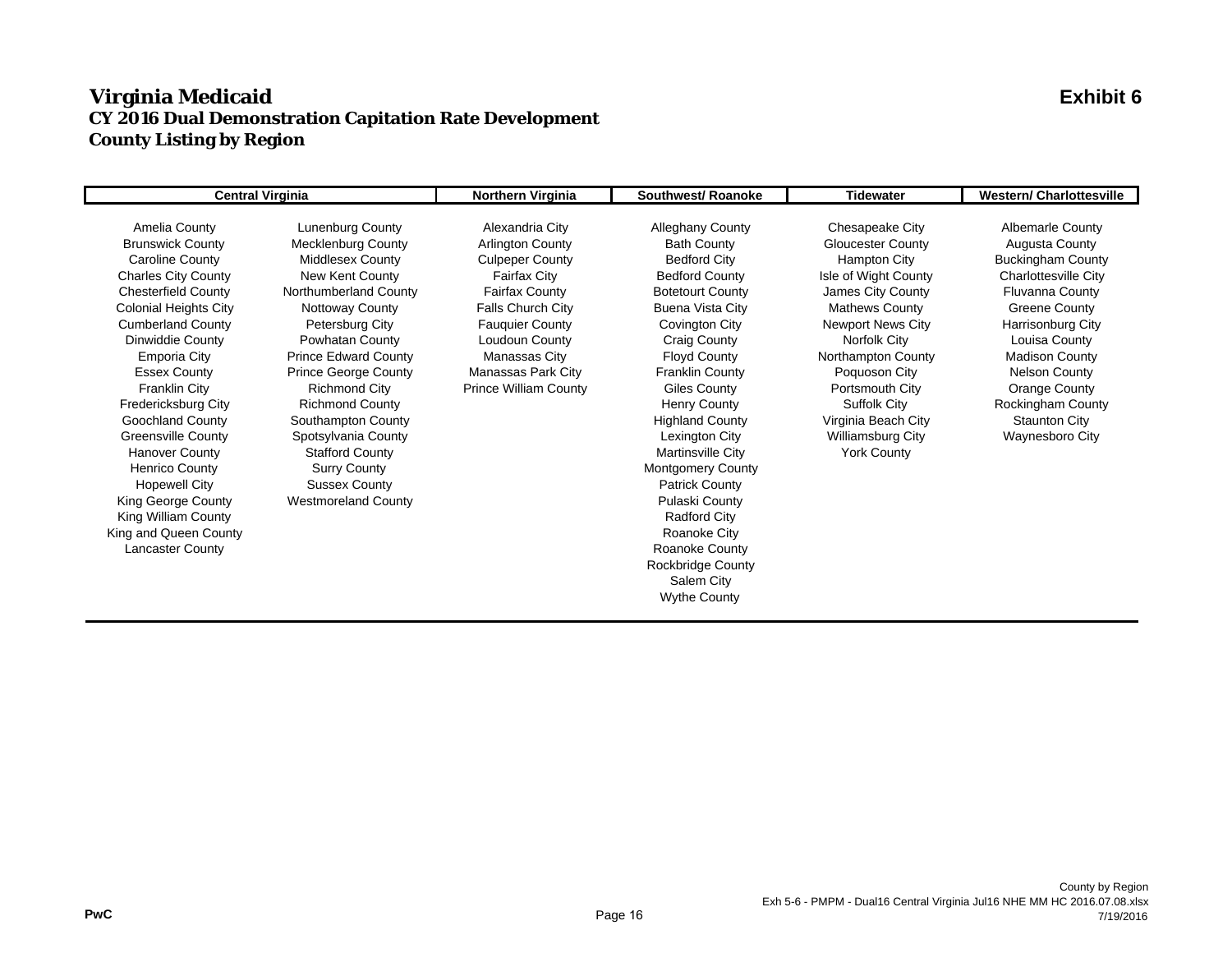#### **Virginia Medicaid Exhibit 5a CY 2016 Dual Demonstration Capitation Rate Development Historical Fee-For-Service DataBlending of Nursing Home Eligible - Institutional and Nursing Home Eligible - Waiver Southwest/Roanoke Base Rates Effective July 1, 2016 - December 31, 2016**

|                              |                  | Southwest/Roanoke                    |            |                  |                         |
|------------------------------|------------------|--------------------------------------|------------|------------------|-------------------------|
| <b>IMEG</b>                  | <b>Age Group</b> | <b>HealthKeepers</b>                 | Humana     | Virginia Premier | <b>Regional Average</b> |
|                              |                  | <b>CY 2016 Base Capitation Rates</b> |            |                  |                         |
| <b>Nursing Home Eligible</b> | Age 21 - 64      | \$5,250.62                           | \$5,250.62 | \$5,250.62       | \$5,250.62              |
| IInstitutional               | Age 65 and Over  | \$5,002.17                           | \$5,002.17 | \$5,002.17       | \$5,002.17              |
|                              | Average          | \$5,053.38                           | \$5,054.39 | \$5,041.39       | \$5,051.71              |
| <b>Nursing Home Eligible</b> | Age 21 - 64      | \$2,450.51                           | \$2,450.51 | \$2,450.51       | \$2,450.51              |
| <b>Waiver</b>                | Age 65 and Over  | \$2,252.18                           | \$2,252.18 | \$2,252.18       | \$2,252.18              |
|                              | Average          | \$2,351.92                           | \$2,323.58 | \$2,325.89       | \$2,334.78              |

|                                     |                 | Southwest/Roanoke June 2016 Enrollment Distribution |     |     |     |
|-------------------------------------|-----------------|-----------------------------------------------------|-----|-----|-----|
| Nursing Home Eligible   Age 21 - 64 |                 | 44                                                  | 64  | 18  | 126 |
| <b>Institutional</b>                | Age 65 and Over | 169                                                 | 241 | 961 | 506 |
|                                     | <b>Total</b>    | 213                                                 | 305 | 114 | 632 |
| Nursing Home Eligible   Age 21 - 64 |                 | 87                                                  | 63  | 42  | 192 |
| <b>Waiver</b>                       | Age 65 and Over | 86                                                  | 112 | 71  | 269 |
|                                     | Total           | 173                                                 | 175 | 113 | 461 |

|                                     |                 | <b>Blended CY 2016 Base Capitation Rates</b> |            |            |            |
|-------------------------------------|-----------------|----------------------------------------------|------------|------------|------------|
| Nursing Home Eligible   Age 21 - 64 |                 | \$3,391.01                                   | \$3,861.59 | \$3,290.54 | \$3,559.99 |
|                                     | Age 65 and Over | \$4,076.42                                   | \$4,128.42 | \$3,833.25 | \$4,047.66 |
|                                     | Average         | \$3,844.09                                   | \$4,057.74 | \$3,689.82 | \$3,905.77 |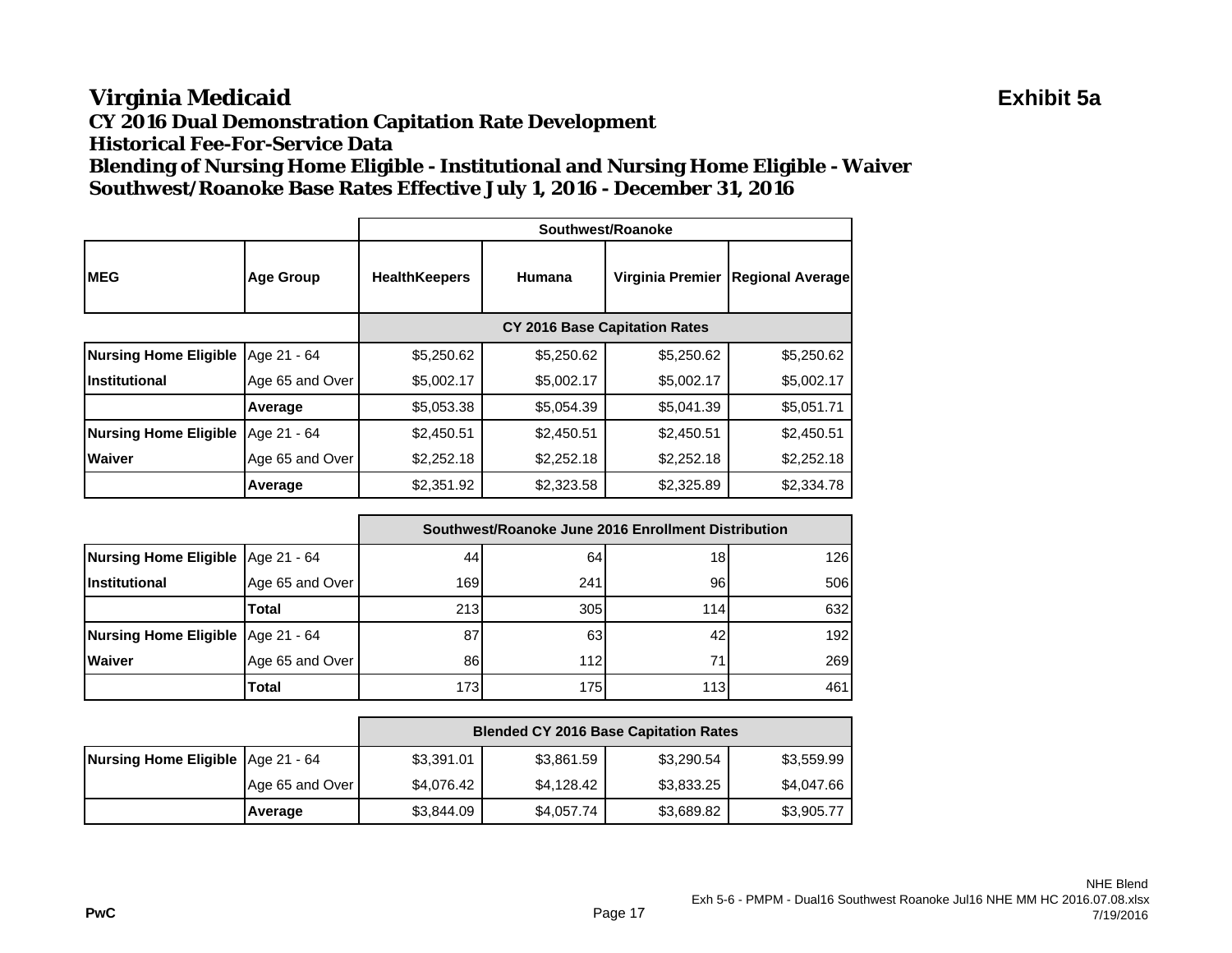#### **Virginia Medicaid Exhibit 5b CY 2016 Dual Demonstration Capitation Rate Development Historical Fee-For-Service DataSummary of Southwest/Roanoke Base Capitation Rates Effective July 1, 2016 - December 31, 2016**

|                              |                  |                      |            | Southwest/Roanoke |                         |
|------------------------------|------------------|----------------------|------------|-------------------|-------------------------|
| <b>IMEG</b>                  | <b>Age Group</b> | <b>HealthKeepers</b> | Humana     | Virginia Premier  | <b>Regional Average</b> |
| <b>Nursing Home Eligible</b> | Age 21-64        | \$3,391.01           | \$3,861.59 | \$3,290.54        | \$3,559.99              |
|                              | Age 65 and Over  | \$4,076.42           | \$4,128.42 | \$3,833.25        | \$4,047.66              |
|                              | Average          | \$3,844.09           | \$4,057.74 | \$3,689.82        | \$3,905.77              |
| <b>Community Well</b>        | Age 21-64        | \$418.29             | \$418.29   | \$418.29          | \$418.29                |
|                              | Age 65 and Over  | \$285.27             | \$285.27   | \$285.27          | \$285.27                |
|                              | Average          | \$375.74             | \$370.94   | \$376.68          | \$374.15                |
|                              |                  |                      |            |                   |                         |
| <b>Weighted Average</b>      |                  | \$1,152.33           | \$1,319.85 | \$1,037.66        | \$1,190.75              |

Note: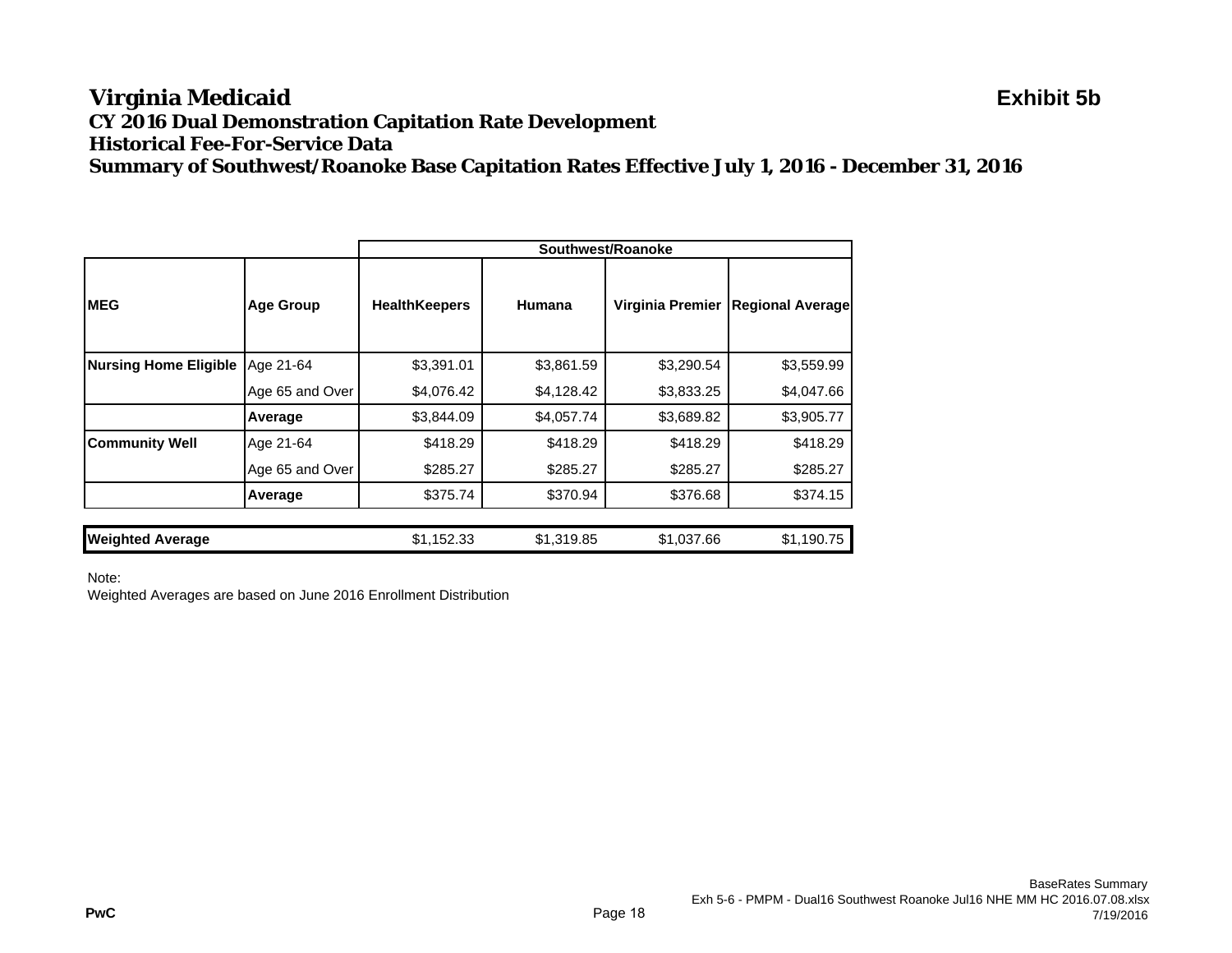### **Virginia Medicaid Exhibit 5c CY 2016 Dual Demonstration Capitation Rate Development Dual Demonstration Program Second Year Savings Percentage Adjustment**

|                                       | <b>Adjustment Value</b> | <b>Source</b>           |
|---------------------------------------|-------------------------|-------------------------|
| <b>Second Year Savings Percentage</b> | 1.0%                    | <b>Provided by DMAS</b> |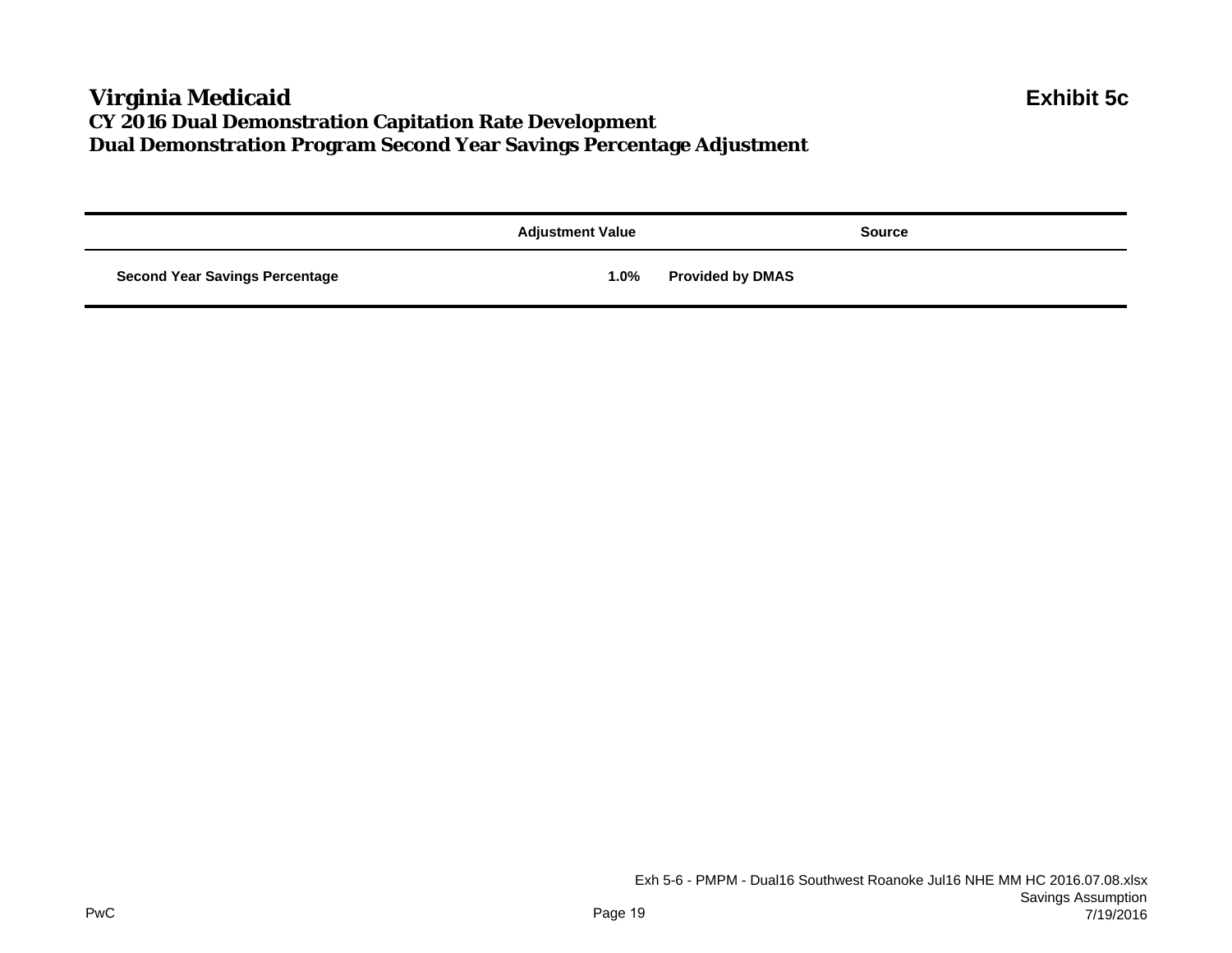#### **Virginia Medicaid Exhibit 5d CY 2016 Dual Demonstration Capitation Rate Development Historical Fee-For-Service DataSummary of Southwest/Roanoke Base Capitation Rates Effective July 1, 2016 - December 31, 2016 With 1% Savings Percentage**

|                              |                  | Southwest/Roanoke    |            |                  |                         |  |
|------------------------------|------------------|----------------------|------------|------------------|-------------------------|--|
| <b>MEG</b>                   | <b>Age Group</b> | <b>HealthKeepers</b> | Humana     | Virginia Premier | <b>Regional Average</b> |  |
| <b>Nursing Home Eligible</b> | Age 21-64        | \$3,357.10           | \$3,822.97 | \$3,257.64       | \$3,524.39              |  |
|                              | Age 65 and Over  | \$4,035.65           | \$4,087.13 | \$3,794.91       | \$4,007.18              |  |
|                              | Average          | \$3,805.64           | \$4,017.17 | \$3,652.92       | \$3,866.72              |  |
| <b>Community Well</b>        | Age 21-64        | \$414.11             | \$414.11   | \$414.11         | \$414.11                |  |
|                              | Age 65 and Over  | \$282.42             | \$282.42   | \$282.42         | \$282.42                |  |
|                              | Average          | \$371.98             | \$367.23   | \$372.91         | \$370.40                |  |
|                              |                  |                      |            |                  |                         |  |
| <b>Weighted Average</b>      |                  | \$1,140.81           | \$1,306.65 | \$1,027.28       | \$1,178.84              |  |

Note: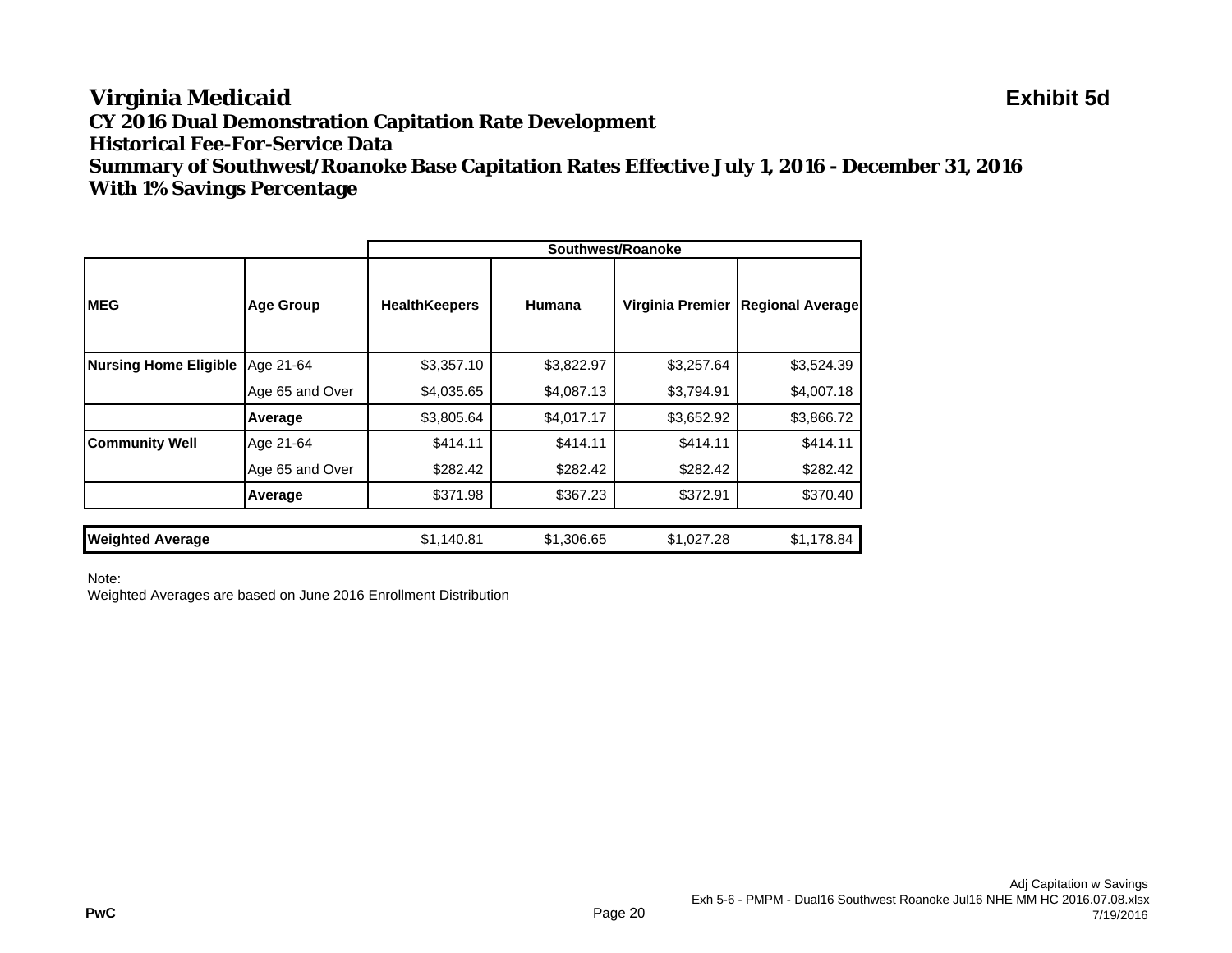### **Virginia Medicaid Exhibit 5e CY 2016 Dual Demonstration Capitation Rate Development Dual Demonstration Program Quality Withhold Percentage Adjustment**

|                         | <b>Adjustment Value</b> | <b>Source</b>           |
|-------------------------|-------------------------|-------------------------|
| <b>Quality Withhold</b> | 2.0%                    | <b>Provided by DMAS</b> |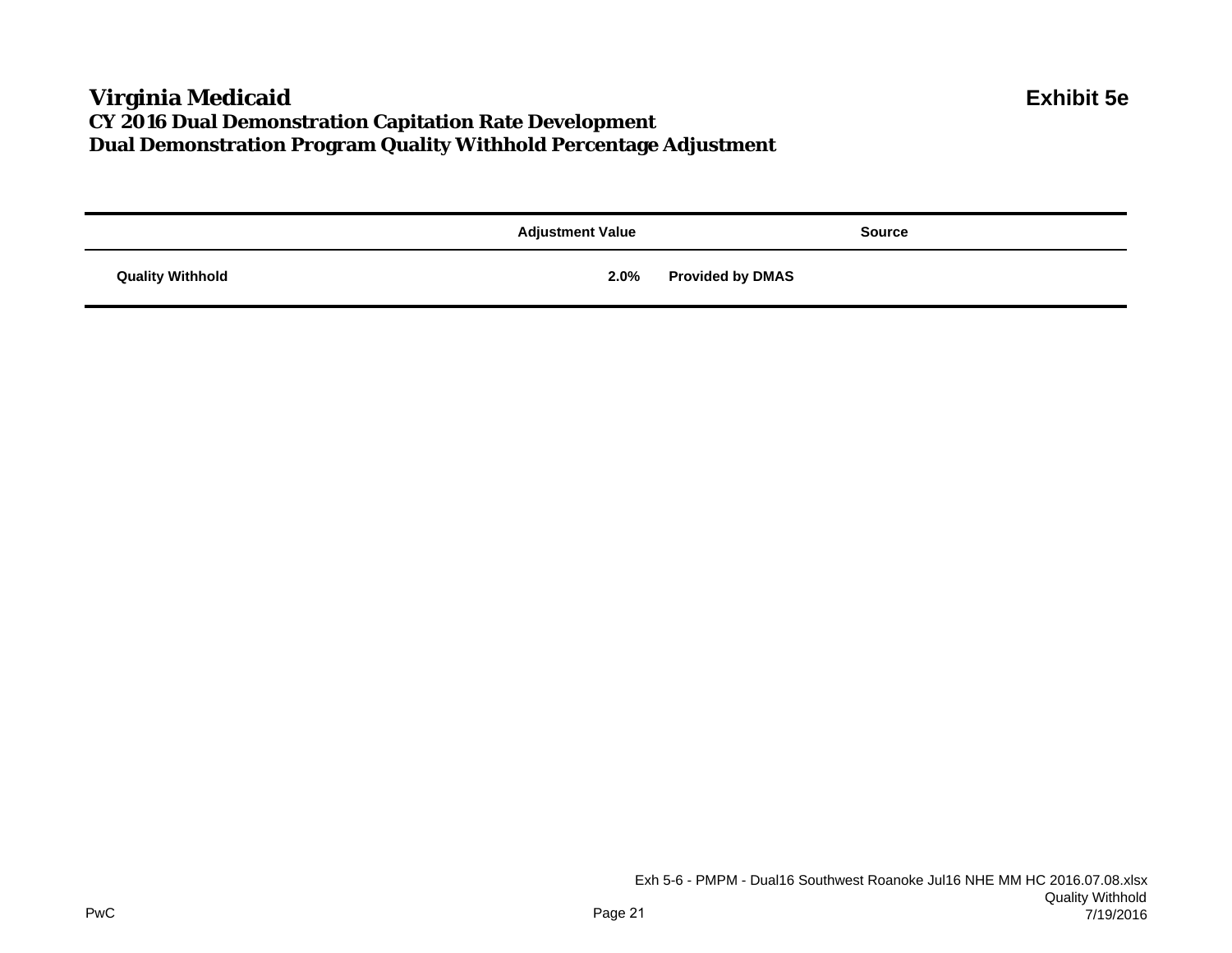# **Virginia Medicaid Exhibit 5f**

**CY 2016 Dual Demonstration Capitation Rate Development**

**Historical Fee-For-Service Data**

**Summary of Southwest/Roanoke Base Capitation Rates Effective July 1, 2016 - December 31, 2016 With 1% Savings Percentage & Net 2% Quality Withhold**

|                              |                  | Southwest/Roanoke    |               |                  |                         |  |
|------------------------------|------------------|----------------------|---------------|------------------|-------------------------|--|
| <b>IMEG</b>                  | <b>Age Group</b> | <b>HealthKeepers</b> | <b>Humana</b> | Virginia Premier | <b>Regional Average</b> |  |
| <b>Nursing Home Eligible</b> | Age 21-64        | \$3,289.95           | \$3,746.51    | \$3,192.49       | \$3,453.90              |  |
|                              | Age 65 and Over  | \$3,954.94           | \$4,005.39    | \$3,719.02       | \$3,927.04              |  |
|                              | Average          | \$3,729.53           | \$3,936.82    | \$3,579.87       | \$3,789.38              |  |
| <b>Community Well</b>        | Age 21-64        | \$405.82             | \$405.82      | \$405.82         | \$405.82                |  |
|                              | Age 65 and Over  | \$276.77             | \$276.77      | \$276.77         | \$276.77                |  |
|                              | Average          | \$364.54             | \$359.88      | \$365.45         | \$363.00                |  |
|                              |                  |                      |               |                  |                         |  |
| <b>Weighted Average</b>      |                  | \$1,117.99           | \$1,280.52    | \$1,006.74       | \$1,155.26              |  |

Note: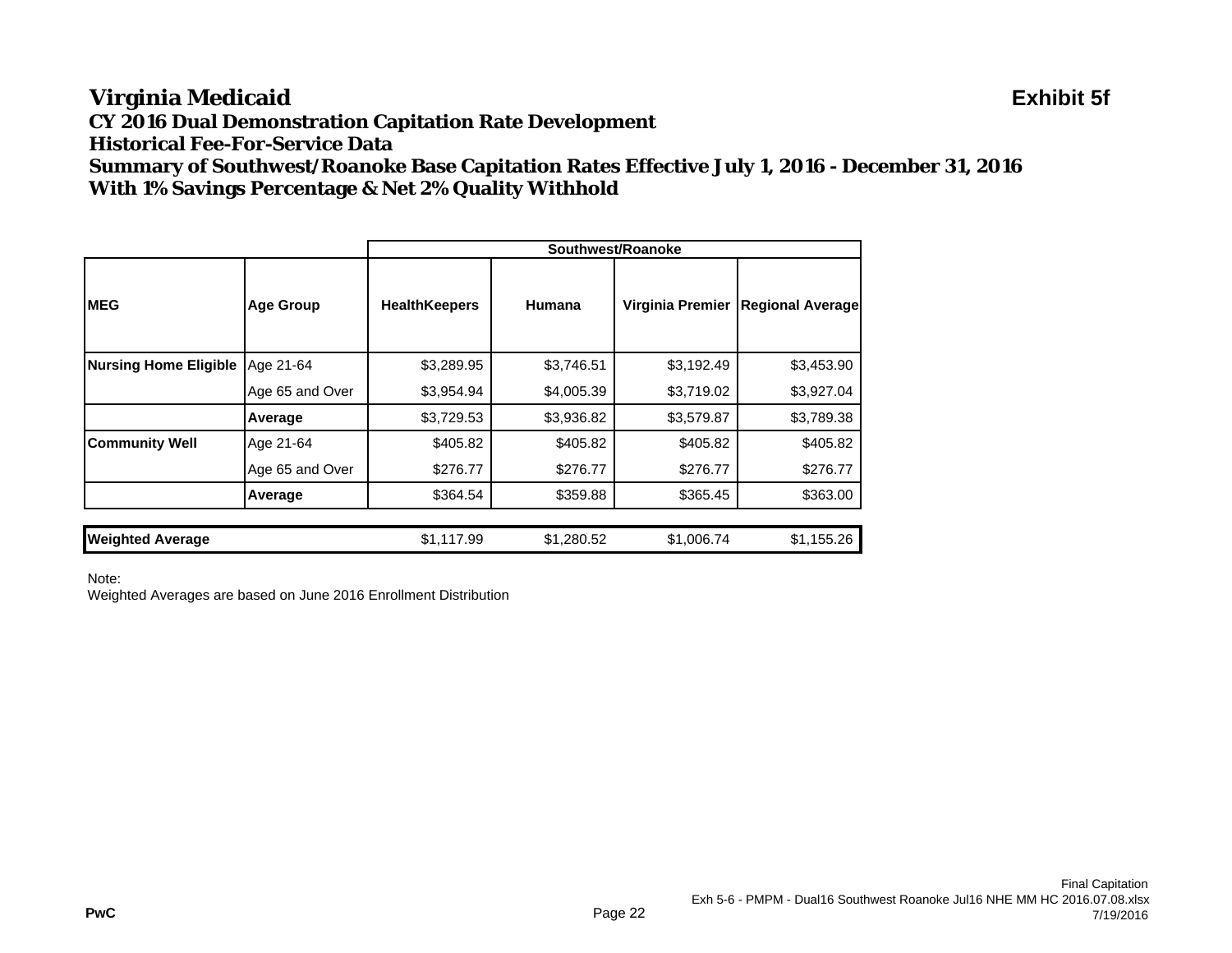### **Virginia Medicaid Exhibit 5g CY 2016 Dual Demonstration Capitation Rate Development Member Months of EnrolleesJune 2016 Member Month Distribution**

|                                     |                  | Southwest/Roanoke    |        |                  |                       |  |
|-------------------------------------|------------------|----------------------|--------|------------------|-----------------------|--|
| <b>MEG</b>                          | <b>Age Group</b> | <b>HealthKeepers</b> | Humana | Virginia Premier | <b>Regional Total</b> |  |
| Nursing Home Eligible   Age 21 - 64 |                  | 131                  | 127    | 60               | 318                   |  |
|                                     | Age 65 and Over  | 255                  | 353    | 167              | 775                   |  |
| <b>Nursing Home Eligible Total</b>  |                  | 386                  | 480    | 227              | 1,093                 |  |
| <b>Community Well</b>               | Age 21 - 64      | 911                  | 891    | 626              | 2,428                 |  |
|                                     | Age 65 and Over  | 429                  | 493    | 285              | 1,206                 |  |
| <b>Community Well Total</b>         |                  | 1,340                | 1,384  | 911              | 3,634                 |  |
| <b>Total</b>                        |                  | 1,726                | 1,863  | 1,138            | 4,727                 |  |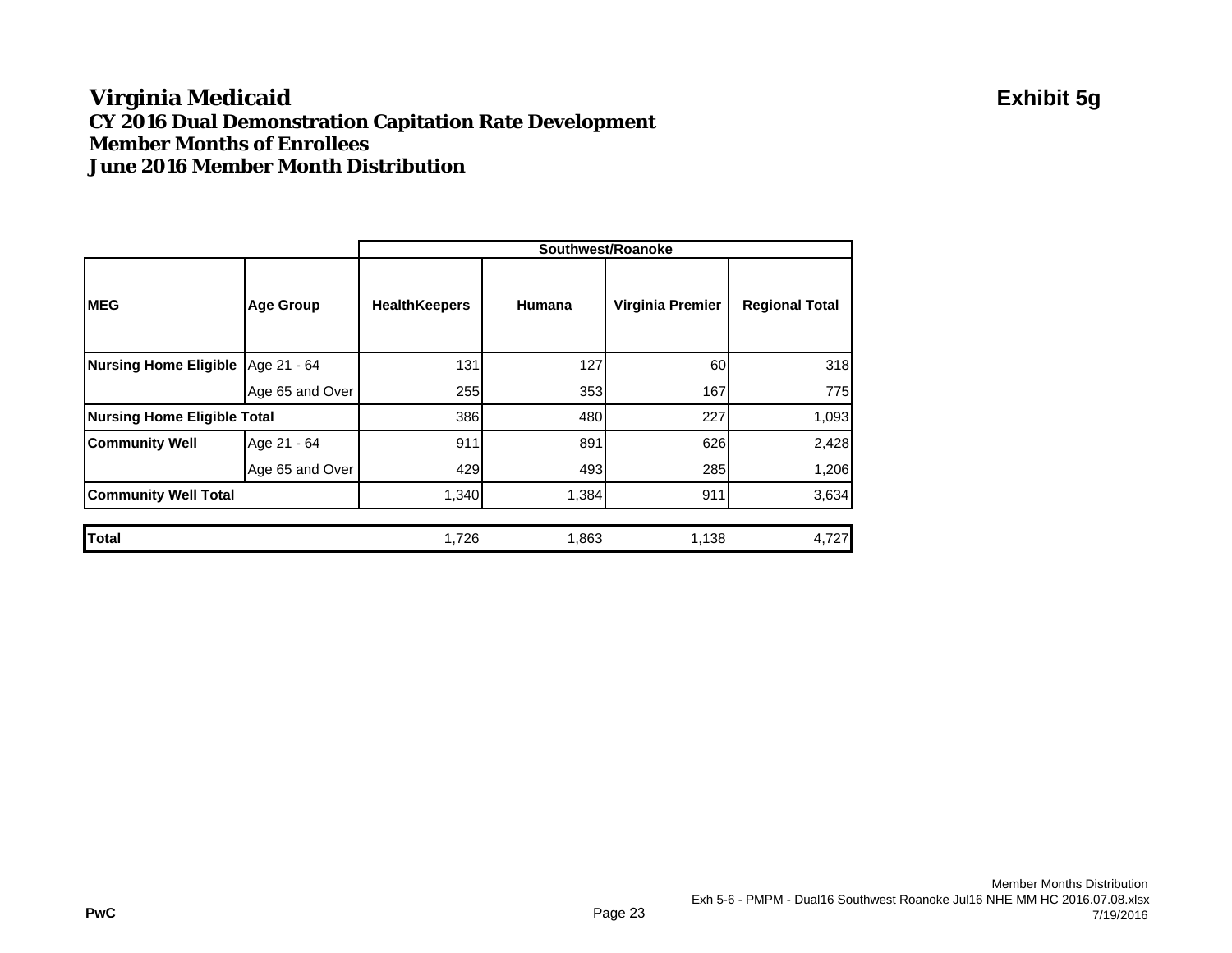#### **Virginia Medicaid Exhibit 6 CY 2016 Dual Demonstration Capitation Rate Development County Listing by Region**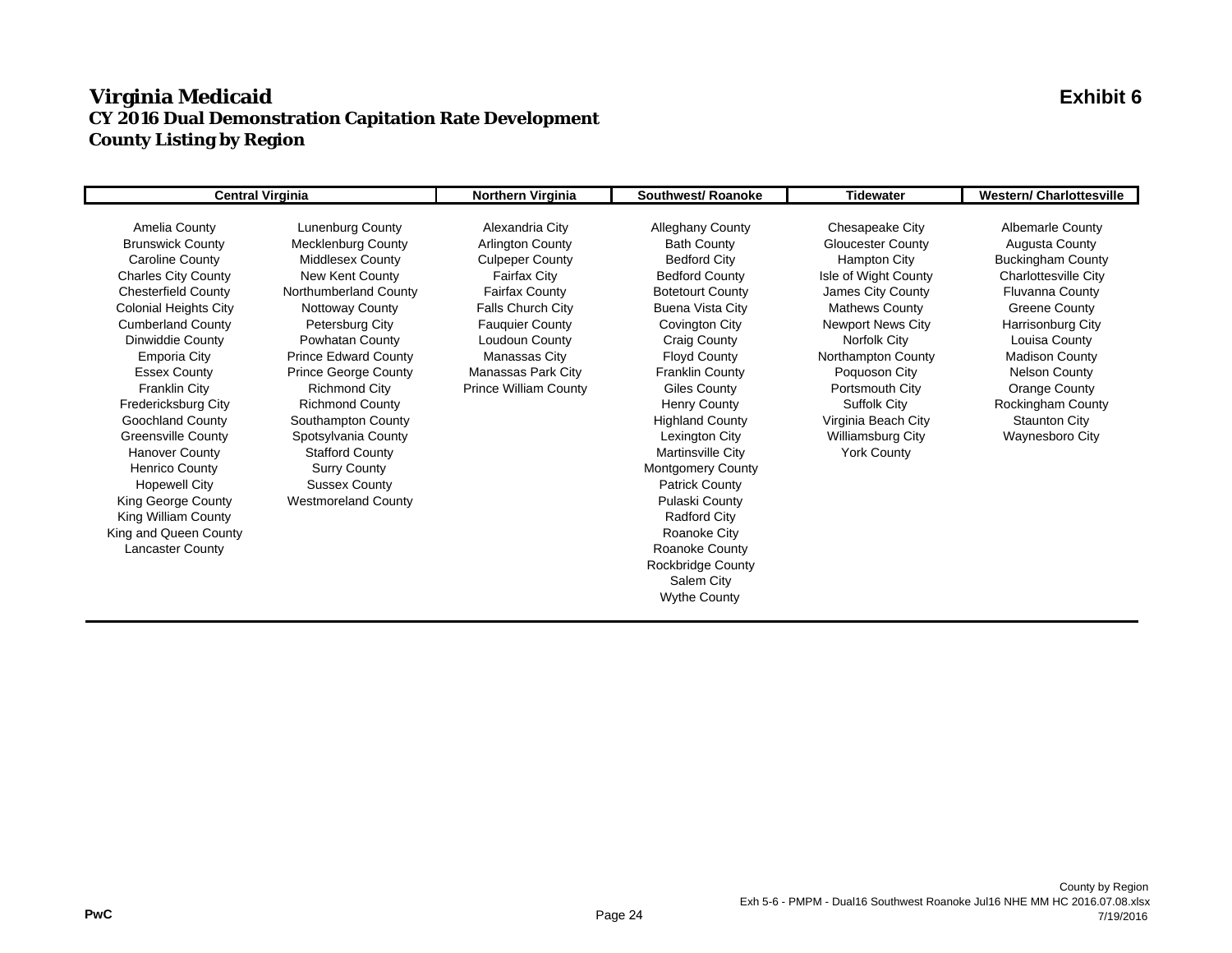#### **Virginia Medicaid Exhibit 5a CY 2016 Dual Demonstration Capitation Rate Development Historical Fee-For-Service DataBlending of Nursing Home Eligible - Institutional and Nursing Home Eligible - Waiver Western/Charlottesville Base Rates Effective July 1, 2016 - December 31, 2016**

|                              |                  | Western/Charlottesville              |            |                  |                         |
|------------------------------|------------------|--------------------------------------|------------|------------------|-------------------------|
| <b>IMEG</b>                  | <b>Age Group</b> | <b>HealthKeepers</b>                 | Humana     | Virginia Premier | <b>Regional Average</b> |
|                              |                  | <b>CY 2016 Base Capitation Rates</b> |            |                  |                         |
| <b>Nursing Home Eligible</b> | Age 21 - 64      | \$4,663.92                           | \$4,663.92 | \$4,663.92       | \$4,663.92              |
| IInstitutional               | Age 65 and Over  | \$5,033.46                           | \$5,033.46 | \$5,033.46       | \$5,033.46              |
|                              | Average          | \$4,973.75                           | \$4,968.94 | \$4,975.39       | \$4,971.98              |
| <b>Nursing Home Eligible</b> | Age 21 - 64      | \$2,520.74                           | \$2,520.74 | \$2,520.74       | \$2,520.74              |
| <b>Waiver</b>                | Age 65 and Over  | \$2,183.18                           | \$2,183.18 | \$2,183.18       | \$2,183.18              |
|                              | Average          | \$2,311.45                           | \$2,271.41 | \$2,316.99       | \$2,303.12              |

|                                     |                 | Western/Charlottesville June 2016 Enrollment Distribution |     |     |     |
|-------------------------------------|-----------------|-----------------------------------------------------------|-----|-----|-----|
| Nursing Home Eligible   Age 21 - 64 |                 | 21                                                        | 27  |     | 59  |
| <i><u><b>Institutional</b></u></i>  | Age 65 and Over | 109                                                       | 128 | 59  | 296 |
|                                     | <b>Total</b>    | 130                                                       | 155 | 70  | 355 |
| Nursing Home Eligible   Age 21 - 64 |                 | 57                                                        | 23  | 44  | 124 |
| <b>Waiver</b>                       | Age 65 and Over | 93                                                        | 65  | 67  | 225 |
|                                     | Total           | 150                                                       | 88  | 11' | 349 |

|                                     |                 | <b>Blended CY 2016 Base Capitation Rates</b> |            |            |            |
|-------------------------------------|-----------------|----------------------------------------------|------------|------------|------------|
| Nursing Home Eligible   Age 21 - 64 |                 | \$3,097.75                                   | \$3,678.06 | \$2,949.38 | \$3,211.71 |
|                                     | Age 65 and Over | \$3,720.99                                   | \$4,071.70 | \$3,517.84 | \$3,801.59 |
|                                     | Average         | \$3,547.35                                   | \$3,990.58 | \$3,345.10 | \$3,648.17 |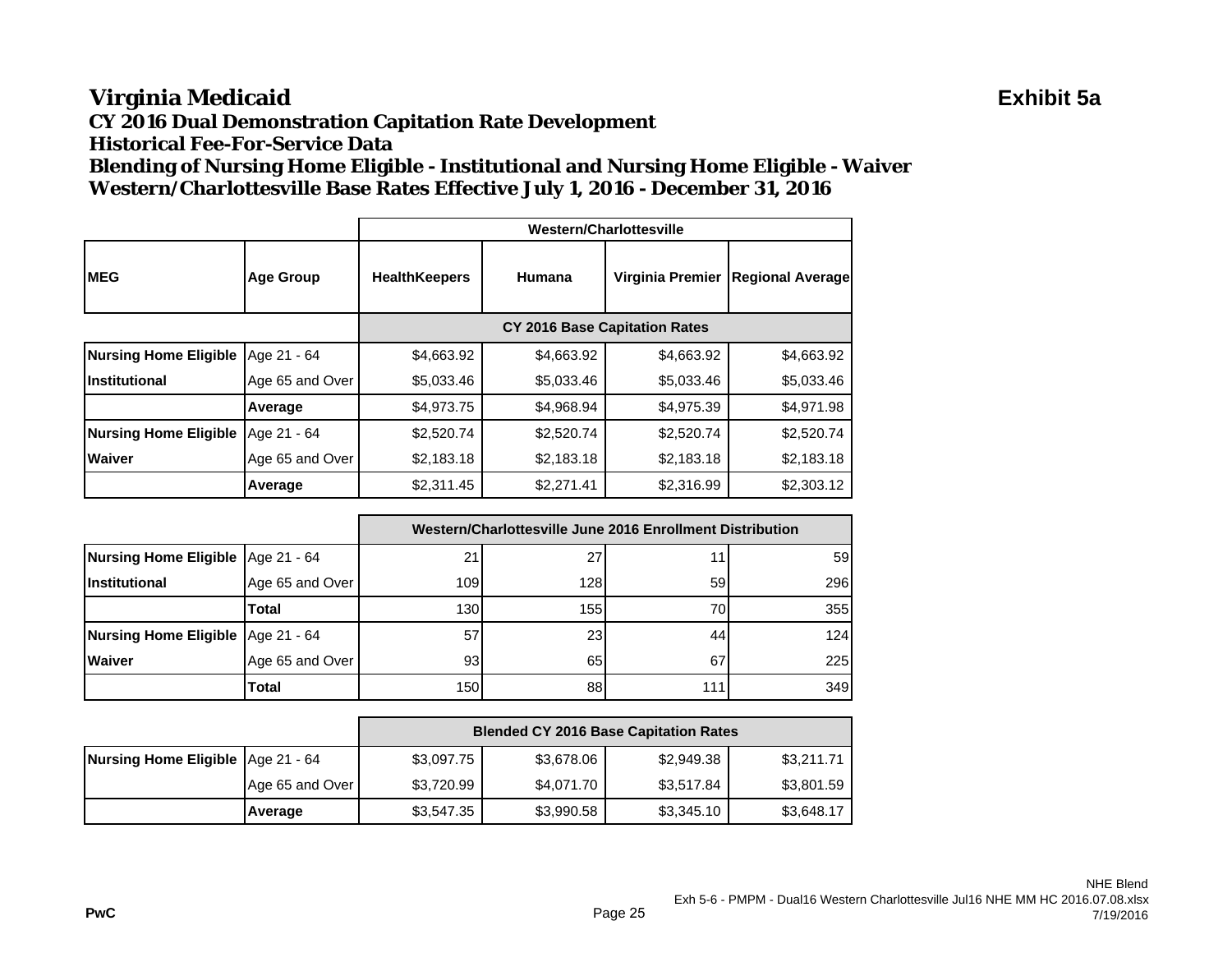#### **Virginia Medicaid Exhibit 5b CY 2016 Dual Demonstration Capitation Rate Development Historical Fee-For-Service DataSummary of Western/Charlottesville Base Capitation Rates Effective July 1, 2016 - December 31, 2016**

|                              |                  | Western/Charlottesville |            |                  |                         |  |
|------------------------------|------------------|-------------------------|------------|------------------|-------------------------|--|
| <b>IMEG</b>                  | <b>Age Group</b> | <b>HealthKeepers</b>    | Humana     | Virginia Premier | <b>Regional Average</b> |  |
| <b>Nursing Home Eligible</b> | Age 21-64        | \$3,097.75              | \$3,678.06 | \$2,949.38       | \$3,211.71              |  |
|                              | Age 65 and Over  | \$3,720.99              | \$4,071.70 | \$3,517.84       | \$3,801.59              |  |
|                              | Average          | \$3,547.35              | \$3,990.58 | \$3,345.10       | \$3,648.17              |  |
| <b>Community Well</b>        | Age 21-64        | \$262.73                | \$262.73   | \$262.73         | \$262.73                |  |
|                              | Age 65 and Over  | \$230.11                | \$230.11   | \$230.11         | \$230.11                |  |
|                              | Average          | \$250.48                | \$247.94   | \$249.24         | \$249.50                |  |
|                              |                  |                         |            |                  |                         |  |
| <b>Weighted Average</b>      |                  | \$1,038.04              | \$1,502.44 | \$1,134.47       | \$1,195.10              |  |

Note:

Weighted Averages are based on June 2016 Enrollment Distribution

 $\bf C$  . The proposalism is the contract of the contract of the contract of the contract of the contract of the contract of the contract of the contract of the contract of the contract of the contract of the contract of th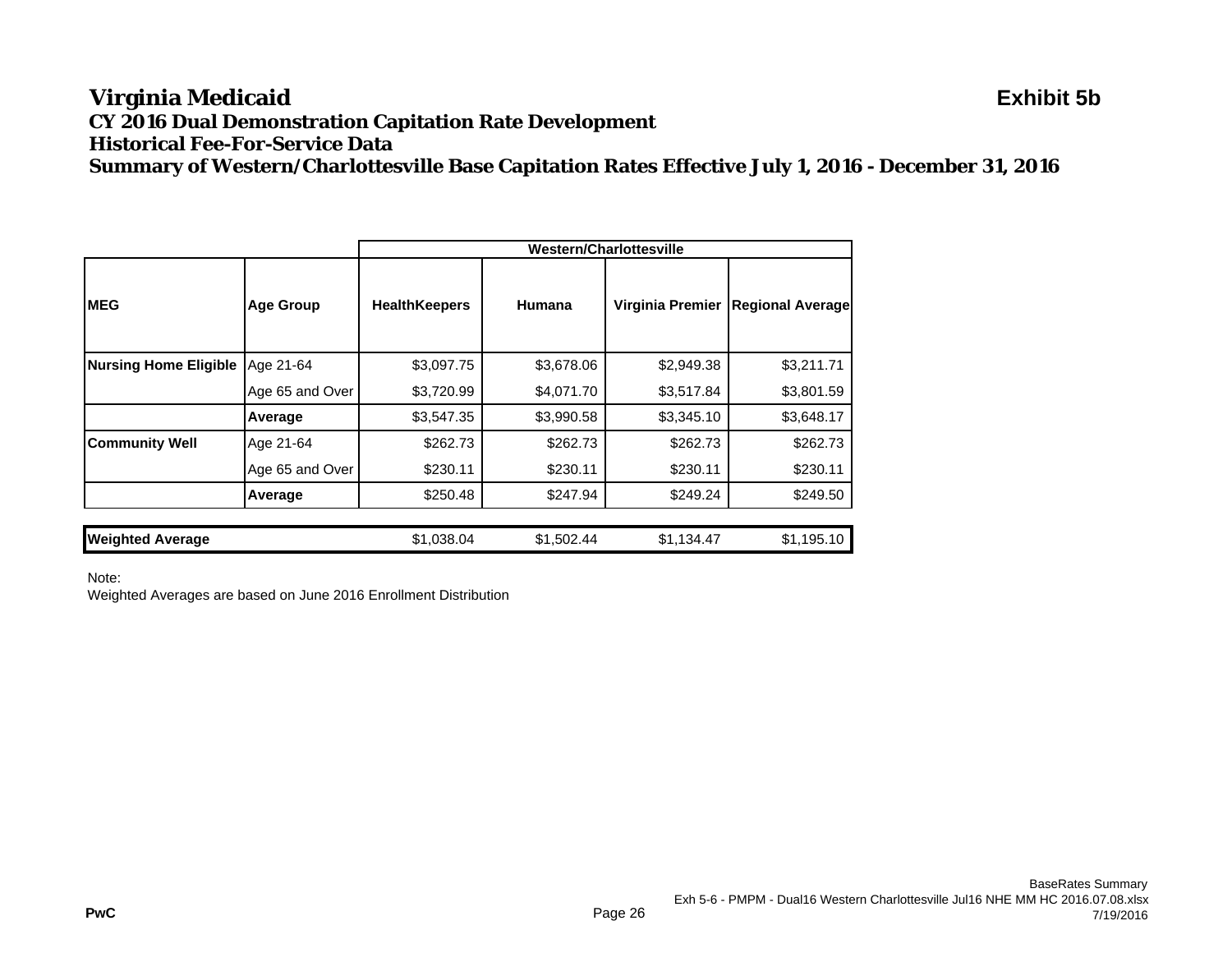### **Virginia Medicaid Exhibit 5c CY 2016 Dual Demonstration Capitation Rate Development Dual Demonstration Program Second Year Savings Percentage Adjustment**

|                                       | <b>Adjustment Value</b> | <b>Source</b>           |
|---------------------------------------|-------------------------|-------------------------|
| <b>Second Year Savings Percentage</b> | $1.0\%$                 | <b>Provided by DMAS</b> |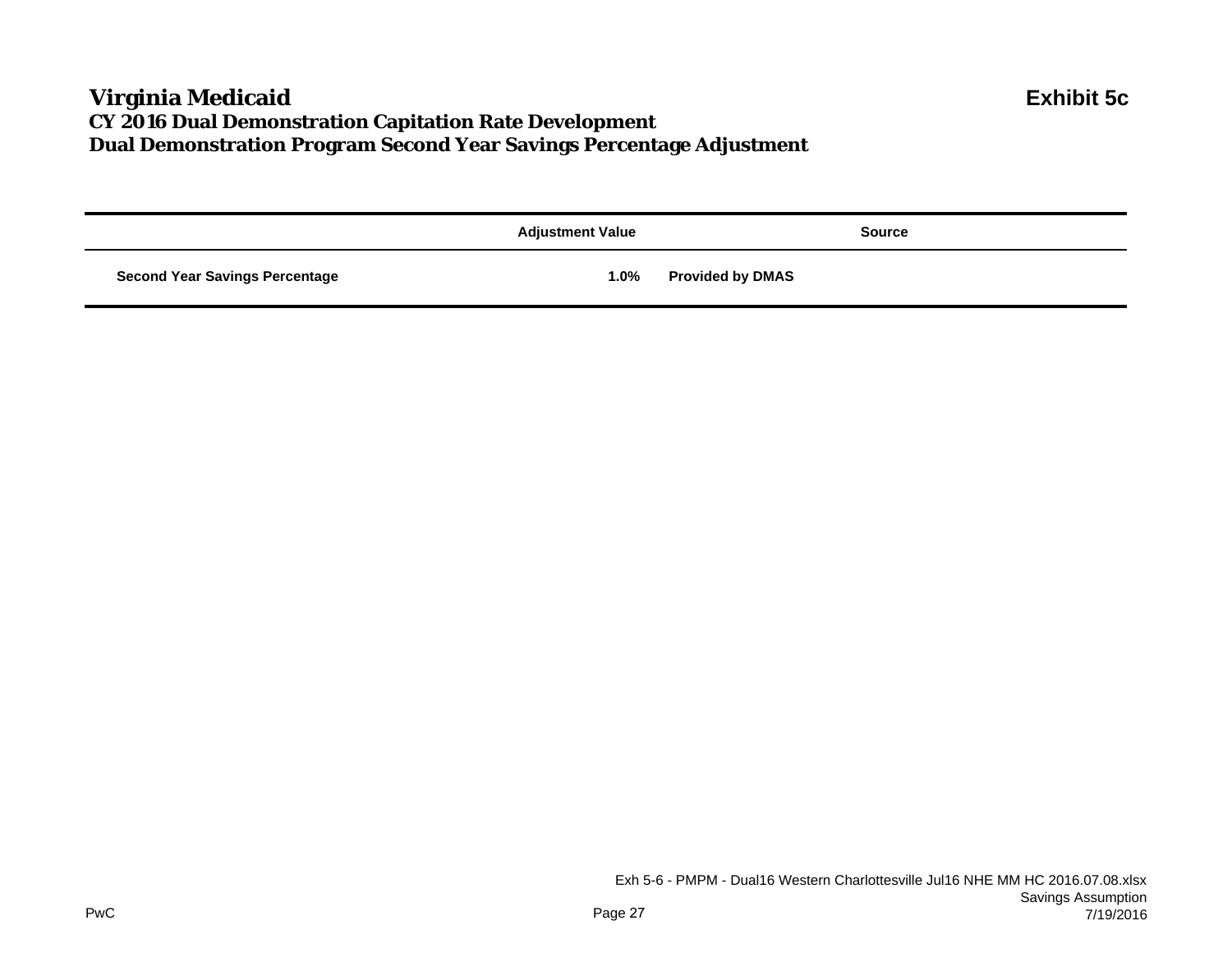# **Virginia Medicaid Exhibit 5d CY 2016 Dual Demonstration Capitation Rate Development Historical Fee-For-Service Data**

**Summary of Western/Charlottesville Base Capitation Rates Effective July 1, 2016 - December 31, 2016 With 1% Savings Percentage**

|                              |                  | Western/Charlottesville |            |                  |                         |
|------------------------------|------------------|-------------------------|------------|------------------|-------------------------|
| <b>IMEG</b>                  | <b>Age Group</b> | <b>HealthKeepers</b>    | Humana     | Virginia Premier | <b>Regional Average</b> |
| <b>Nursing Home Eligible</b> | Age 21-64        | \$3,066.77              | \$3,641.28 | \$2,919.88       | \$3,179.59              |
|                              | Age 65 and Over  | \$3,683.78              | \$4,030.98 | \$3,482.66       | \$3,763.57              |
|                              | Average          | \$3,511.88              | \$3,950.67 | \$3,311.65       | \$3,611.69              |
| <b>Community Well</b>        | Age 21-64        | \$260.10                | \$260.10   | \$260.10         | \$260.10                |
|                              | Age 65 and Over  | \$227.81                | \$227.81   | \$227.81         | \$227.81                |
|                              | Average          | \$247.98                | \$245.46   | \$246.74         | \$247.01                |
|                              |                  |                         |            |                  |                         |
| <b>Weighted Average</b>      |                  | \$1,027.66              | \$1,487.41 | \$1,123.12       | \$1,183.15              |

Note: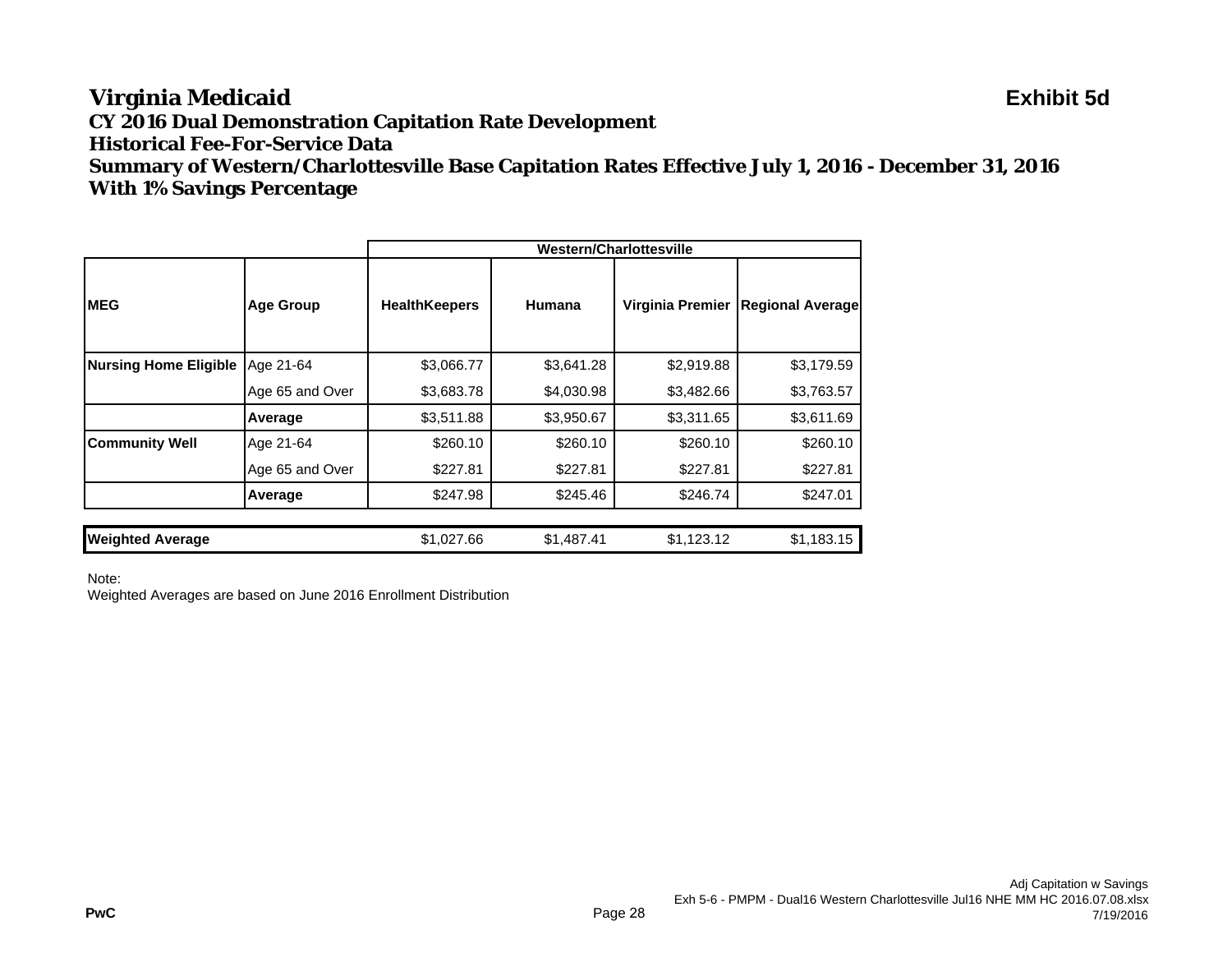### **Virginia Medicaid Exhibit 5e CY 2016 Dual Demonstration Capitation Rate Development Dual Demonstration Program Quality Withhold Percentage Adjustment**

|                         | <b>Adjustment Value</b> | <b>Source</b>           |
|-------------------------|-------------------------|-------------------------|
| <b>Quality Withhold</b> | 2.0%                    | <b>Provided by DMAS</b> |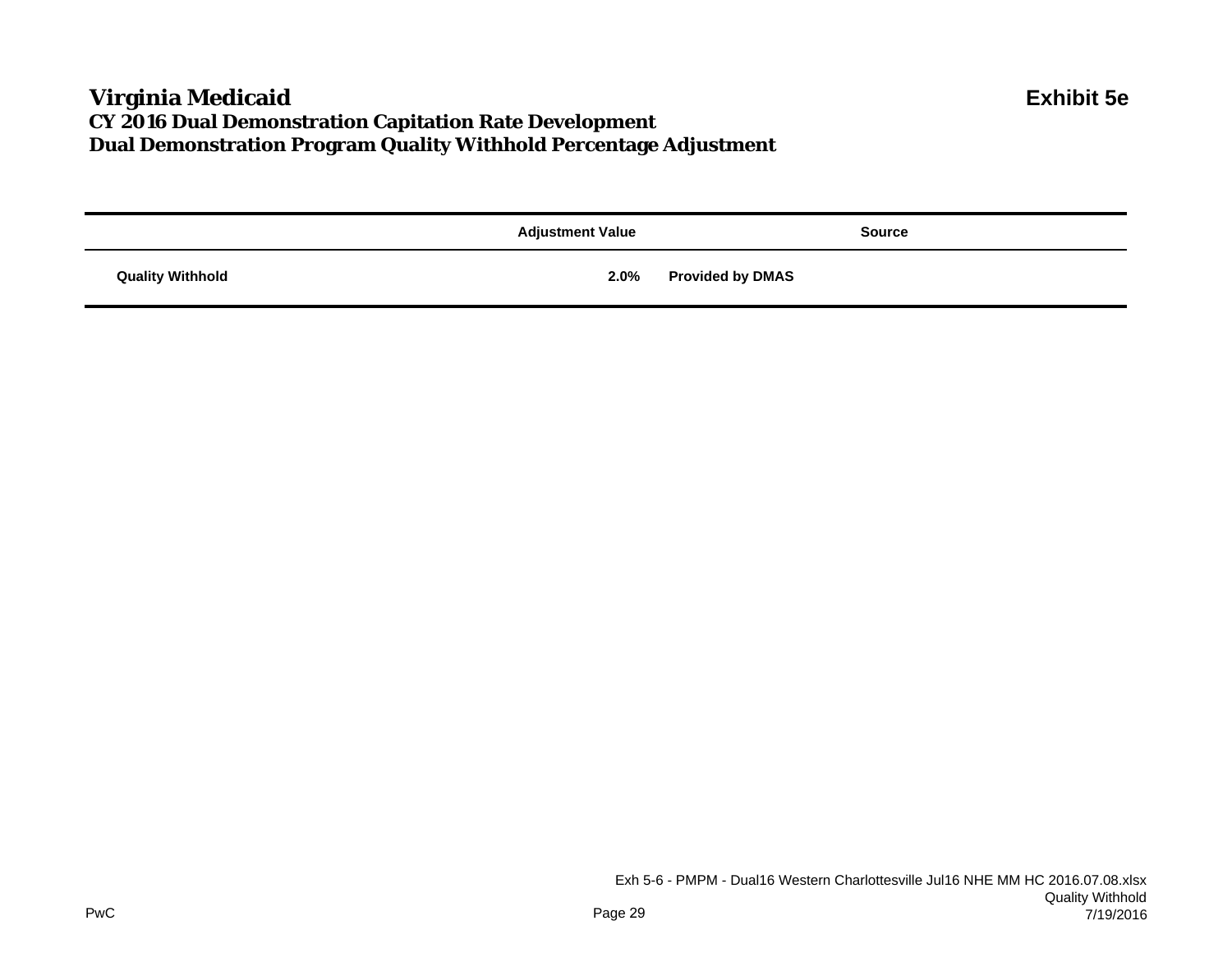## **Virginia Medicaid Exhibit 5f**

**CY 2016 Dual Demonstration Capitation Rate Development**

**Historical Fee-For-Service Data**

**Summary of Western/Charlottesville Base Capitation Rates Effective July 1, 2016 - December 31, 2016 With 1% Savings Percentage & Net 2% Quality Withhold**

|                              |                  | <b>Western/Charlottesville</b> |            |                  |                         |
|------------------------------|------------------|--------------------------------|------------|------------------|-------------------------|
| <b>IMEG</b>                  | <b>Age Group</b> | <b>HealthKeepers</b>           | Humana     | Virginia Premier | <b>Regional Average</b> |
| <b>Nursing Home Eligible</b> | Age 21-64        | \$3,005.44                     | \$3,568.45 | \$2,861.49       | \$3,116.00              |
|                              | Age 65 and Over  | \$3,610.10                     | \$3,950.36 | \$3,413.01       | \$3,688.30              |
|                              | Average          | \$3,441.64                     | \$3,871.66 | \$3,245.42       | \$3,539.45              |
| <b>Community Well</b>        | Age 21-64        | \$254.90                       | \$254.90   | \$254.90         | \$254.90                |
|                              | Age 65 and Over  | \$223.26                       | \$223.26   | \$223.26         | \$223.26                |
|                              | Average          | \$243.02                       | \$240.55   | \$241.81         | \$242.07                |
| <b>Weighted Average</b>      |                  | \$1,007.10                     | \$1,457.66 | \$1,100.66       | \$1,159.49              |

Note: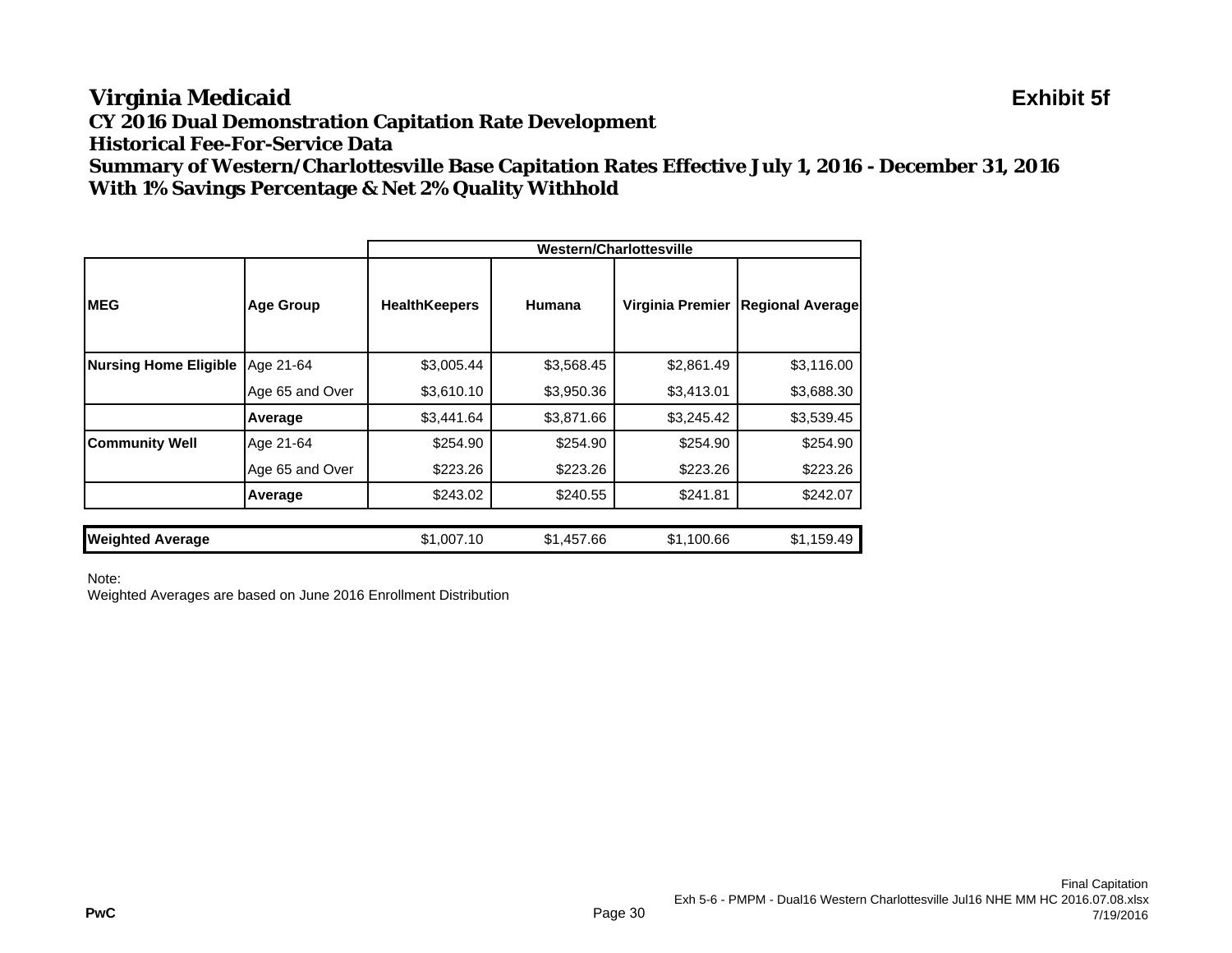### **Virginia Medicaid Exhibit 5g CY 2016 Dual Demonstration Capitation Rate Development Member Months of EnrolleesJune 2016 Member Month Distribution**

|                                     |                  | Western/Charlottesville |        |                  |                       |  |
|-------------------------------------|------------------|-------------------------|--------|------------------|-----------------------|--|
| <b>MEG</b>                          | <b>Age Group</b> | <b>HealthKeepers</b>    | Humana | Virginia Premier | <b>Regional Total</b> |  |
| Nursing Home Eligible   Age 21 - 64 |                  | 78                      | 50     | 55               | 183                   |  |
|                                     | Age 65 and Over  | 202                     | 193    | 126              | 521                   |  |
| <b>Nursing Home Eligible Total</b>  |                  | 280                     | 243    | 181              | 704                   |  |
| <b>Community Well</b>               | Age 21 - 64      | 557                     | 263    | 265              | 1,085                 |  |
|                                     | Age 65 and Over  | 335                     | 218    | 187              | 740                   |  |
| <b>Community Well Total</b>         |                  | 892                     | 481    | 452              | 1,825                 |  |
|                                     |                  |                         |        |                  |                       |  |
| <b>Total</b>                        |                  | 1,172                   | 724    | 633              | 2,529                 |  |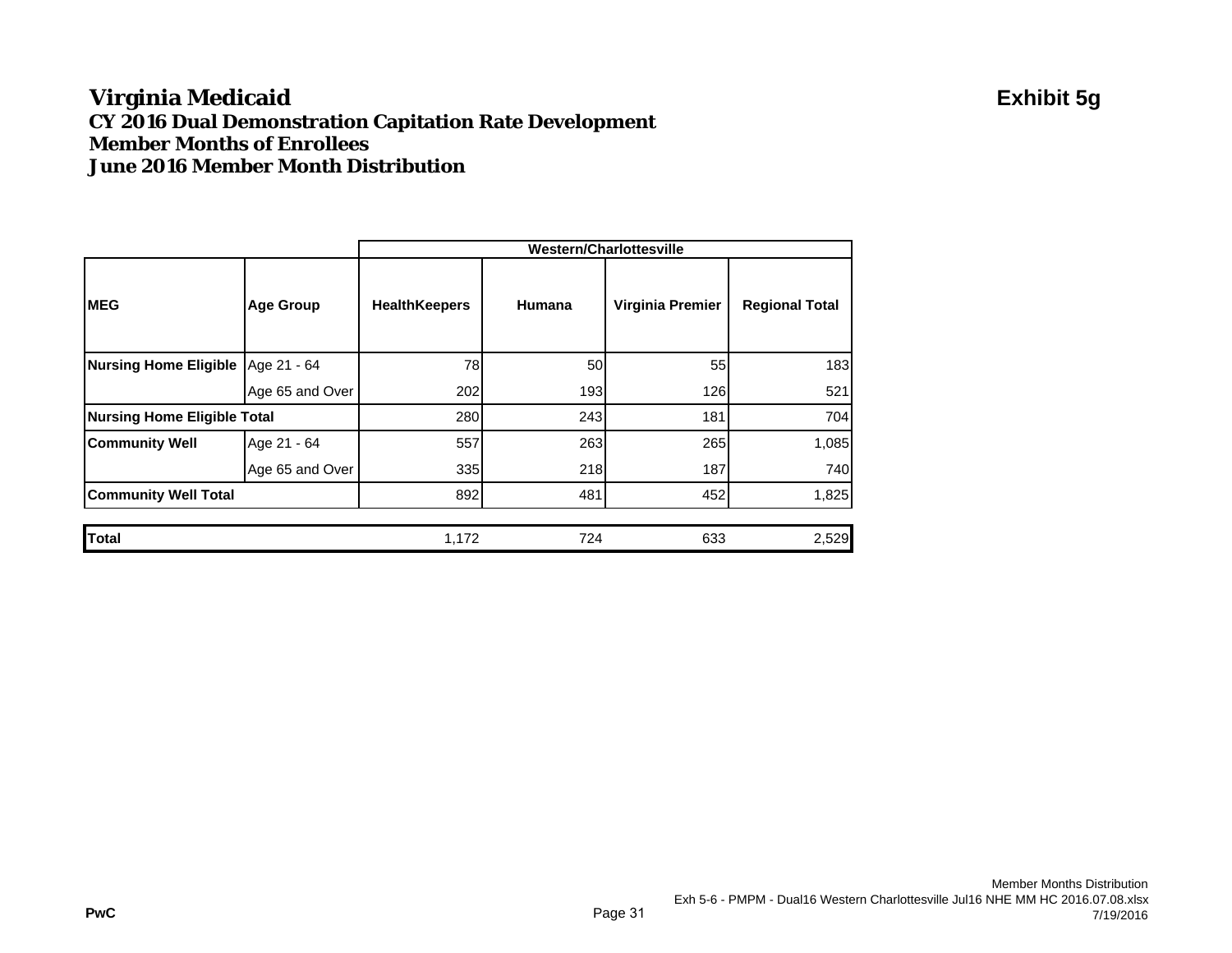#### **Virginia Medicaid Exhibit 6 CY 2016 Dual Demonstration Capitation Rate Development County Listing by Region**

| <b>Central Virginia</b>      |                             | Northern Virginia            | Southwest/Roanoke        | <b>Tidewater</b>         | <b>Western/ Charlottesville</b> |
|------------------------------|-----------------------------|------------------------------|--------------------------|--------------------------|---------------------------------|
|                              |                             |                              |                          |                          |                                 |
| Amelia County                | <b>Lunenburg County</b>     | Alexandria City              | <b>Alleghany County</b>  | Chesapeake City          | <b>Albemarle County</b>         |
| <b>Brunswick County</b>      | <b>Mecklenburg County</b>   | <b>Arlington County</b>      | <b>Bath County</b>       | <b>Gloucester County</b> | Augusta County                  |
| <b>Caroline County</b>       | <b>Middlesex County</b>     | <b>Culpeper County</b>       | <b>Bedford City</b>      | Hampton City             | <b>Buckingham County</b>        |
| <b>Charles City County</b>   | New Kent County             | <b>Fairfax City</b>          | <b>Bedford County</b>    | Isle of Wight County     | <b>Charlottesville City</b>     |
| <b>Chesterfield County</b>   | Northumberland County       | <b>Fairfax County</b>        | <b>Botetourt County</b>  | James City County        | <b>Fluvanna County</b>          |
| <b>Colonial Heights City</b> | Nottoway County             | Falls Church City            | Buena Vista City         | <b>Mathews County</b>    | Greene County                   |
| <b>Cumberland County</b>     | Petersburg City             | <b>Fauquier County</b>       | Covington City           | <b>Newport News City</b> | Harrisonburg City               |
| Dinwiddie County             | Powhatan County             | Loudoun County               | Craig County             | Norfolk City             | Louisa County                   |
| <b>Emporia City</b>          | <b>Prince Edward County</b> | Manassas City                | <b>Floyd County</b>      | Northampton County       | <b>Madison County</b>           |
| <b>Essex County</b>          | <b>Prince George County</b> | Manassas Park City           | <b>Franklin County</b>   | Poquoson City            | <b>Nelson County</b>            |
| <b>Franklin City</b>         | <b>Richmond City</b>        | <b>Prince William County</b> | Giles County             | Portsmouth City          | Orange County                   |
| Fredericksburg City          | <b>Richmond County</b>      |                              | <b>Henry County</b>      | Suffolk City             | Rockingham County               |
| <b>Goochland County</b>      | Southampton County          |                              | <b>Highland County</b>   | Virginia Beach City      | Staunton City                   |
| <b>Greensville County</b>    | Spotsylvania County         |                              | Lexington City           | Williamsburg City        | Waynesboro City                 |
| <b>Hanover County</b>        | <b>Stafford County</b>      |                              | Martinsville City        | <b>York County</b>       |                                 |
| <b>Henrico County</b>        | <b>Surry County</b>         |                              | <b>Montgomery County</b> |                          |                                 |
| <b>Hopewell City</b>         | <b>Sussex County</b>        |                              | <b>Patrick County</b>    |                          |                                 |
| King George County           | <b>Westmoreland County</b>  |                              | Pulaski County           |                          |                                 |
| <b>King William County</b>   |                             |                              | <b>Radford City</b>      |                          |                                 |
| King and Queen County        |                             |                              | Roanoke City             |                          |                                 |
| Lancaster County             |                             |                              | Roanoke County           |                          |                                 |
|                              |                             |                              | <b>Rockbridge County</b> |                          |                                 |
|                              |                             |                              | Salem City               |                          |                                 |
|                              |                             |                              | <b>Wythe County</b>      |                          |                                 |
|                              |                             |                              |                          |                          |                                 |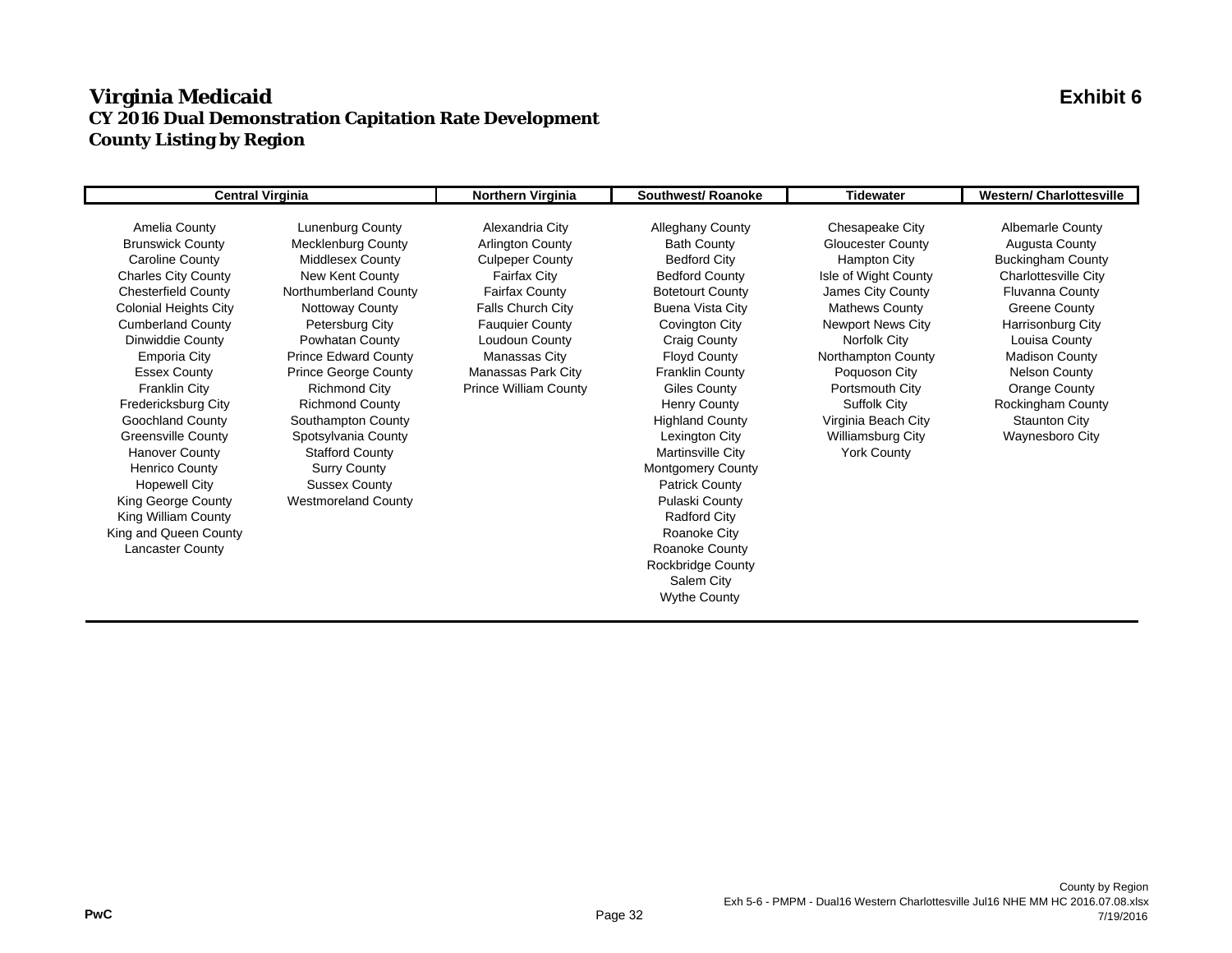#### **Virginia Medicaid Exhibit 5a CY 2016 Dual Demonstration Capitation Rate Development Historical Fee-For-Service DataBlending of Nursing Home Eligible - Institutional and Nursing Home Eligible - Waiver Northern Virginia Base Rates Effective July 1, 2016 - December 31, 2016**

|                              |                  | <b>Northern Virginia</b>             |            |                  |                         |
|------------------------------|------------------|--------------------------------------|------------|------------------|-------------------------|
| <b>MEG</b>                   | <b>Age Group</b> | <b>HealthKeepers</b>                 | Humana     | Virginia Premier | <b>Regional Average</b> |
|                              |                  | <b>CY 2016 Base Capitation Rates</b> |            |                  |                         |
| <b>Nursing Home Eligible</b> | Age 21 - 64      | \$6,358.51                           | \$6,358.51 | \$6,358.51       | \$6,358.51              |
| <b>Institutional</b>         | Age 65 and Over  | \$6,233.98                           | \$6,233.98 | \$6,233.98       | \$6,233.98              |
|                              | Average          | \$6,254.31                           | \$6,254.14 | \$6,256.62       | \$6,254.31              |
| <b>Nursing Home Eligible</b> | Age 21 - 64      | \$3,374.11                           | \$3,374.11 | \$3,374.11       | \$3,374.11              |
| <b>Waiver</b>                | Age 65 and Over  | \$3,433.85                           | \$3,433.85 | \$3,433.85       | \$3,433.85              |
|                              | Average          | \$3,415.30                           | \$3,415.26 | \$3,423.89       | \$3,415.45              |

|                                     |                 | Northern Virginia June 2016 Enrollment Distribution |     |   |     |
|-------------------------------------|-----------------|-----------------------------------------------------|-----|---|-----|
| Nursing Home Eligible   Age 21 - 64 |                 | 32 <sub>l</sub>                                     | 26  |   | 60  |
| <i><u><b>Institutional</b></u></i>  | Age 65 and Over | 164                                                 | 135 | 9 | 308 |
|                                     | <b>Total</b>    | 196                                                 | 161 |   | 368 |
| Nursing Home Eligible   Age 21 - 64 |                 | 50                                                  | 42  |   | 93  |
| <b>Waiver</b>                       | Age 65 and Over | 111 <sub>1</sub>                                    | 93  | 5 | 209 |
|                                     | Total           | 161                                                 | 135 |   | 302 |

|                                     |                 | <b>Blended CY 2016 Base Capitation Rates</b>         |            |            |            |  |
|-------------------------------------|-----------------|------------------------------------------------------|------------|------------|------------|--|
| Nursing Home Eligible   Age 21 - 64 |                 | \$4,538.76<br>\$4,515.21<br>\$5,363.71<br>\$4,544.47 |            |            |            |  |
|                                     | Age 65 and Over | \$5,103.75                                           | \$5,089.98 | \$5,233.93 | \$5,101.21 |  |
|                                     | Average         | \$4,973.97                                           | \$4,957.77 | \$5,256.84 | \$4,974.00 |  |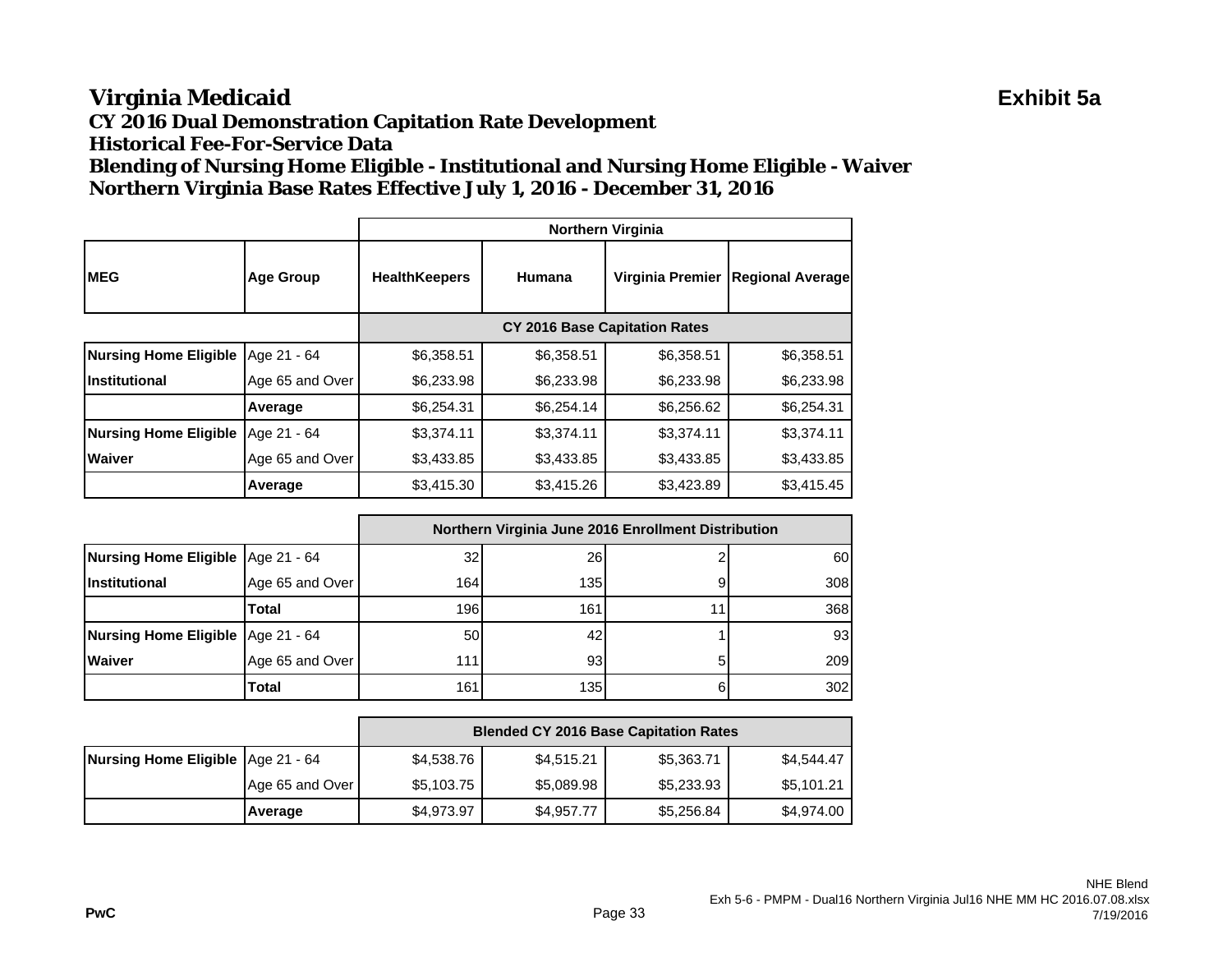#### **Virginia Medicaid Exhibit 5b CY 2016 Dual Demonstration Capitation Rate Development Historical Fee-For-Service DataSummary of Northern Virginia Base Capitation Rates Effective July 1, 2016 - December 31, 2016**

|                              |                  | <b>Northern Virginia</b> |            |                  |                         |  |
|------------------------------|------------------|--------------------------|------------|------------------|-------------------------|--|
| <b>MEG</b>                   | <b>Age Group</b> | <b>HealthKeepers</b>     | Humana     | Virginia Premier | <b>Regional Average</b> |  |
| <b>Nursing Home Eligible</b> | Age 21-64        | \$4,538.76               | \$4,515.21 | \$5,363.71       | \$4,544.47              |  |
|                              | Age 65 and Over  | \$5,103.75               | \$5,089.98 | \$5,233.93       | \$5,101.21              |  |
|                              | Average          | \$4,973.97               | \$4,957.77 | \$5,256.84       | \$4,974.00              |  |
| <b>Community Well</b>        | Age 21-64        | \$331.69                 | \$331.69   | \$331.69         | \$331.69                |  |
|                              | Age 65 and Over  | \$147.02                 | \$147.02   | \$147.02         | \$147.02                |  |
|                              | Average          | \$208.06                 | \$209.62   | \$212.19         | \$208.84                |  |
|                              |                  |                          |            |                  |                         |  |
| <b>Weighted Average</b>      |                  | \$1,304.34               | \$1,259.51 | \$1,893.74       | \$1,294.18              |  |

Note:

**PwC**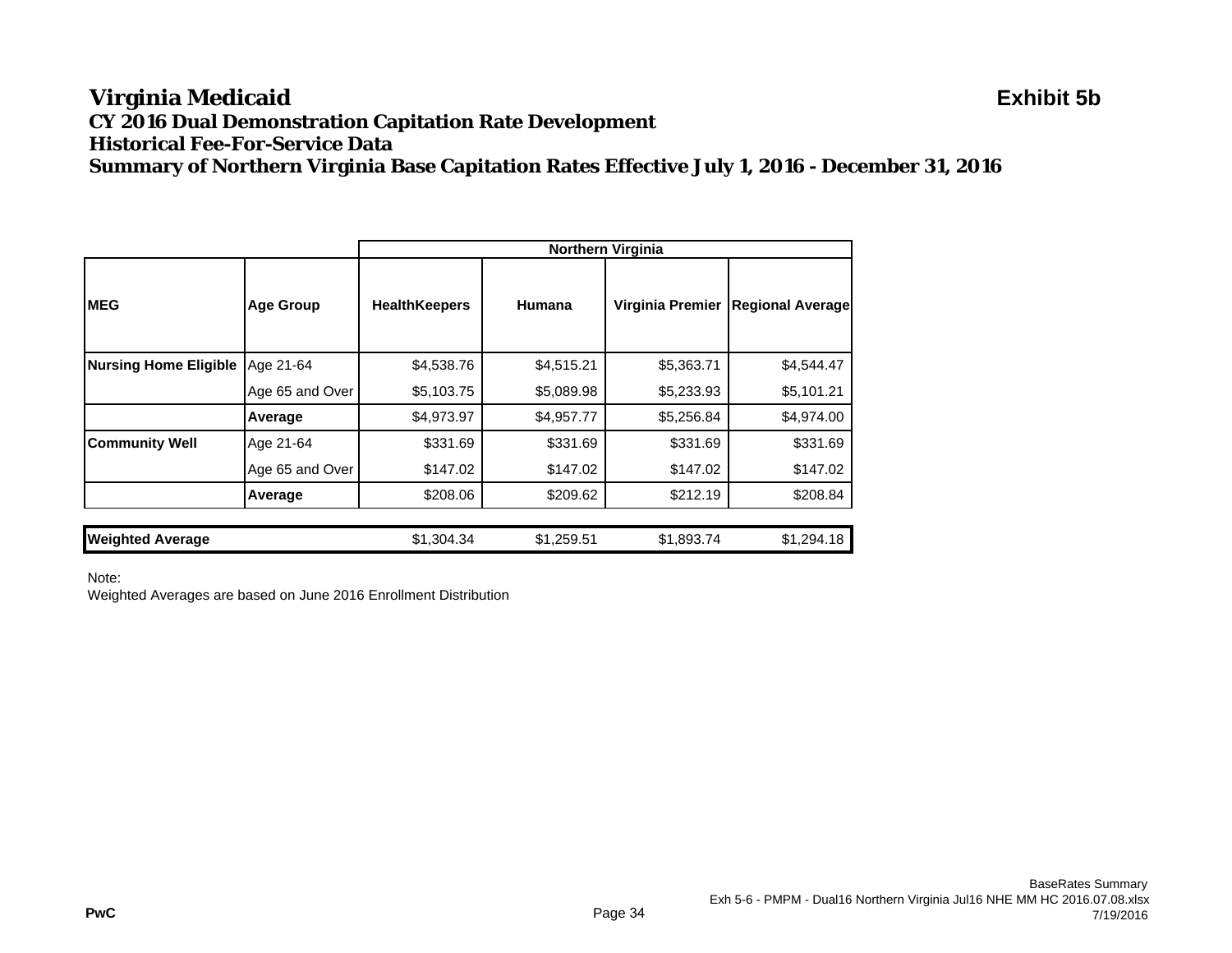### **Virginia Medicaid Exhibit 5c CY 2016 Dual Demonstration Capitation Rate Development Dual Demonstration Program Second Year Savings Percentage Adjustment**

|                                       | <b>Adjustment Value</b> | <b>Source</b>           |
|---------------------------------------|-------------------------|-------------------------|
| <b>Second Year Savings Percentage</b> | 1.0%                    | <b>Provided by DMAS</b> |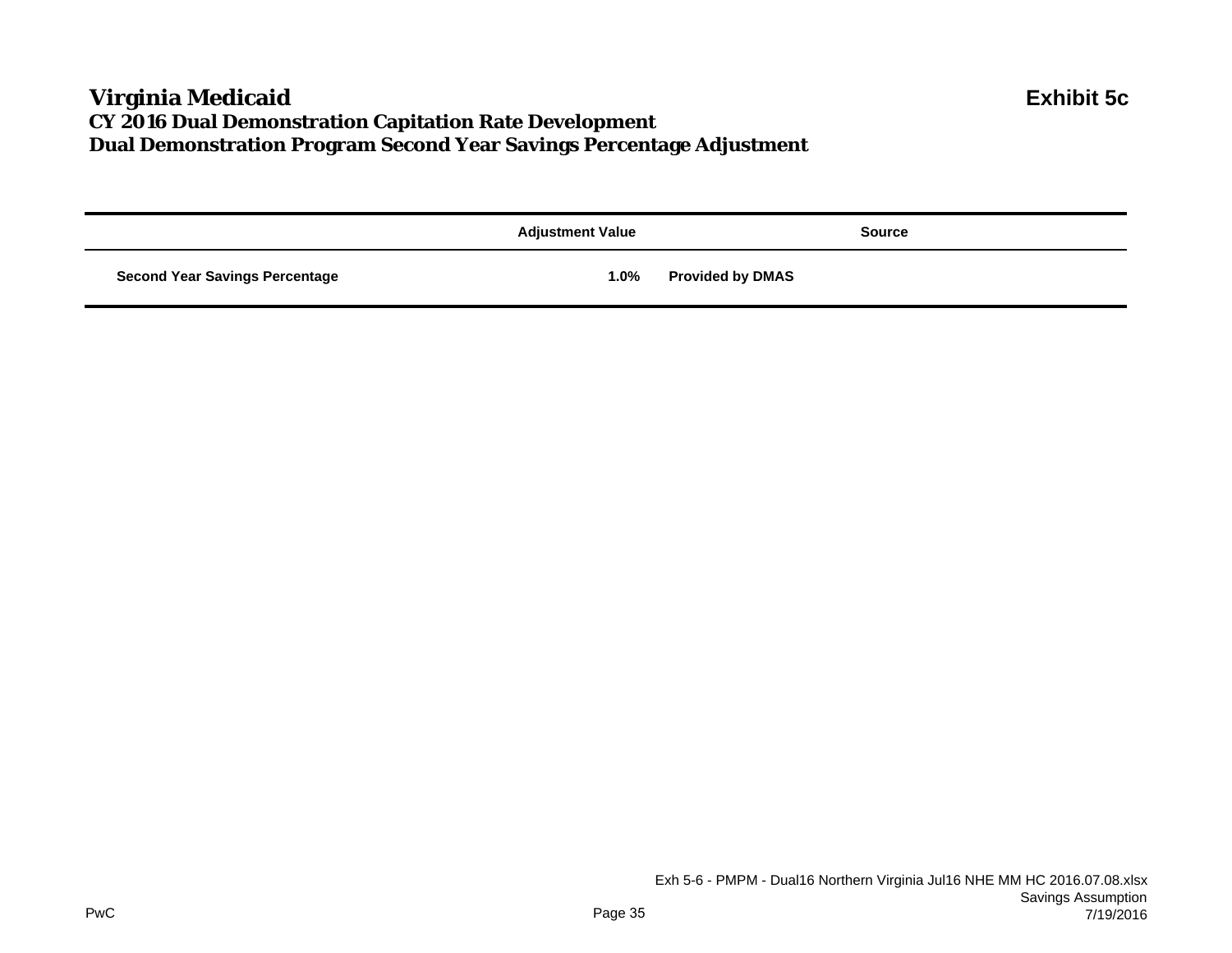#### **Virginia Medicaid Exhibit 5d CY 2016 Dual Demonstration Capitation Rate Development Historical Fee-For-Service DataSummary of Northern Virginia Base Capitation Rates Effective July 1, 2016 - December 31, 2016 With 1% Savings Percentage**

|                              |                  | <b>Northern Virginia</b> |            |                  |                         |  |
|------------------------------|------------------|--------------------------|------------|------------------|-------------------------|--|
| <b>IMEG</b>                  | <b>Age Group</b> | <b>HealthKeepers</b>     | Humana     | Virginia Premier | <b>Regional Average</b> |  |
| <b>Nursing Home Eligible</b> | Age 21-64        | \$4,493.37               | \$4,470.05 | \$5,310.07       | \$4,499.02              |  |
|                              | Age 65 and Over  | \$5,052.71               | \$5,039.08 | \$5,181.59       | \$5,050.20              |  |
|                              | Average          | \$4,924.23               | \$4,908.20 | \$5,204.27       | \$4,924.26              |  |
| <b>Community Well</b>        | Age 21-64        | \$328.37                 | \$328.37   | \$328.37         | \$328.37                |  |
|                              | Age 65 and Over  | \$145.55                 | \$145.55   | \$145.55         | \$145.55                |  |
|                              | Average          | \$205.98                 | \$207.52   | \$210.07         | \$206.75                |  |
|                              |                  |                          |            |                  |                         |  |
| <b>Weighted Average</b>      |                  | \$1,291.30               | \$1,246.92 | \$1,874.80       | \$1,281.24              |  |

Note: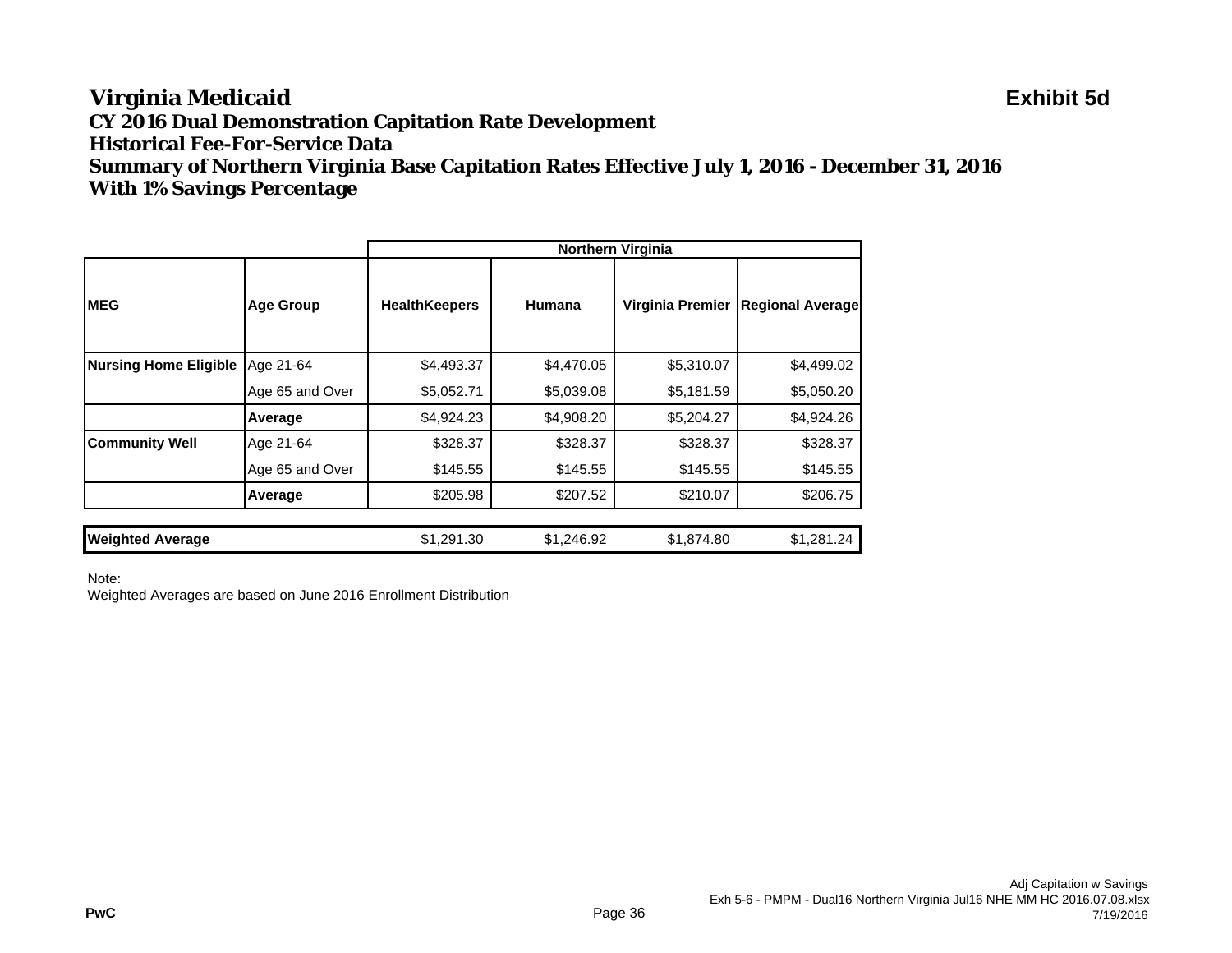### **Virginia Medicaid Exhibit 5e CY 2016 Dual Demonstration Capitation Rate Development Dual Demonstration Program Quality Withhold Percentage Adjustment**

|                         | <b>Adjustment Value</b> | Source                  |
|-------------------------|-------------------------|-------------------------|
| <b>Quality Withhold</b> | $2.0\%$                 | <b>Provided by DMAS</b> |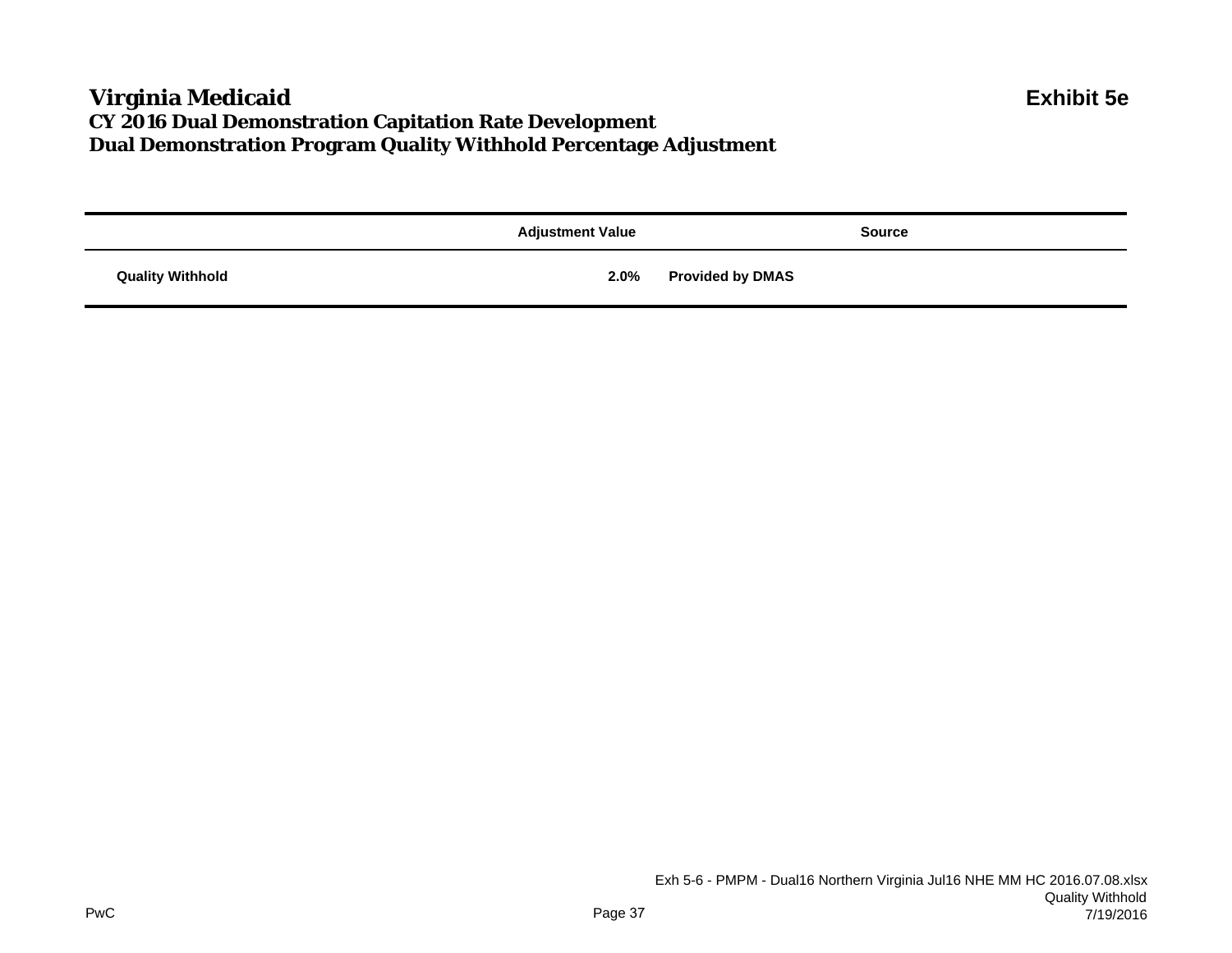## **Virginia Medicaid Exhibit 5f**

**CY 2016 Dual Demonstration Capitation Rate Development**

**Historical Fee-For-Service Data**

**Summary of Northern Virginia Base Capitation Rates Effective July 1, 2016 - December 31, 2016 With 1% Savings Percentage & Net 2% Quality Withhold**

|                              |                  | <b>Northern Virginia</b> |            |                  |                         |  |
|------------------------------|------------------|--------------------------|------------|------------------|-------------------------|--|
| <b>IMEG</b>                  | <b>Age Group</b> | <b>HealthKeepers</b>     | Humana     | Virginia Premier | <b>Regional Average</b> |  |
| <b>Nursing Home Eligible</b> | Age 21-64        | \$4,403.50               | \$4,380.65 | \$5,203.87       | \$4,409.04              |  |
|                              | Age 65 and Over  | \$4,951.65               | \$4,938.30 | \$5,077.96       | \$4,949.19              |  |
|                              | Average          | \$4,825.75               | \$4,810.03 | \$5,100.18       | \$4,825.78              |  |
| <b>Community Well</b>        | Age 21-64        | \$321.80                 | \$321.80   | \$321.80         | \$321.80                |  |
|                              | Age 65 and Over  | \$142.64                 | \$142.64   | \$142.64         | \$142.64                |  |
|                              | Average          | \$201.86                 | \$203.37   | \$205.87         | \$202.61                |  |
|                              |                  |                          |            |                  |                         |  |
| <b>Weighted Average</b>      |                  | \$1,265.47               | \$1,221.98 | \$1,837.31       | \$1,255.61              |  |

Note: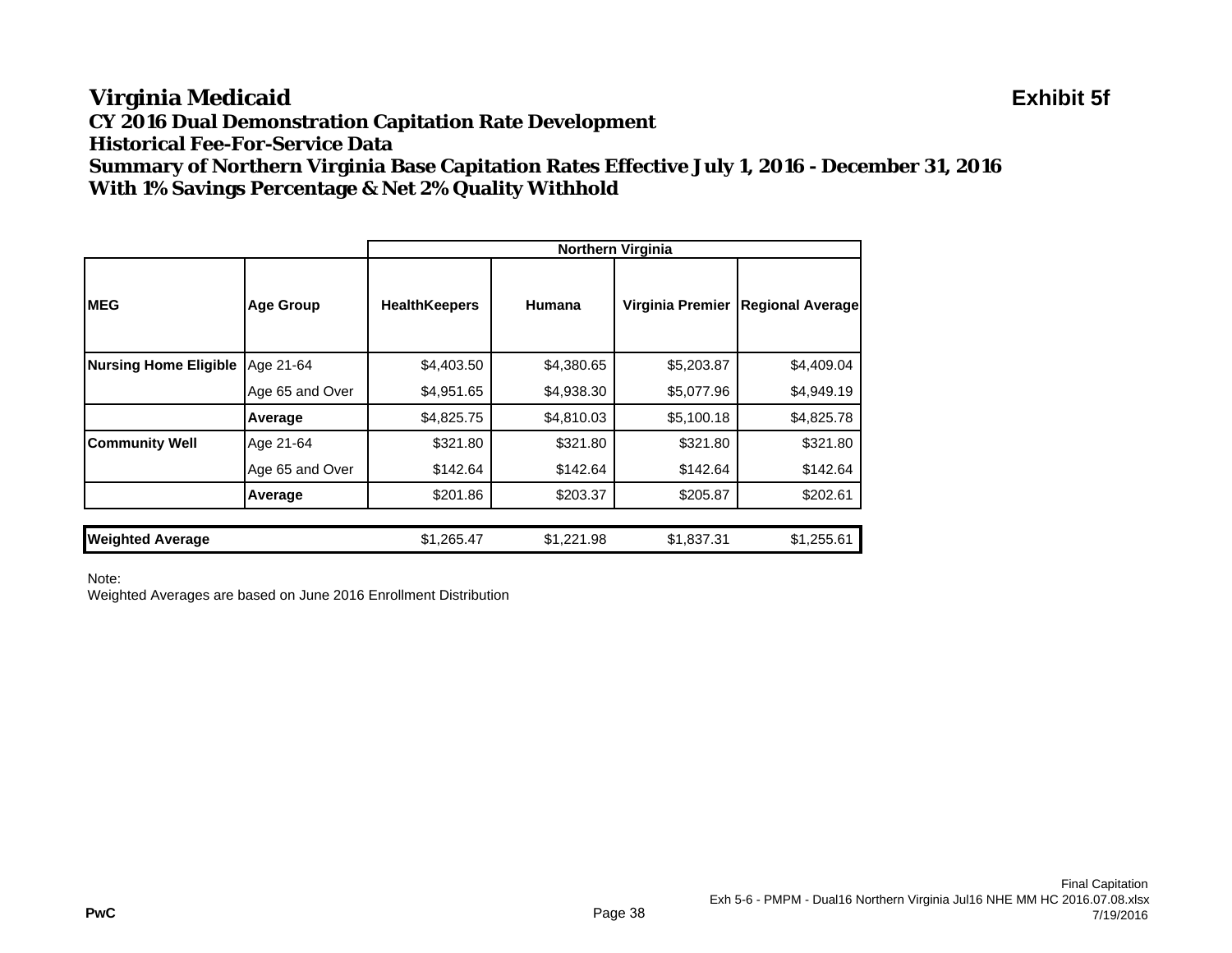### **Virginia Medicaid Exhibit 5g CY 2016 Dual Demonstration Capitation Rate Development Member Months of EnrolleesJune 2016 Member Month Distribution**

|                                     |                  | <b>Northern Virginia</b> |        |                  |                       |  |
|-------------------------------------|------------------|--------------------------|--------|------------------|-----------------------|--|
| <b>MEG</b>                          | <b>Age Group</b> | <b>HealthKeepers</b>     | Humana | Virginia Premier | <b>Regional Total</b> |  |
| Nursing Home Eligible   Age 21 - 64 |                  | 82                       | 68     | 3                | 153                   |  |
|                                     | Age 65 and Over  | 275                      | 228    | 14               | 517                   |  |
| <b>Nursing Home Eligible Total</b>  |                  | 357                      | 296    | 17               | 670                   |  |
| <b>Community Well</b>               | Age 21 - 64      | 395                      | 353    | 12               | 760                   |  |
|                                     | Age 65 and Over  | 800                      | 688    | 22               | 1,510                 |  |
| <b>Community Well Total</b>         |                  | 1,195                    | 1,041  | 34               | 2,270                 |  |
| <b>Total</b>                        |                  | 1,552                    | 1,337  | 51               | 2,940                 |  |